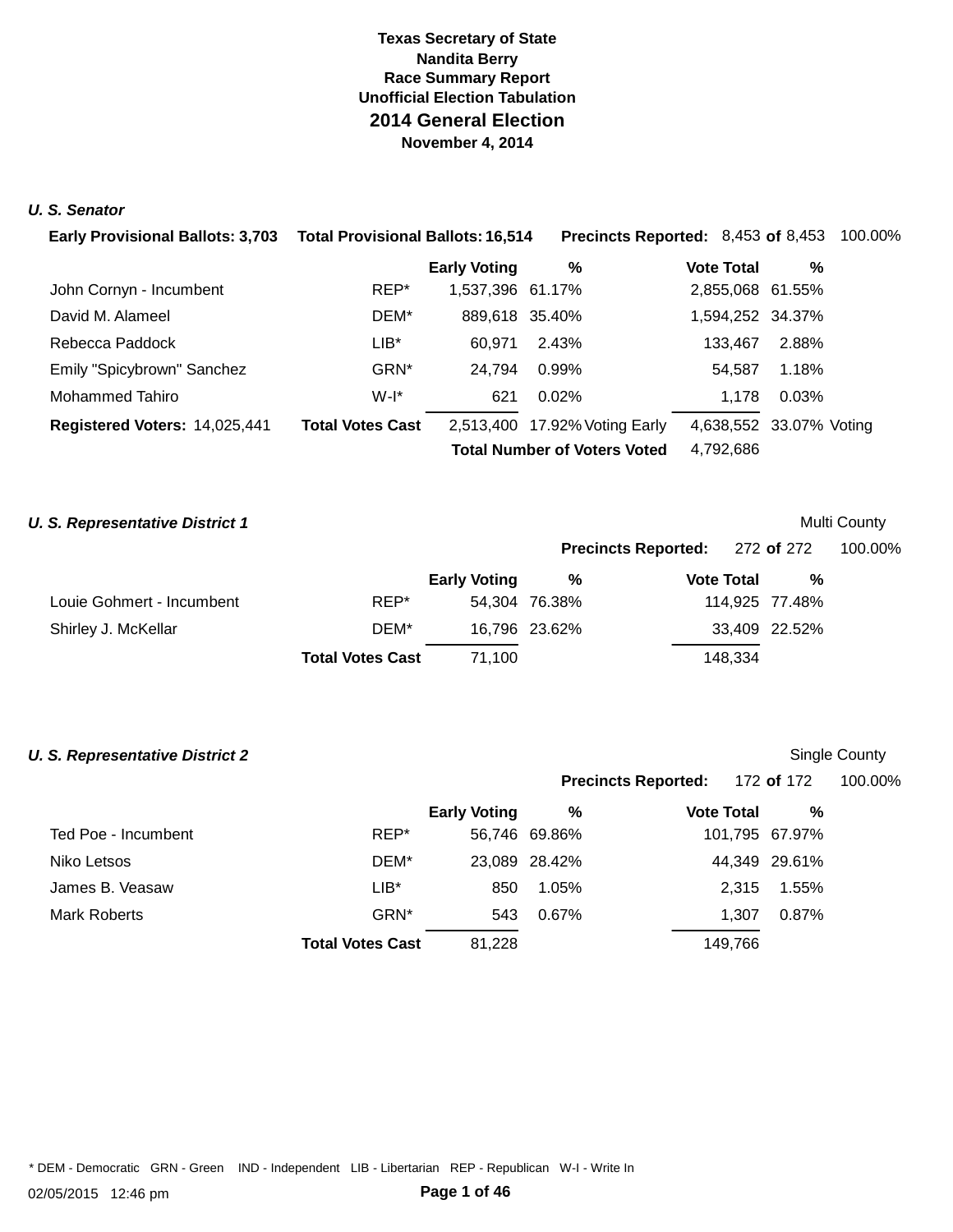| <b>U. S. Representative District 3</b> |                         |                     |               |                            |                | Single County |
|----------------------------------------|-------------------------|---------------------|---------------|----------------------------|----------------|---------------|
|                                        |                         |                     |               | <b>Precincts Reported:</b> | 67 of 67       | 100.00%       |
|                                        |                         | <b>Early Voting</b> | %             | <b>Vote Total</b>          | %              |               |
| Sam Johnson - Incumbent                | REP*                    |                     | 68,005 82.16% |                            | 112,726 81.99% |               |
| Paul Blair                             | GRN*                    |                     | 14.765 17.84% |                            | 24,759 18.01%  |               |
|                                        | <b>Total Votes Cast</b> | 82,770              |               | 137,485                    |                |               |

### **U. S. Representative District 5 Multi County Multi County Multi County**

**Precincts Reported:** 244 **of** 244 100.00%

|                            |                         | <b>Early Voting</b> | %             | <b>Vote Total</b> | %             |
|----------------------------|-------------------------|---------------------|---------------|-------------------|---------------|
| Jeb Hensarling - Incumbent | REP*                    |                     | 44,156 85.43% |                   | 89,638 85.46% |
| Ken Ashby                  | LIB*                    |                     | 7,532 14.57%  |                   | 15,252 14.54% |
|                            | <b>Total Votes Cast</b> | 51.688              |               | 104.890           |               |

# **U. S. Representative District 6 Multi County Multi County Multi County**

|                        |                         |                     | <b>Precincts Reported:</b> |                   | 252 of 252 |               | 100.00% |
|------------------------|-------------------------|---------------------|----------------------------|-------------------|------------|---------------|---------|
|                        |                         | <b>Early Voting</b> | %                          | <b>Vote Total</b> |            | %             |         |
| Joe Barton - Incumbent | REP*                    |                     | 50,192 60.38%              |                   |            | 92,285 61.15% |         |
| David E. Cozad         | DEM*                    |                     | 31,222 37.56%              |                   |            | 54,986 36.44% |         |
| Hugh Chauvin           | $LIB^*$                 | 1.716               | 2.06%                      |                   | 3.634      | 2.41%         |         |
|                        | <b>Total Votes Cast</b> | 83,130              |                            |                   | 150,905    |               |         |
|                        |                         |                     |                            |                   |            |               |         |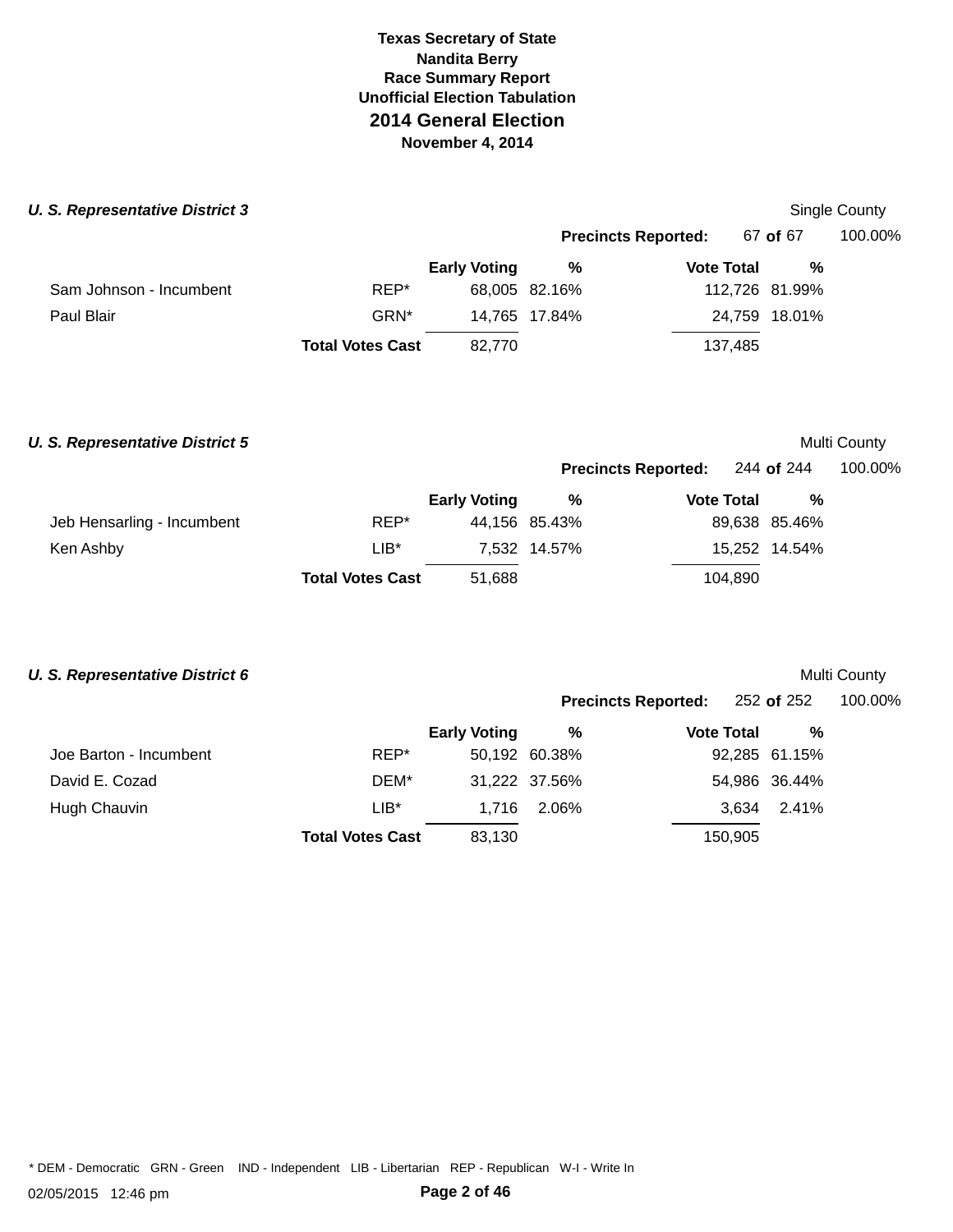### **U. S. Representative District 7 Single County 3 Single County 3 and 2 Single County 3 and 3 and 3 and 3 and 3 and 3 and 3 and 3 and 3 and 3 and 3 and 3 and 3 and 3 and 3 and 3 and 3 and 3 and 3 and 3 and 3 and 3 and**

|                            |                         |                     |               | <b>Precincts Reported:</b> | 166 <b>of</b> 166 | 100.00% |
|----------------------------|-------------------------|---------------------|---------------|----------------------------|-------------------|---------|
|                            |                         | <b>Early Voting</b> | %             | <b>Vote Total</b>          | %                 |         |
| John Culberson - Incumbent | REP*                    |                     | 47,177 64.58% |                            | 90,422 63.28%     |         |
| James Cargas               | DEM*                    |                     | 24,718 33.84% |                            | 49,341 34.53%     |         |
| Gerald Fowler              | $LIB*$                  | 1.153               | 1.58%         | 3,133                      | 2.19%             |         |
|                            | <b>Total Votes Cast</b> | 73,048              |               | 142,896                    |                   |         |
|                            |                         |                     |               |                            |                   |         |

### **U. S. Representative District 8 Multi County Multi County Multi County**

# **Precincts Reported:** 212 **of** 212 100.00% **Early Voting % Vote Total %**

**Precincts Reported:** 158 **of** 158 100.00%

|                         |                         | Lany Volny | <i>1</i> U    | TULU TULUT | 70 V           |
|-------------------------|-------------------------|------------|---------------|------------|----------------|
| Kevin Brady - Incumbent | REP*                    |            | 65,604 90.06% |            | 124,897 89.32% |
| Ken Petty               | LIB*                    |            | 7.239 9.94%   |            | 14.930 10.68%  |
|                         | <b>Total Votes Cast</b> | 72.843     |               | 139.827    |                |

# **U. S. Representative District 9 Multi County Multi County Multi County**

|                      |                         | <b>Early Voting</b> | %             | <b>Vote Total</b> | %             |
|----------------------|-------------------------|---------------------|---------------|-------------------|---------------|
| Al Green - Incumbent | DEM*                    |                     | 44,666 91.17% |                   | 77,979 90.82% |
| Johnny Johnson       | LIB*                    | 4.325               | 8.83%         |                   | 7.886 9.18%   |
|                      | <b>Total Votes Cast</b> | 48.991              |               | 85,865            |               |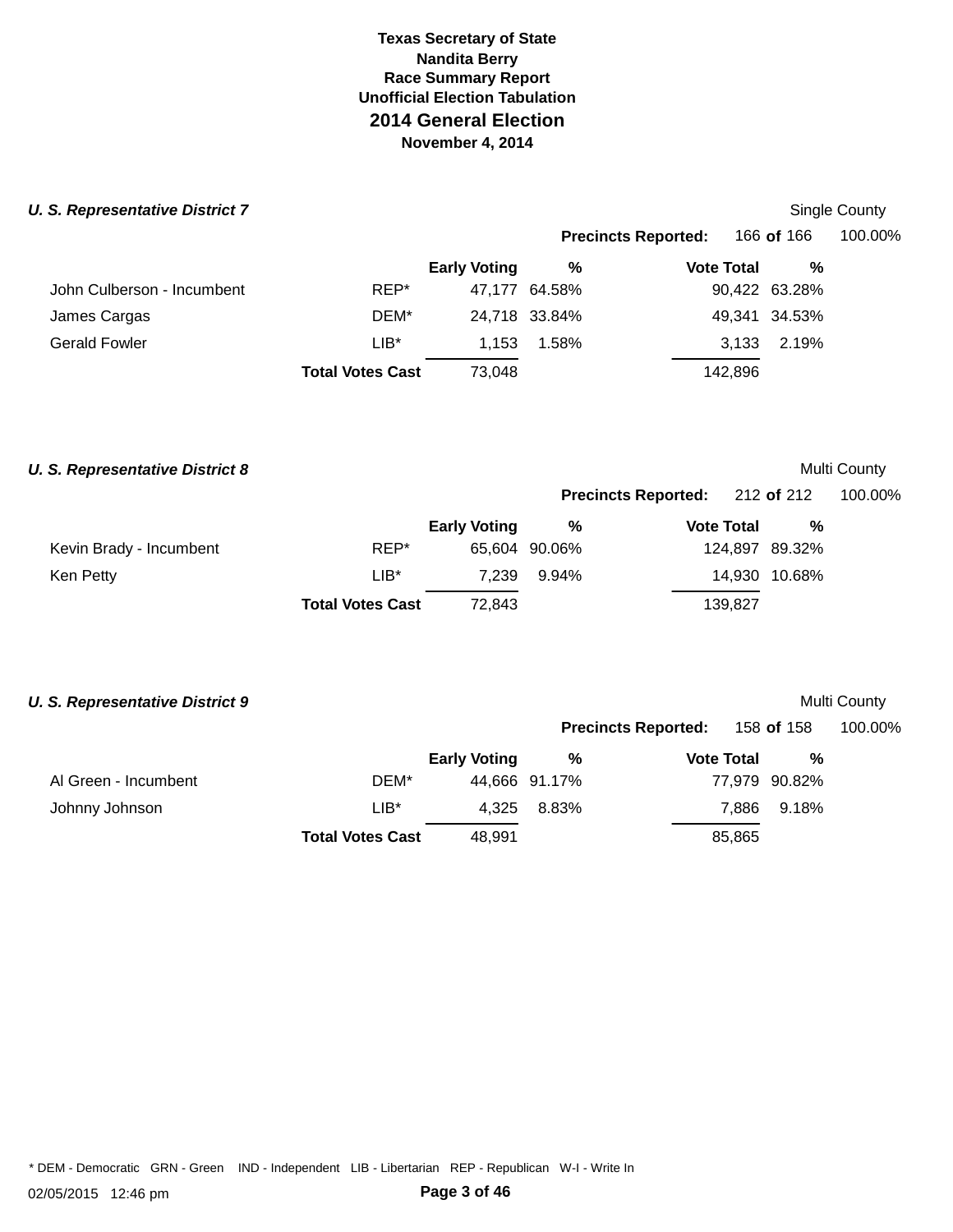# **U. S. Representative District 10 Multi County Multi County Multi County Multi County**

|                            |                         |                     |               | <b>Precincts Reported:</b> | 357 of 357     | 100.00% |
|----------------------------|-------------------------|---------------------|---------------|----------------------------|----------------|---------|
|                            |                         | <b>Early Voting</b> | %             | <b>Vote Total</b>          | %              |         |
| Michael McCaul - Incumbent | REP*                    |                     | 57,596 62.88% |                            | 109,311 62.18% |         |
| Tawana Walter-Cadien       | DEM*                    |                     | 31,419 34.30% |                            | 60,020 34.14%  |         |
| <b>Bill Kelsey</b>         | $LIB*$                  | 2.583               | 2.82%         | 6.476                      | 3.68%          |         |
|                            | <b>Total Votes Cast</b> | 91,598              |               | 175,807                    |                |         |
|                            |                         |                     |               |                            |                |         |

### **U. S. Representative District 11 Multi County Multi County Multi County**

|                          |                         |                     |               | <b>Precincts Reported:</b> | 325 <b>of</b> 325 |                | 100.00% |
|--------------------------|-------------------------|---------------------|---------------|----------------------------|-------------------|----------------|---------|
|                          |                         | <b>Early Voting</b> | %             | <b>Vote Total</b>          |                   | %              |         |
| Mike Conaway - Incumbent | REP*                    |                     | 55,701 90.28% |                            |                   | 107,752 90.28% |         |
| Ryan T. Lange            | $LIB*$                  |                     | 6,000 9.72%   |                            | 11.607            | 9.72%          |         |
|                          | <b>Total Votes Cast</b> | 61,701              |               |                            | 119,359           |                |         |

# **U. S. Representative District 12 Multi County Multi County Multi County**

|                         |                         |                     |               | <b>Precincts Reported:</b> | 269 of 269     | 100.00% |
|-------------------------|-------------------------|---------------------|---------------|----------------------------|----------------|---------|
|                         |                         | <b>Early Voting</b> | %             | <b>Vote Total</b>          | %              |         |
| Kay Granger - Incumbent | REP*                    |                     | 62.041 70.30% |                            | 113,105 71.31% |         |
| <b>Mark Greene</b>      | DEM*                    |                     | 24,484 27.74% |                            | 41,720 26.30%  |         |
| <b>Ed Colliver</b>      | $LIB*$                  | 1,728               | 1.96%         | 3,785                      | 2.39%          |         |
|                         | <b>Total Votes Cast</b> | 88.253              |               | 158,610                    |                |         |
|                         |                         |                     |               |                            |                |         |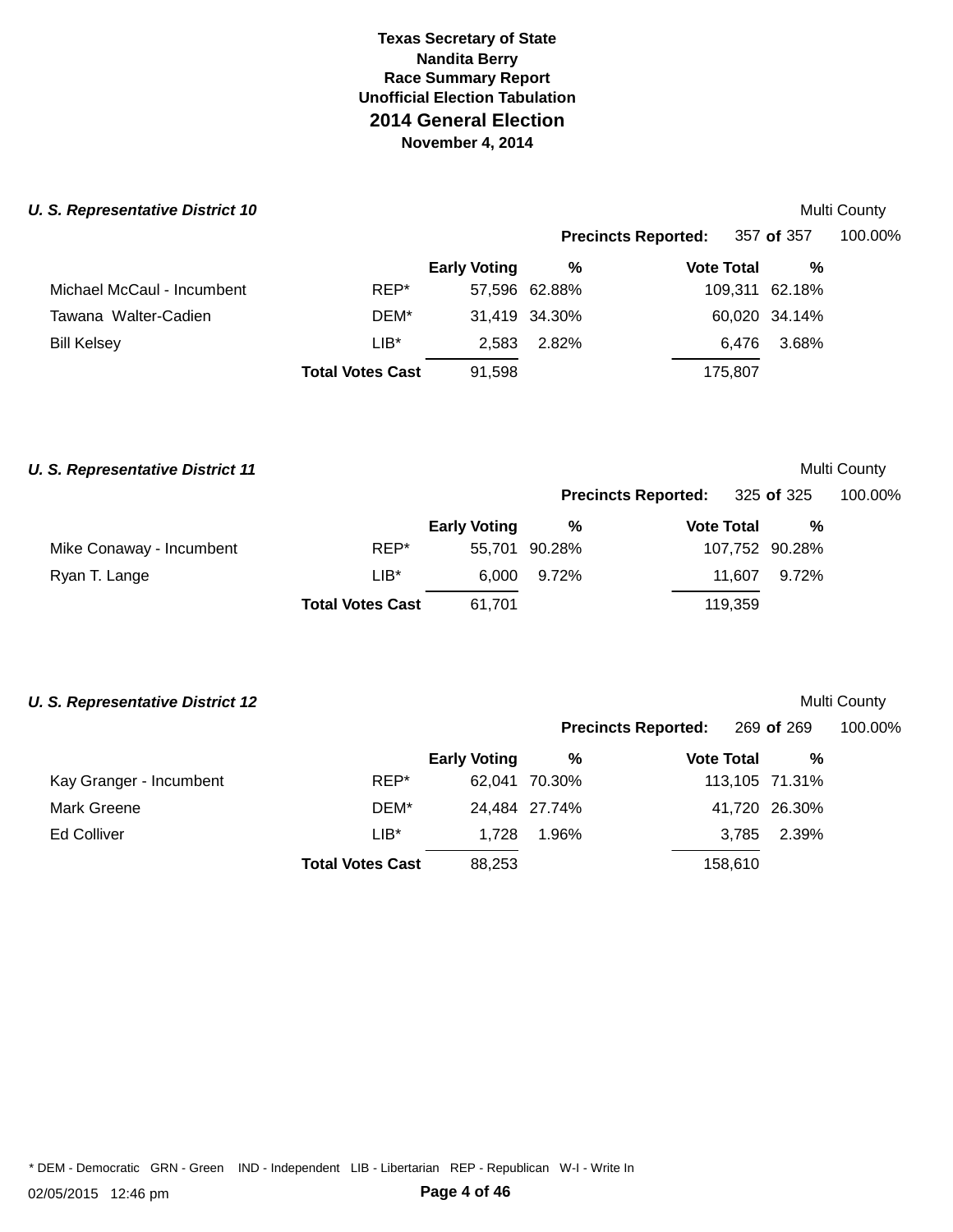| <b>U. S. Representative District 13</b> |                         |                     |               |                            |                   |                | Multi County |
|-----------------------------------------|-------------------------|---------------------|---------------|----------------------------|-------------------|----------------|--------------|
|                                         |                         |                     |               | <b>Precincts Reported:</b> |                   | 384 of 384     | 100.00%      |
|                                         |                         | <b>Early Voting</b> | %             |                            | <b>Vote Total</b> | %              |              |
| Mac Thornberry - Incumbent              | REP*                    |                     | 51,301 83.44% |                            |                   | 110,636 84.31% |              |
| Mike Minter                             | DEM*                    |                     | 8,562 13.93%  |                            |                   | 16,803 12.80%  |              |
| <b>Emily Pivoda</b>                     | $LIB*$                  | 1.194               | 1.94%         |                            | 2,860             | 2.18%          |              |
| Don Cook                                | GRN <sup>*</sup>        | 424                 | 0.69%         |                            | 926               | 0.71%          |              |
|                                         | <b>Total Votes Cast</b> | 61,481              |               |                            | 131,225           |                |              |

# **U. S. Representative District 14 Multi County** *Multi County* **Multi County**

| <b>Precincts Reported:</b> |                   | 115 of 115 |   | 100.00% |
|----------------------------|-------------------|------------|---|---------|
| $\frac{0}{6}$              | <b>Vote Total</b> |            | % |         |

**Precincts Reported:** 297 **of** 297 100.00%

|                         |                         | <b>Early Voting</b> | %             | <b>Vote Total</b> | $\%$          |
|-------------------------|-------------------------|---------------------|---------------|-------------------|---------------|
| Randy Weber - Incumbent | REP*                    |                     | 57.237 62.50% |                   | 89,876 61.85% |
| Donald G. Brown         | DEM*                    |                     | 32,798 35.82% |                   | 52,420 36.07% |
| John Wieder             | $LIB^*$                 | 1.541               | 1.68%         | 3.025             | 2.08%         |
|                         | <b>Total Votes Cast</b> | 91.576              |               | 145.321           |               |

# **U. S. Representative District 15 Multi County** *Multi County*

|                            |                         | <b>Early Voting</b> | %             | <b>Vote Total</b> | %             |
|----------------------------|-------------------------|---------------------|---------------|-------------------|---------------|
| Eddie Zamora               | REP*                    |                     | 22,839 40.00% |                   | 38,551 43.05% |
| Rubén Hinojosa - Incumbent | DEM*                    |                     | 32,791 57.42% |                   | 48,561 54.23% |
| Johnny Partain             | $LIB*$                  |                     | 1.474 2.58%   | 2.437             | 2.72%         |
|                            | <b>Total Votes Cast</b> | 57,104              |               | 89,549            |               |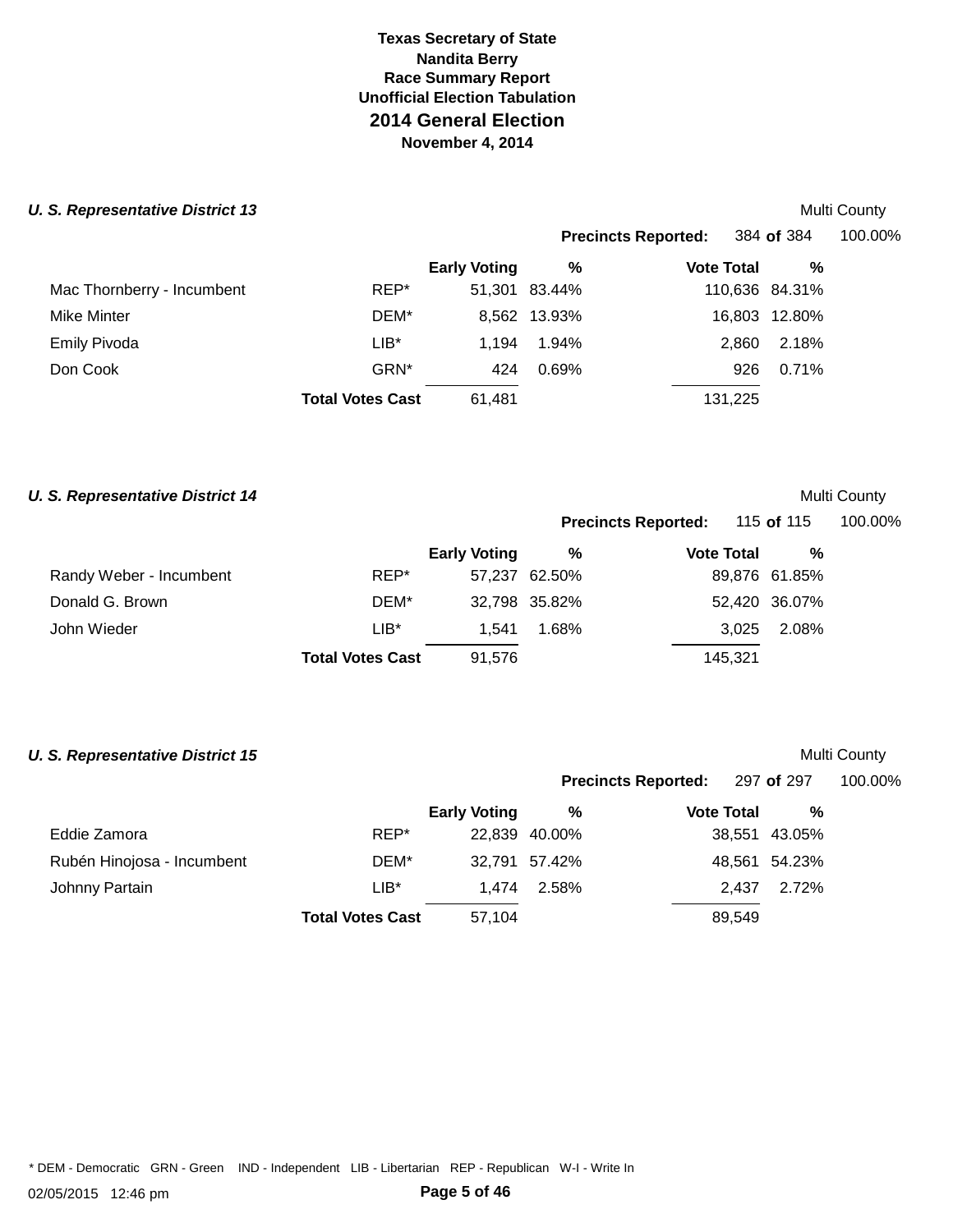| <b>U. S. Representative District 16</b> |                         |                     |               |                            |                   | Single County |
|-----------------------------------------|-------------------------|---------------------|---------------|----------------------------|-------------------|---------------|
|                                         |                         |                     |               | <b>Precincts Reported:</b> | 173 <b>of</b> 173 | 100.00%       |
|                                         |                         | <b>Early Voting</b> | %             | <b>Vote Total</b>          | %                 |               |
| Corey Roen                              | REP*                    |                     | 10,177 29.53% |                            | 21,293 29.17%     |               |
| Beto O'Rourke - Incumbent               | DEM*                    |                     | 23,155 67.18% |                            | 49,257 67.49%     |               |
| Jaime O. Perez                          | $LIB*$                  | 1.133               | 3.29%         | 2.438                      | 3.34%             |               |
|                                         | <b>Total Votes Cast</b> | 34,465              |               | 72,988                     |                   |               |

### **U. S. Representative District 17 Multi County** *Multi County* **Multi County**

# **Precincts Reported:** 416 **of** 416 100.00%

|                               |                         | <b>Early Voting</b> | %             | <b>Vote Total</b> | %             |
|-------------------------------|-------------------------|---------------------|---------------|-------------------|---------------|
| Bill Flores - Incumbent       | REP*                    |                     | 39.607 64.02% |                   | 85,085 64.57% |
| Nick Haynes                   | DEM*                    |                     | 20,868 33.73% |                   | 42,696 32.40% |
| <b>Shawn Michael Hamilton</b> | $LIB*$                  | 1.394               | 2.25%         | 3.997             | 3.03%         |
|                               | <b>Total Votes Cast</b> | 61,869              |               | 131,778           |               |

# **U. S. Representative District 18 Single County County County County County County Single County Single County**

|                                |                         |                     | <b>Precincts Reported:</b> |                   | 258 of 258 |               | 100.00% |
|--------------------------------|-------------------------|---------------------|----------------------------|-------------------|------------|---------------|---------|
|                                |                         | <b>Early Voting</b> | %                          | <b>Vote Total</b> |            | %             |         |
| Sean Seibert                   | REP*                    |                     | 12,784 22.82%              |                   |            | 26,194 24.75% |         |
| Sheila Jackson Lee - Incumbent | DEM*                    |                     | 41,632 74.33%              |                   |            | 75,963 71.79% |         |
| Remington Alessi               | GRN*                    | 533                 | 0.95%                      |                   | 1.298      | 1.23%         |         |
| Vince Duncan                   | IND <sup>*</sup>        | 1.064               | 1.90%                      |                   | 2,359      | 2.23%         |         |
|                                | <b>Total Votes Cast</b> | 56,013              |                            |                   | 105,814    |               |         |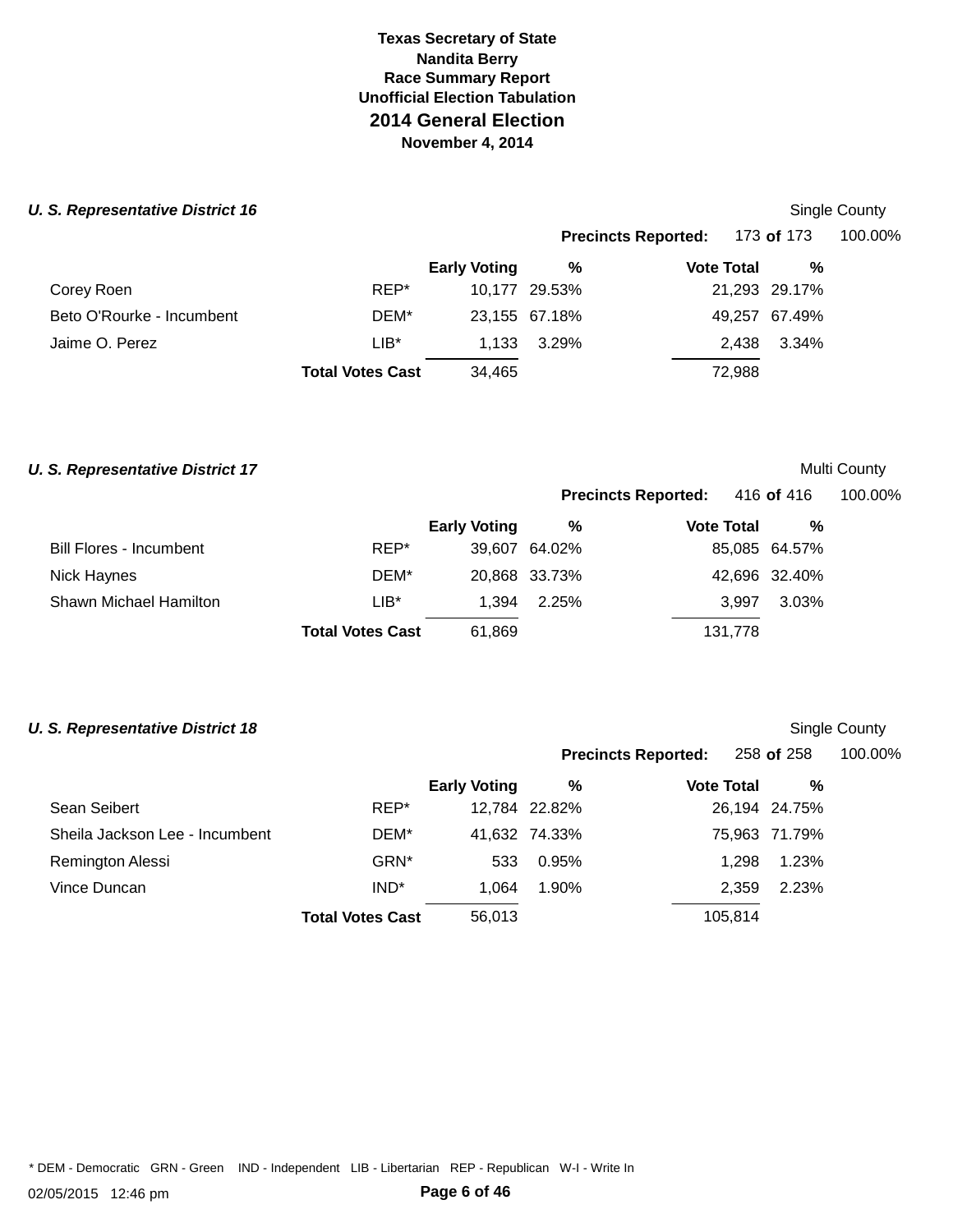| <b>U. S. Representative District 19</b> |                         |                     |          |                            |         |               | Multi County |
|-----------------------------------------|-------------------------|---------------------|----------|----------------------------|---------|---------------|--------------|
|                                         |                         |                     |          | <b>Precincts Reported:</b> |         | 302 of 302    | 100.00%      |
|                                         |                         | <b>Early Voting</b> | %        | <b>Vote Total</b>          |         | %             |              |
| Randy Neugebauer - Incumbent            | REP*                    | 49,457              | 76.86%   |                            |         | 89,701 77.17% |              |
| <b>Neal Marchbanks</b>                  | DEM*                    | 12.127              | 18.85%   |                            |         | 21,350 18.37% |              |
| Richard (Chip) Peterson                 | $LIB*$                  | 2.737               | 4.25%    |                            | 5.134   | 4.42%         |              |
| Donald L. Vance                         | $W-I^*$                 | 26                  | $0.04\%$ |                            | 54      | 0.05%         |              |
|                                         | <b>Total Votes Cast</b> | 64,347              |          |                            | 116,239 |               |              |

# **U. S. Representative District 20 Single County County County County County County Single County Single County**

|                            |                         |                     |               | <b>Precincts Reported:</b> 255 of 255 |               | 100.00% |
|----------------------------|-------------------------|---------------------|---------------|---------------------------------------|---------------|---------|
|                            |                         | <b>Early Voting</b> | %             | <b>Vote Total</b>                     | %             |         |
| Joaquin Castro - Incumbent | DEM*                    |                     | 40.522 75.09% |                                       | 66,538 75.66% |         |
| Jeffrey C. Blunt           | $LIB^*$                 |                     | 13,443 24.91% |                                       | 21,400 24.34% |         |
|                            | <b>Total Votes Cast</b> | 53,965              |               | 87,938                                |               |         |

# **U. S. Representative District 21 Multi County** *Multi County*

|                         |                         |                     |               | <b>Precincts Reported:</b> 432 of 432 |                | 100.00% |
|-------------------------|-------------------------|---------------------|---------------|---------------------------------------|----------------|---------|
|                         |                         | <b>Early Voting</b> | %             | <b>Vote Total</b>                     | %              |         |
| Lamar Smith - Incumbent | REP*                    |                     | 82,196 73.32% |                                       | 135,513 71.78% |         |
| Ryan Shields            | LIB*                    |                     | 13,636 12.16% |                                       | 25,483 13.50%  |         |
| Antonio Diaz            | GRN <sup>*</sup>        |                     | 16,272 14.52% |                                       | 27,782 14.72%  |         |
|                         | <b>Total Votes Cast</b> | 112.104             |               |                                       | 188,778        |         |
|                         |                         |                     |               |                                       |                |         |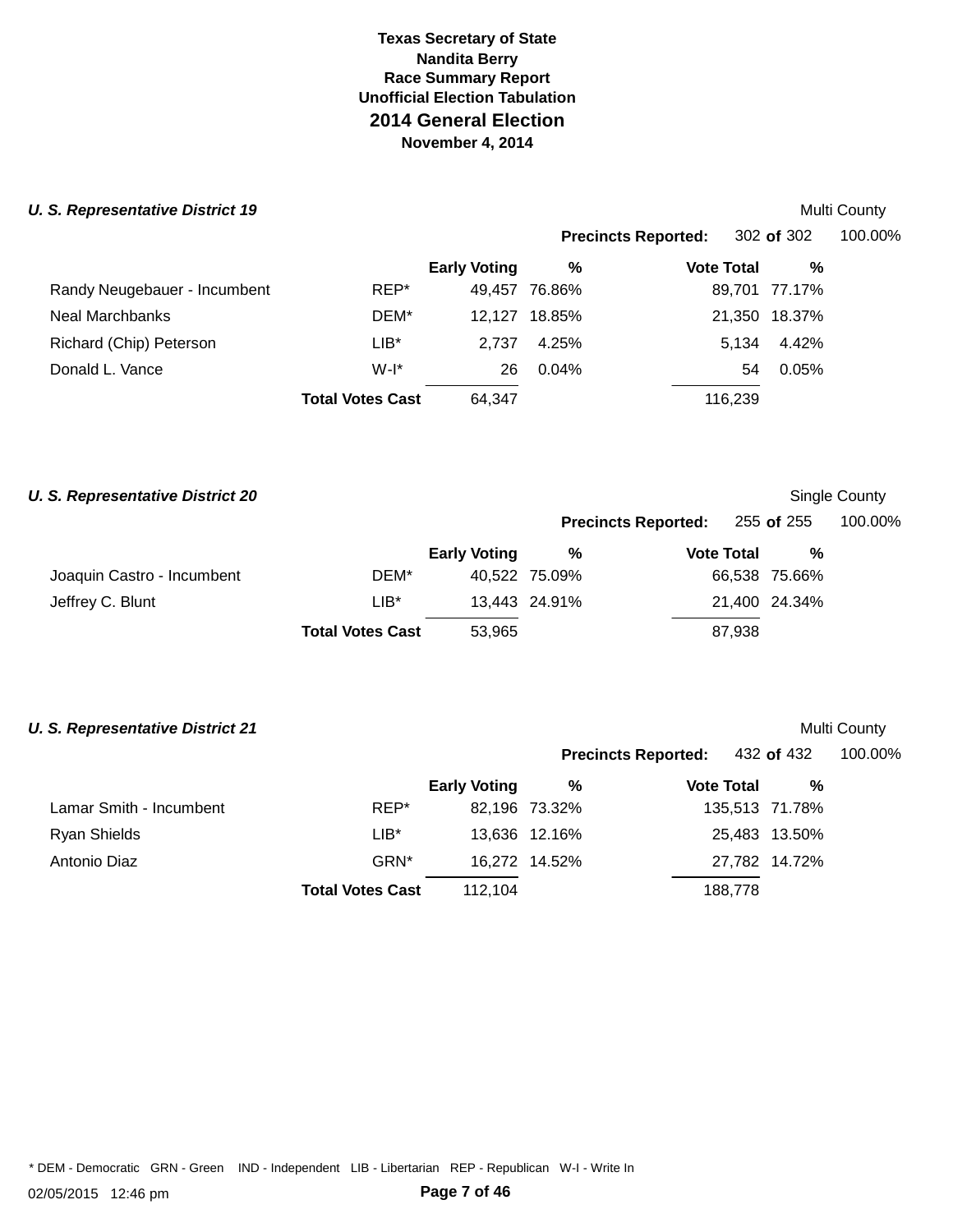### **U. S. Representative District 22 Multi County** *Multi County* **Multi County**

|                        |                         |                     | <b>Precincts Reported:</b> |                   | 157 of 157     | 100.00% |  |
|------------------------|-------------------------|---------------------|----------------------------|-------------------|----------------|---------|--|
|                        |                         | <b>Early Voting</b> | %                          | <b>Vote Total</b> | %              |         |  |
| Pete Olson - Incumbent | REP*                    |                     | 60,627 67.90%              |                   | 100,780 66.55% |         |  |
| <b>Frank Briscoe</b>   | DEM*                    |                     | 27,278 30.55%              |                   | 47,789 31.56%  |         |  |
| Rob Lapham             | $LIB*$                  | 1.379               | 1.54%                      | 2.861             | 1.89%          |         |  |
|                        | <b>Total Votes Cast</b> | 89,284              |                            | 151,430           |                |         |  |
|                        |                         |                     |                            |                   |                |         |  |

### **U. S. Representative District 23 Multi County** *Multi County* **Multi County**

**Precincts Reported:** 334 **of** 334 100.00%

|                             |                         | <b>Early Voting</b> | %             | <b>Vote Total</b> | $\%$          |
|-----------------------------|-------------------------|---------------------|---------------|-------------------|---------------|
| Will Hurd                   | REP*                    |                     | 35,176 51.30% |                   | 57,901 49.79% |
| Pete P. Gallego - Incumbent | DEM*                    |                     | 31,929 46.57% |                   | 55,436 47.67% |
| Ruben Corvalan              | $LIB*$                  |                     | 1.458 2.13%   | 2.960             | 2.55%         |
|                             | <b>Total Votes Cast</b> | 68,563              |               | 116.297           |               |

# **U. S. Representative District 24 Multi County** *Multi County* **Multi County**

|                               |                         |                     |               | <b>Precincts Reported:</b> | 238 <b>of</b> 238 | 100.00% |  |
|-------------------------------|-------------------------|---------------------|---------------|----------------------------|-------------------|---------|--|
|                               |                         | <b>Early Voting</b> | %             | <b>Vote Total</b>          | %                 |         |  |
| Kenny E. Marchant - Incumbent | REP*                    |                     | 52,674 66.25% |                            | 93,446 65.07%     |         |  |
| <b>Patrick McGehearty</b>     | DEM*                    |                     | 25,174 31.66% |                            | 46,360 32.28%     |         |  |
| Mike Kolls                    | LIB*                    | 1.654               | 2.08%         | 3.799                      | 2.65%             |         |  |
|                               | <b>Total Votes Cast</b> | 79,502              |               | 143,605                    |                   |         |  |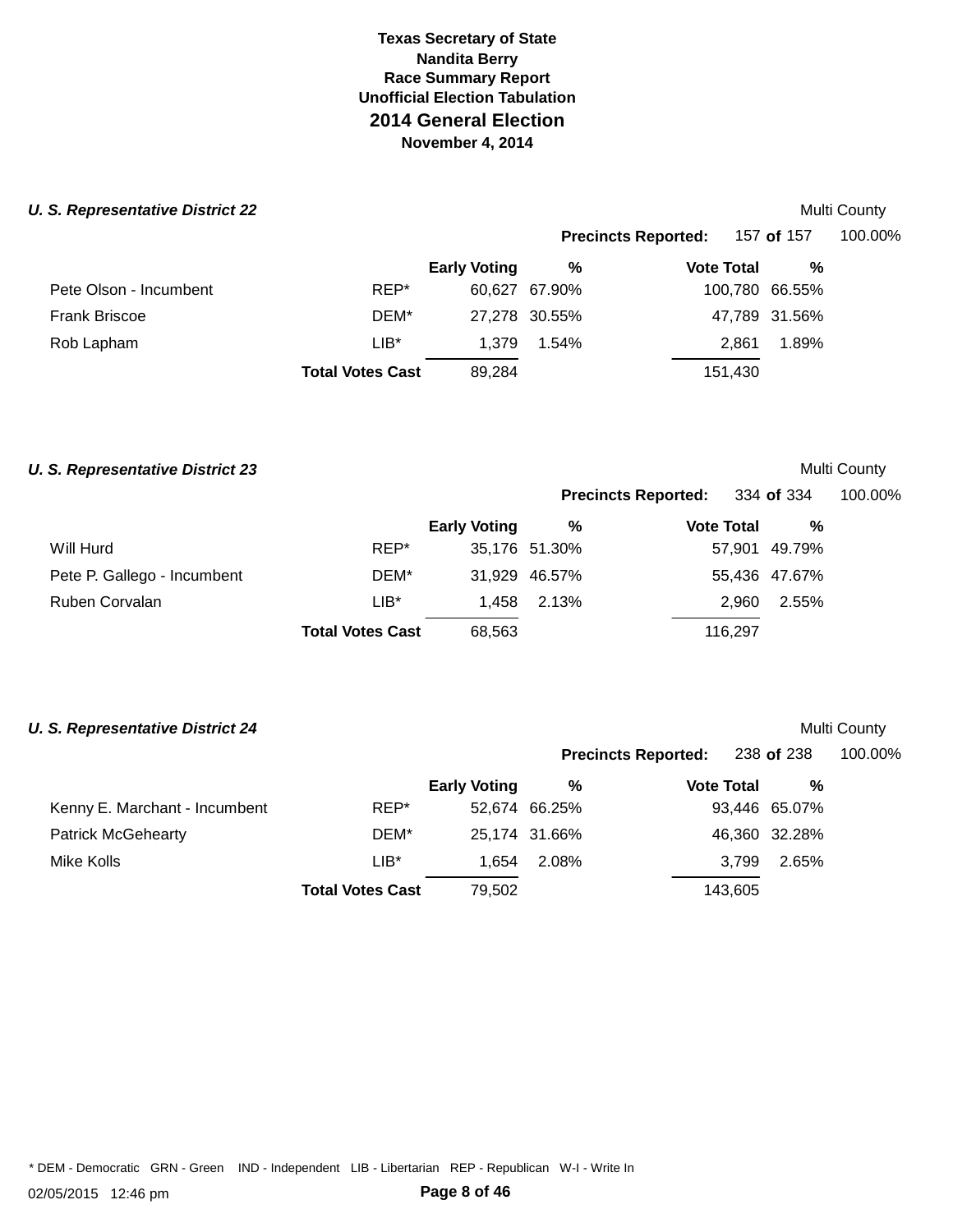### **U. S. Representative District 25 Multi County** *Multi County* **Multi County**

|                            |                         |                     |               | <b>Precincts Reported:</b> | 347 <b>of</b> 347 | 100.00% |
|----------------------------|-------------------------|---------------------|---------------|----------------------------|-------------------|---------|
|                            |                         | <b>Early Voting</b> | %             | <b>Vote Total</b>          | %                 |         |
| Roger Williams - Incumbent | REP*                    |                     | 51,989 58.34% |                            | 106,929 60.22%    |         |
| Marco Montoya              | DEM*                    |                     | 34,652 38.89% |                            | 64,341 36.24%     |         |
| John Betz                  | $LIB*$                  | 2.469               | 2.77%         | 6.288                      | 3.54%             |         |
|                            | <b>Total Votes Cast</b> | 89,110              |               | 177,558                    |                   |         |
|                            |                         |                     |               |                            |                   |         |

### **U. S. Representative District 26 Multi County** *Multi County*

|                             |                         |                     | <b>Precincts Reported:</b> 170 of 170 |                   |                | 100.00% |
|-----------------------------|-------------------------|---------------------|---------------------------------------|-------------------|----------------|---------|
|                             |                         | <b>Early Voting</b> | %                                     | <b>Vote Total</b> | %              |         |
| Michael Burgess - Incumbent | REP*                    |                     | 67,650 82.79%                         |                   | 116,758 82.66% |         |
| Mark Boler                  | $LIB*$                  |                     | 14,063 17.21%                         |                   | 24.490 17.34%  |         |
|                             | <b>Total Votes Cast</b> | 81.713              |                                       | 141.248           |                |         |

# **U. S. Representative District 27 Multi County** *Multi County* **Multi County**

|                     |                         |                                         |                            | 100.00%                                      |
|---------------------|-------------------------|-----------------------------------------|----------------------------|----------------------------------------------|
| <b>Early Voting</b> | %                       | <b>Vote Total</b>                       | %                          |                                              |
|                     |                         |                                         |                            |                                              |
|                     |                         |                                         |                            |                                              |
|                     | 2.37%                   | 3,552                                   | 2.71%                      |                                              |
| 70.439              |                         | 130,934                                 |                            |                                              |
|                     | <b>Total Votes Cast</b> | 44,834 63.65%<br>23,939 33.99%<br>1,666 | <b>Precincts Reported:</b> | 313 of 313<br>83,270 63.60%<br>44,112 33.69% |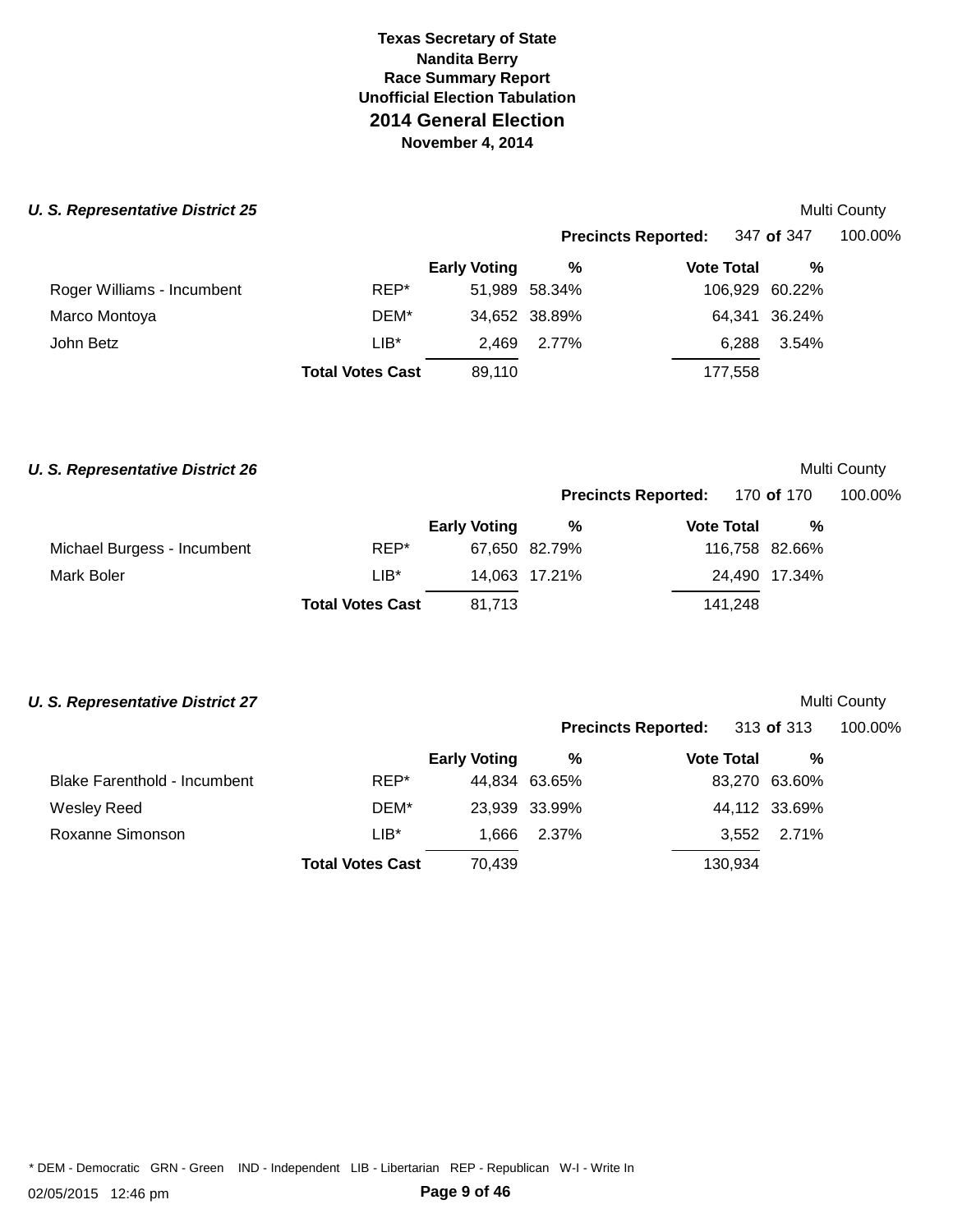### **U. S. Representative District 28**

| S. Representative District 28 |                         |                     |               |                            |               | Multi County |
|-------------------------------|-------------------------|---------------------|---------------|----------------------------|---------------|--------------|
|                               |                         |                     |               | <b>Precincts Reported:</b> | 274 of 274    | 100.00%      |
|                               |                         | <b>Early Voting</b> | %             | <b>Vote Total</b>          | %             |              |
| Henry Cuellar - Incumbent     | DEM*                    |                     | 37,924 83.21% |                            | 62,471 82.10% |              |
| William Aikens                | $LIB*$                  |                     | 5,705 12.52%  |                            | 10,146 13.33% |              |
| Michael D. Cary               | GRN*                    | 1.945               | 4.27%         | 3.474                      | 4.57%         |              |
|                               | <b>Total Votes Cast</b> | 45,574              |               | 76.091                     |               |              |

### **U. S. Representative District 29** *COUNTY COUNTY COUNTY COUNTY* **COUNTY COUNTY COUNTY COUNTY COUNTY COUNTY COUNTY**

# **Precincts Reported:** 175 **of** 175 100.00%

|                        |                         | <b>Early Voting</b> | %             | <b>Vote Total</b> | %             |
|------------------------|-------------------------|---------------------|---------------|-------------------|---------------|
| Gene Green - Incumbent | DEM*                    |                     | 20.141 89.46% |                   | 41.229 89.54% |
| James Stanczak         | $LIB*$                  |                     | 2.372 10.54%  |                   | 4.818 10.46%  |
|                        | <b>Total Votes Cast</b> | 22.513              |               | 46.047            |               |

# **U. S. Representative District 30** *CONDUCTER COUNTY CONDUCTER SINGLE COUNTY* **<b>Single County**

|                                   |                         |                     |               | <b>Precincts Reported:</b> | 270 <b>of</b> 270 | 100.00% |
|-----------------------------------|-------------------------|---------------------|---------------|----------------------------|-------------------|---------|
|                                   |                         | <b>Early Voting</b> | %             | <b>Vote Total</b>          | %                 |         |
| Eddie Bernice Johnson - Incumbent | DEM*                    |                     | 52,813 87.74% |                            | 92,971 87.94%     |         |
| Max W. Koch III                   | LIB*                    | 4,020               | 6.68%         | 7.149                      | 6.76%             |         |
| Eric LeMonte Williams             | IND <sup>*</sup>        | 3.357               | 5.58%         | 5.596                      | 5.29%             |         |
|                                   | <b>Total Votes Cast</b> | 60.190              |               | 105,716                    |                   |         |
|                                   |                         |                     |               |                            |                   |         |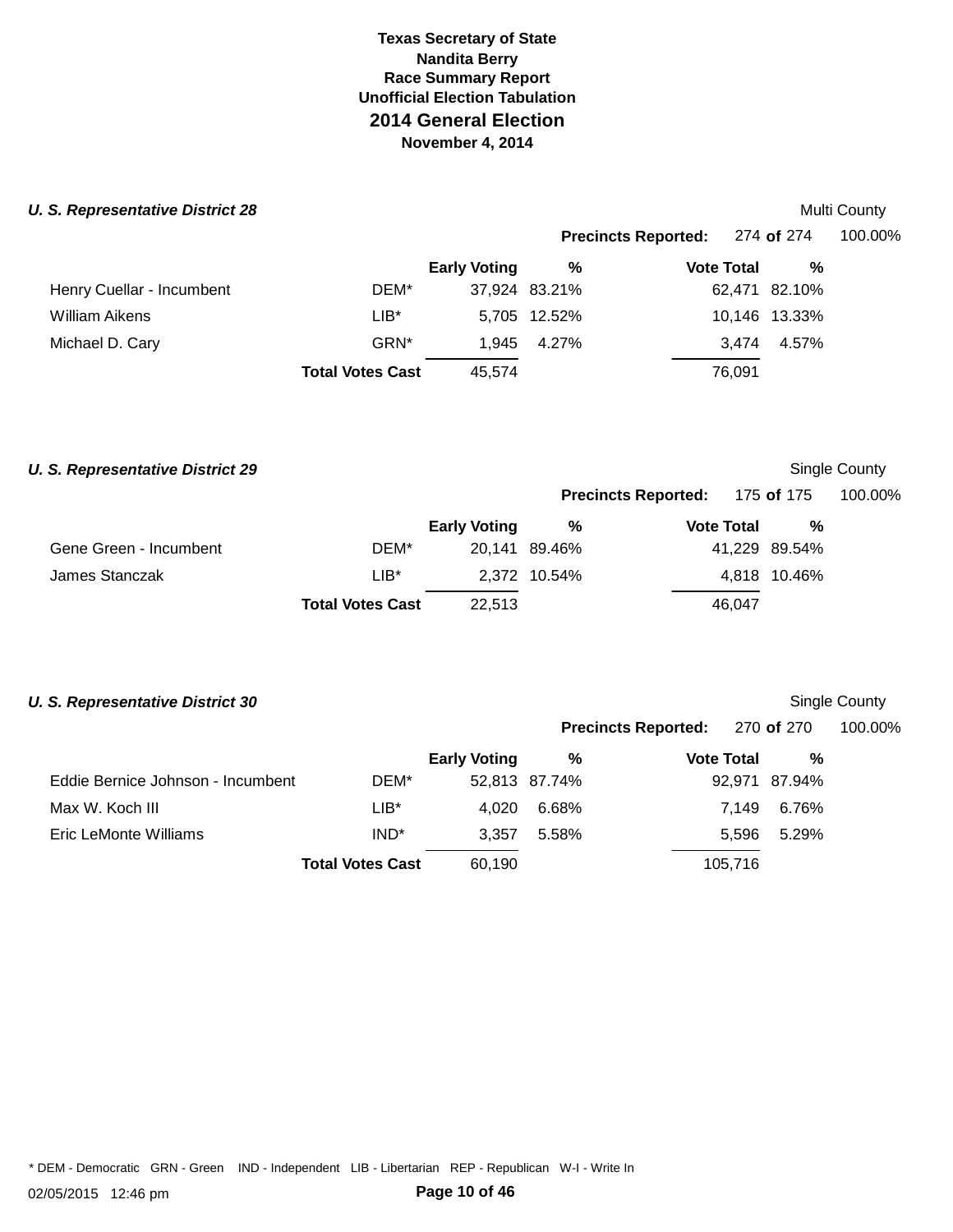### **U. S. Representative District 31 Multi County** *Multi County* **Multi County**

|                         |                         |                     |               | <b>Precincts Reported:</b> | 108 of 108    | 100.00% |
|-------------------------|-------------------------|---------------------|---------------|----------------------------|---------------|---------|
|                         |                         | <b>Early Voting</b> | %             | <b>Vote Total</b>          | %             |         |
| John Carter - Incumbent | REP*                    |                     | 50,612 64.22% |                            | 91,484 64.06% |         |
| Louie Minor             | DEM*                    |                     | 25,831 32.77% |                            | 45,634 31.95% |         |
| Scott J. Ballard        | $LIB*$                  |                     | 2.372 3.01%   | 5,693                      | 3.99%         |         |
|                         | <b>Total Votes Cast</b> | 78,815              |               | 142,811                    |               |         |
|                         |                         |                     |               |                            |               |         |

### **U. S. Representative District 32 Multi County** *Multi County*

# **Precincts Reported:** 272 **of** 272 100.00%

|                           |                         | <b>Early Voting</b> | %             | <b>Vote Total</b> | %             |
|---------------------------|-------------------------|---------------------|---------------|-------------------|---------------|
| Pete Sessions - Incumbent | REP*                    |                     | 49,813 62.18% |                   | 96,420 61.82% |
| Frank Perez               | DEM*                    |                     | 28,607 35.71% |                   | 55,281 35.44% |
| Ed Rankin                 | $LIB*$                  |                     | 1.693 2.11%   | 4.271             | 2.74%         |
|                           | <b>Total Votes Cast</b> | 80,113              |               | 155,972           |               |

# **U. S. Representative District 33 Multi County** *Multi County* **Multi County**

|                         |                         |                     |               | <b>Precincts Reported:</b> | 268 <b>of</b> 268 | 100.00% |  |
|-------------------------|-------------------------|---------------------|---------------|----------------------------|-------------------|---------|--|
|                         |                         | <b>Early Voting</b> | %             | <b>Vote Total</b>          | %                 |         |  |
| Marc Veasey - Incumbent | DEM*                    |                     | 24,254 87.04% |                            | 43,728 86.50%     |         |  |
| Jason Reeves            | $LIB*$                  |                     | 3,611 12.96%  |                            | 6,822 13.50%      |         |  |
|                         | <b>Total Votes Cast</b> | 27.865              |               | 50,550                     |                   |         |  |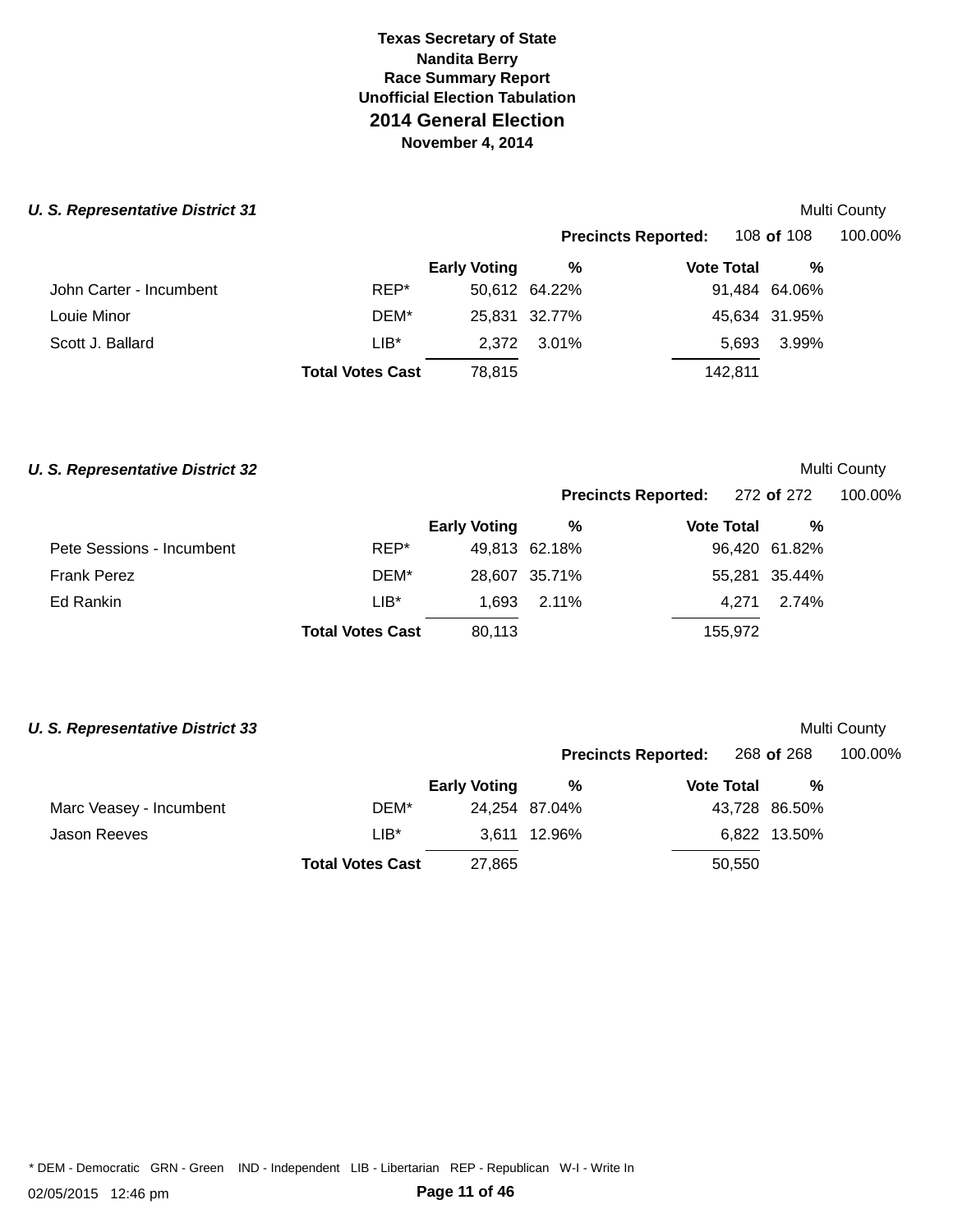### **U. S. Representative District 34 Multi County** *Multi County* **Multi County**

|                            |                         |                     |               | <b>Precincts Reported:</b> | 254 <b>of</b> 254 | 100.00% |
|----------------------------|-------------------------|---------------------|---------------|----------------------------|-------------------|---------|
|                            |                         | <b>Early Voting</b> | %             | <b>Vote Total</b>          | %                 |         |
| Larry S. Smith             | REP*                    |                     | 15,293 36.21% |                            | 30,617 38.45%     |         |
| Filemon B Vela - Incumbent | DEM*                    |                     | 26,168 61.96% |                            | 47,457 59.59%     |         |
| Ryan Rowley                | $LIB*$                  | 774                 | 1.83%         | 1.562                      | 1.96%             |         |
|                            | <b>Total Votes Cast</b> | 42,235              |               | 79,636                     |                   |         |
|                            |                         |                     |               |                            |                   |         |

### **U. S. Representative District 35 Multi County** *Multi County*

| <b>Precincts Reported:</b> | 377 of 377 | 100.00% |
|----------------------------|------------|---------|
|                            |            |         |

|                           |                         | <b>Early Voting</b> | %             | <b>Vote Total</b> | %             |
|---------------------------|-------------------------|---------------------|---------------|-------------------|---------------|
| Susan Narvaiz             | REP*                    |                     | 17,390 32.65% |                   | 31,985 33.30% |
| Lloyd Doggett - Incumbent | DEM*                    |                     | 34,046 63.92% |                   | 60,027 62.49% |
| Cory W. Bruner            | $LIB*$                  | 1.176               | 2.21%         | 2.760             | 2.87%         |
| Kat Swift                 | GRN <sup>*</sup>        | 653                 | 1.23%         | 1.293             | 1.35%         |
|                           | <b>Total Votes Cast</b> | 53,265              |               | 96,065            |               |

# **U. S. Representative District 36 Multi County** *Multi County*

|                   |                         |                     |               | <b>Precincts Reported:</b> |         | 275 of 275     | 100.00% |
|-------------------|-------------------------|---------------------|---------------|----------------------------|---------|----------------|---------|
|                   |                         | <b>Early Voting</b> | %             | <b>Vote Total</b>          |         | %              |         |
| Brian Babin       | REP*                    |                     | 48,682 76.57% |                            |         | 100,933 75.98% |         |
| Michael K. Cole   | DEM*                    |                     | 13,934 21.92% |                            |         | 29,291 22.05%  |         |
| Rodney Veach      | LIB*                    | 682                 | 1.07%         |                            | 1.940   | 1.46%          |         |
| Hal J. Ridley, Jr | GRN*                    | 278                 | $0.44\%$      |                            | 681     | 0.51%          |         |
|                   | <b>Total Votes Cast</b> | 63,576              |               |                            | 132,845 |                |         |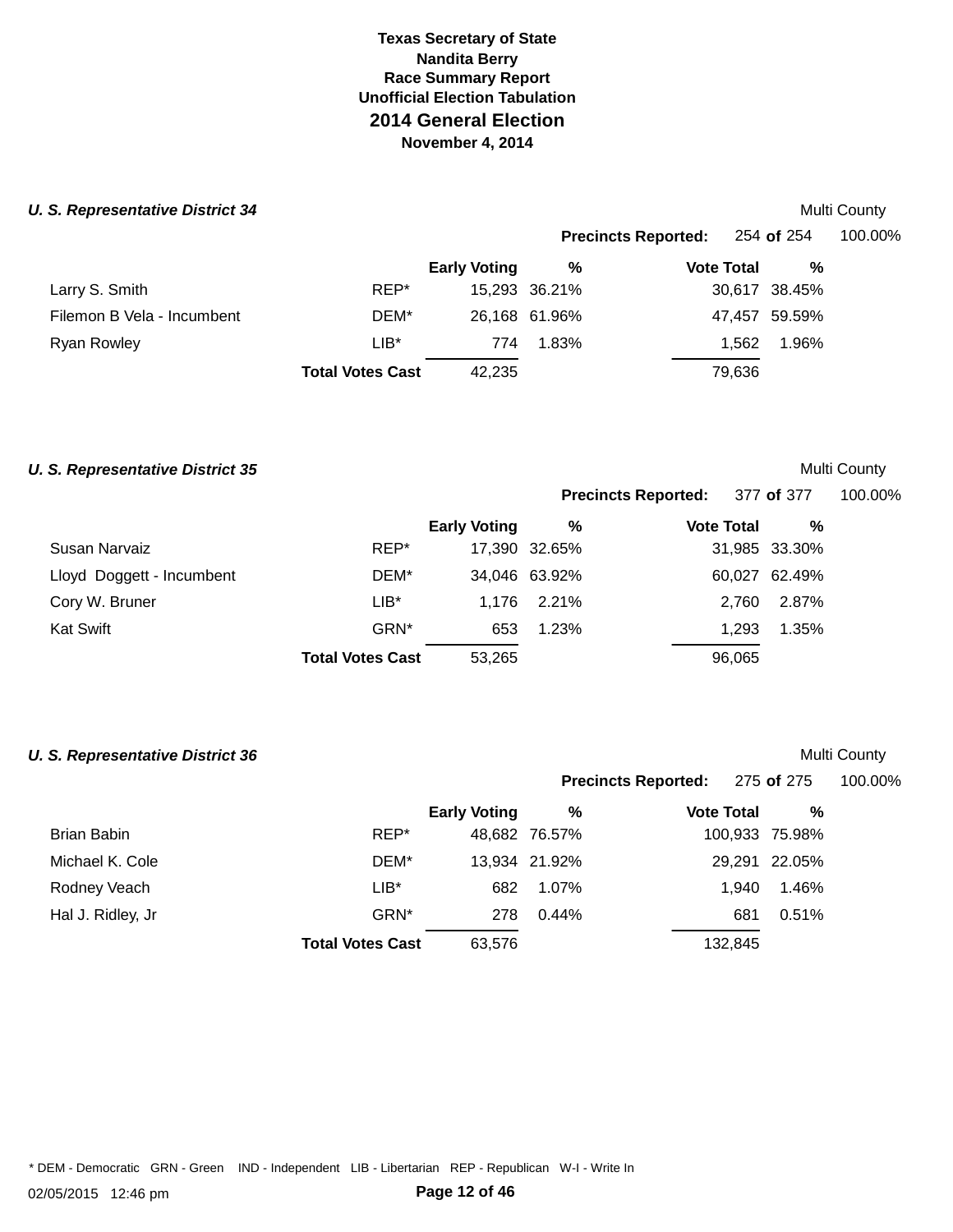### **Governor**

| Early Provisional Ballots: 3,703  Total Provisional Ballots: 16,514 |                         |                     | <b>Precincts Reported: 8,453 of 8,453 100.00%</b> |                         |       |  |
|---------------------------------------------------------------------|-------------------------|---------------------|---------------------------------------------------|-------------------------|-------|--|
|                                                                     |                         | <b>Early Voting</b> | %                                                 | <b>Vote Total</b>       | %     |  |
| Greg Abbott                                                         | REP*                    | 1,502,157 58.94%    |                                                   | 2,790,227 59.26%        |       |  |
| Wendy R. Davis                                                      | DEM*                    | 1,008,522 39.57%    |                                                   | 1,832,254 38.91%        |       |  |
| <b>Kathie Glass</b>                                                 | $LIB^*$                 | 28.796              | 1.13%                                             | 66.413                  | 1.41% |  |
| <b>Brandon Parmer</b>                                               | GRN <sup>*</sup>        | 8,663               | 0.34%                                             | 18.494                  | 0.39% |  |
| Sarah M. Pavitt                                                     | $W-I^*$                 | 604                 | $0.02\%$                                          | 1,168                   | 0.02% |  |
| Registered Voters: 14,025,441                                       | <b>Total Votes Cast</b> |                     | 2,548,742 18.17% Voting Early                     | 4,708,556 33.57% Voting |       |  |
|                                                                     |                         |                     | <b>Total Number of Voters Voted</b>               | 4,792,686               |       |  |

### **Lieutenant Governor**

| <b>Early Provisional Ballots: 3,703</b> | <b>Total Provisional Ballots: 16,514</b> |                     | <b>Precincts Reported: 8,453 of 8,453 100.00%</b> |                         |       |  |
|-----------------------------------------|------------------------------------------|---------------------|---------------------------------------------------|-------------------------|-------|--|
|                                         |                                          | <b>Early Voting</b> | %                                                 | <b>Vote Total</b>       | %     |  |
| Dan Patrick                             | REP*                                     | 1,466,136 57.88%    |                                                   | 2,718,406 58.13%        |       |  |
| Leticia Van de Putte                    | DEM*                                     | 1.002.765 39.59%    |                                                   | 1,810,720 38.72%        |       |  |
| Robert D. Butler                        | $LIB^*$                                  | 51.889              | 2.05%                                             | 119.581                 | 2.56% |  |
| Chandrakantha Courtney                  | GRN*                                     | 12.294              | $0.49\%$                                          | 27.651                  | 0.59% |  |
| Registered Voters: 14,025,441           | <b>Total Votes Cast</b>                  |                     | 2,533,084 18.06% Voting Early                     | 4,676,358 33.34% Voting |       |  |
|                                         |                                          |                     | <b>Total Number of Voters Voted</b>               | 4,792,686               |       |  |

### **Attorney General**

| <b>Early Provisional Ballots: 3,703</b> | <b>Total Provisional Ballots: 16,514</b> |                     | <b>Precincts Reported: 8,453 of 8,453 100.00%</b> |                         |       |  |
|-----------------------------------------|------------------------------------------|---------------------|---------------------------------------------------|-------------------------|-------|--|
|                                         |                                          | <b>Early Voting</b> | %                                                 | <b>Vote Total</b>       | %     |  |
| Ken Paxton                              | REP*                                     | 1,465,902 58.38%    |                                                   | 2,737,289 58.80%        |       |  |
| Sam Houston                             | DEM*                                     | 980.730 39.06%      |                                                   | 1,769,943 38.02%        |       |  |
| Jamie Balagia                           | $LIB^*$                                  | 50.773              | 2.02%                                             | 118.183                 | 2.54% |  |
| Jamar Osborne                           | GRN*                                     | 13,734              | 0.55%                                             | 29.513                  | 0.63% |  |
| Registered Voters: 14,025,441           | <b>Total Votes Cast</b>                  |                     | 2,511,139 17.90% Voting Early                     | 4,654,928 33.19% Voting |       |  |
|                                         |                                          |                     | <b>Total Number of Voters Voted</b>               | 4,792,686               |       |  |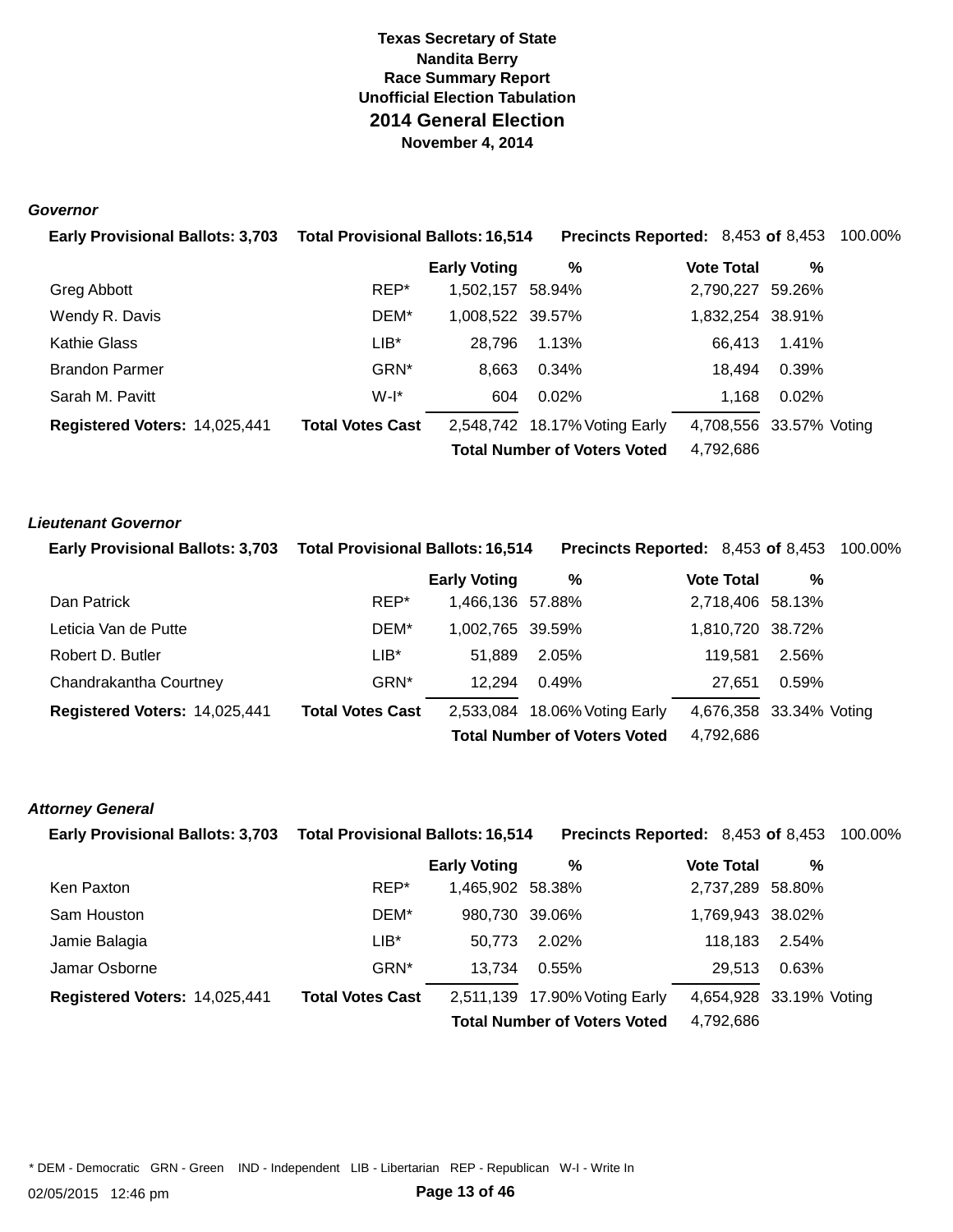### **Comptroller of Public Accounts**

| <b>Early Provisional Ballots: 3,703</b> | <b>Total Provisional Ballots: 16,514</b> |                     | <b>Precincts Reported: 8,453 of 8,453 100.00%</b> |                         |       |  |
|-----------------------------------------|------------------------------------------|---------------------|---------------------------------------------------|-------------------------|-------|--|
|                                         |                                          | <b>Early Voting</b> | %                                                 | <b>Vote Total</b>       | %     |  |
| Glenn Hegar                             | REP*                                     | 1,473,560 58.35%    |                                                   | 2,692,803 58.36%        |       |  |
| Mike Collier                            | DEM*                                     | 971.021 38.45%      |                                                   | 1,739,308 37.70%        |       |  |
| <b>Ben Sanders</b>                      | LIB*                                     | 59.769              | 2.37%                                             | 136.969                 | 2.97% |  |
| Deb Shafto                              | GRN*                                     | 21.105              | 0.84%                                             | 44.924                  | 0.97% |  |
| Registered Voters: 14,025,441           | <b>Total Votes Cast</b>                  |                     | 2,525,455 18.01% Voting Early                     | 4,614,004 32.90% Voting |       |  |
|                                         |                                          |                     | <b>Total Number of Voters Voted</b>               | 4.792.686               |       |  |

### **Commissioner of the General Land Office**

| <b>Early Provisional Ballots: 3,703</b> | <b>Total Provisional Ballots: 16,514</b> |                     | <b>Precincts Reported: 8,453 of 8,453 100.00%</b> |                         |       |  |
|-----------------------------------------|------------------------------------------|---------------------|---------------------------------------------------|-------------------------|-------|--|
|                                         |                                          | <b>Early Voting</b> | %                                                 | <b>Vote Total</b>       | %     |  |
| George P. Bush                          | REP*                                     | 1,526,147 60.51%    |                                                   | 2,821,359 60.68%        |       |  |
| John Cook                               | DEM*                                     | 910.539 36.10%      |                                                   | 1,641,858 35.31%        |       |  |
| Justin Knight                           | $LIB^*$                                  | 57.009              | 2.26%                                             | 126,203                 | 2.71% |  |
| Valerie Alessi                          | GRN*                                     | 28.396              | 1.13%                                             | 59.992                  | 1.29% |  |
| Registered Voters: 14,025,441           | <b>Total Votes Cast</b>                  |                     | 2,522,091 17.98% Voting Early                     | 4,649,412 33.15% Voting |       |  |
|                                         |                                          |                     | <b>Total Number of Voters Voted</b>               | 4,792,686               |       |  |

### **Commissioner of Agriculture**

| <b>Early Provisional Ballots: 3,703</b> | <b>Total Provisional Ballots: 16,514</b> |                     | <b>Precincts Reported: 8,453 of 8,453 100.00%</b> |                         |       |  |
|-----------------------------------------|------------------------------------------|---------------------|---------------------------------------------------|-------------------------|-------|--|
|                                         |                                          | <b>Early Voting</b> | %                                                 | <b>Vote Total</b>       | %     |  |
| Sid Miller                              | REP*                                     | 1,459,189 58.49%    |                                                   | 2,693,466 58.59%        |       |  |
| Jim Hogan                               | DEM*                                     | 940,653 37.71%      |                                                   | 1,694,059 36.85%        |       |  |
| David (Rocky) Palmquist                 | $LIB^*$                                  | 57.883              | 2.32%                                             | 132.299                 | 2.88% |  |
| Kenneth Kendrick                        | GRN*                                     | 36.984              | 1.48%                                             | 77.416                  | 1.68% |  |
| Registered Voters: 14,025,441           | <b>Total Votes Cast</b>                  |                     | 2,494,709 17.79% Voting Early                     | 4,597,240 32.78% Voting |       |  |
|                                         |                                          |                     | <b>Total Number of Voters Voted</b>               | 4,792,686               |       |  |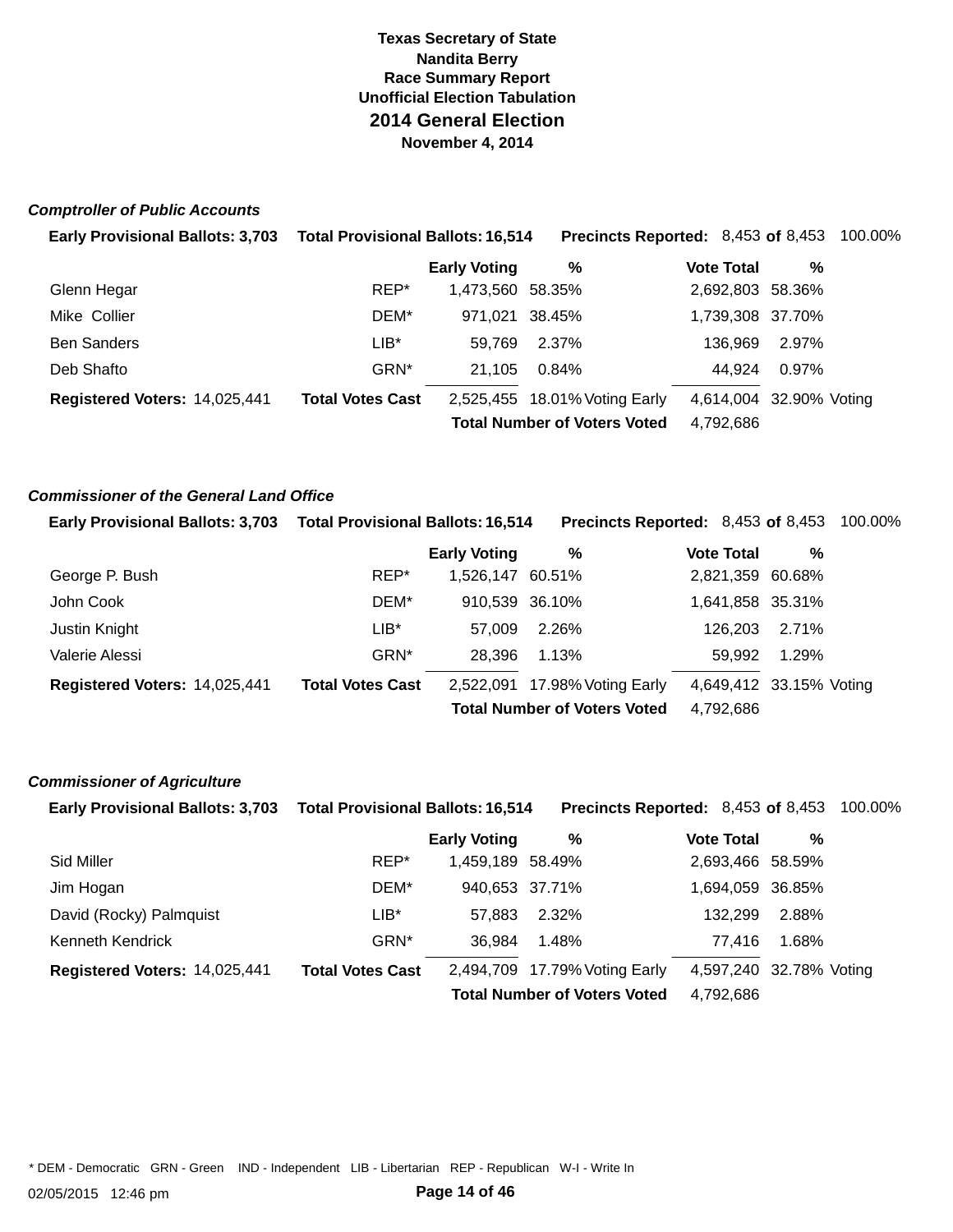# **Texas Secretary of State Race Summary Report Unofficial Election Tabulation 2014 General Election November 4, 2014 Nandita Berry**

### **Railroad Commissioner**

| <b>Early Provisional Ballots: 3,703</b> | <b>Total Provisional Ballots: 16,514</b> |                     | <b>Precincts Reported: 8,453 of 8,453 100.00%</b> |                         |       |  |
|-----------------------------------------|------------------------------------------|---------------------|---------------------------------------------------|-------------------------|-------|--|
|                                         |                                          | <b>Early Voting</b> | %                                                 | <b>Vote Total</b>       | %     |  |
| Ryan Sitton                             | REP*                                     | 1,454,527 58.19%    |                                                   | 2,679,537 58.27%        |       |  |
| Steve Brown                             | DEM*                                     | 935,594 37.43%      |                                                   | 1,679,658 36.53%        |       |  |
| Mark A. Miller                          | LIB*                                     | 64.711              | 2.59%                                             | 145.127                 | 3.16% |  |
| Martina Salinas                         | GRN*                                     | 44.606              | 1.78%                                             | 93,988                  | 2.04% |  |
| Registered Voters: 14,025,441           | <b>Total Votes Cast</b>                  |                     | 2,499,438 17.82% Voting Early                     | 4,598,310 32.79% Voting |       |  |
|                                         |                                          |                     | <b>Total Number of Voters Voted</b>               | 4,792,686               |       |  |

### **Chief Justice, Supreme Court**

| <b>Early Provisional Ballots: 3,703</b> | <b>Total Provisional Ballots: 16,514</b> |                     | <b>Precincts Reported: 8,453 of 8,453 100.00%</b> |                         |       |  |
|-----------------------------------------|------------------------------------------|---------------------|---------------------------------------------------|-------------------------|-------|--|
|                                         |                                          | <b>Early Voting</b> | %                                                 | <b>Vote Total</b>       | %     |  |
| Nathan Hecht - Incumbent                | REP*                                     | 1,489,665 59.55%    |                                                   | 2,751,092 59.57%        |       |  |
| William Moody                           | DEM*                                     | 949,718 37.97%      |                                                   | 1,725,748 37.37%        |       |  |
| Tom Oxford                              | $LIB^*$                                  | 61.962              | 2.48%                                             | 141.077                 | 3.05% |  |
| Registered Voters: 14,025,441           | <b>Total Votes Cast</b>                  |                     | 2,501,345 17.83% Voting Early                     | 4,617,917 32.93% Voting |       |  |
|                                         |                                          |                     | <b>Total Number of Voters Voted</b>               | 4,792,686               |       |  |

### **Justice, Supreme Court, Place 6 - Unexpired Term**

**Early Provisional Ballots: 3,703 Total Provisional Ballots: 16,514 Precincts Reported:** 8,453 **of** 8,453 100.00%

|                               |                         | <b>Early Voting</b> | %                                   | <b>Vote Total</b> | %                       |
|-------------------------------|-------------------------|---------------------|-------------------------------------|-------------------|-------------------------|
| Jeff Brown - Incumbent        | REP*                    | 1,494,563 60.02%    |                                     | 2,766,828 60.31%  |                         |
| Lawrence Edward Meyers        | DEM*                    | 930,465 37.36%      |                                     | 1,674,537 36.50%  |                         |
| Mark Ash                      | LIB*                    | 65.183              | 2.62%                               | 146,259 3.19%     |                         |
| Registered Voters: 14,025,441 | <b>Total Votes Cast</b> |                     | 2,490,211 17.75% Voting Early       |                   | 4,587,624 32.71% Voting |
|                               |                         |                     | <b>Total Number of Voters Voted</b> | 4,792,686         |                         |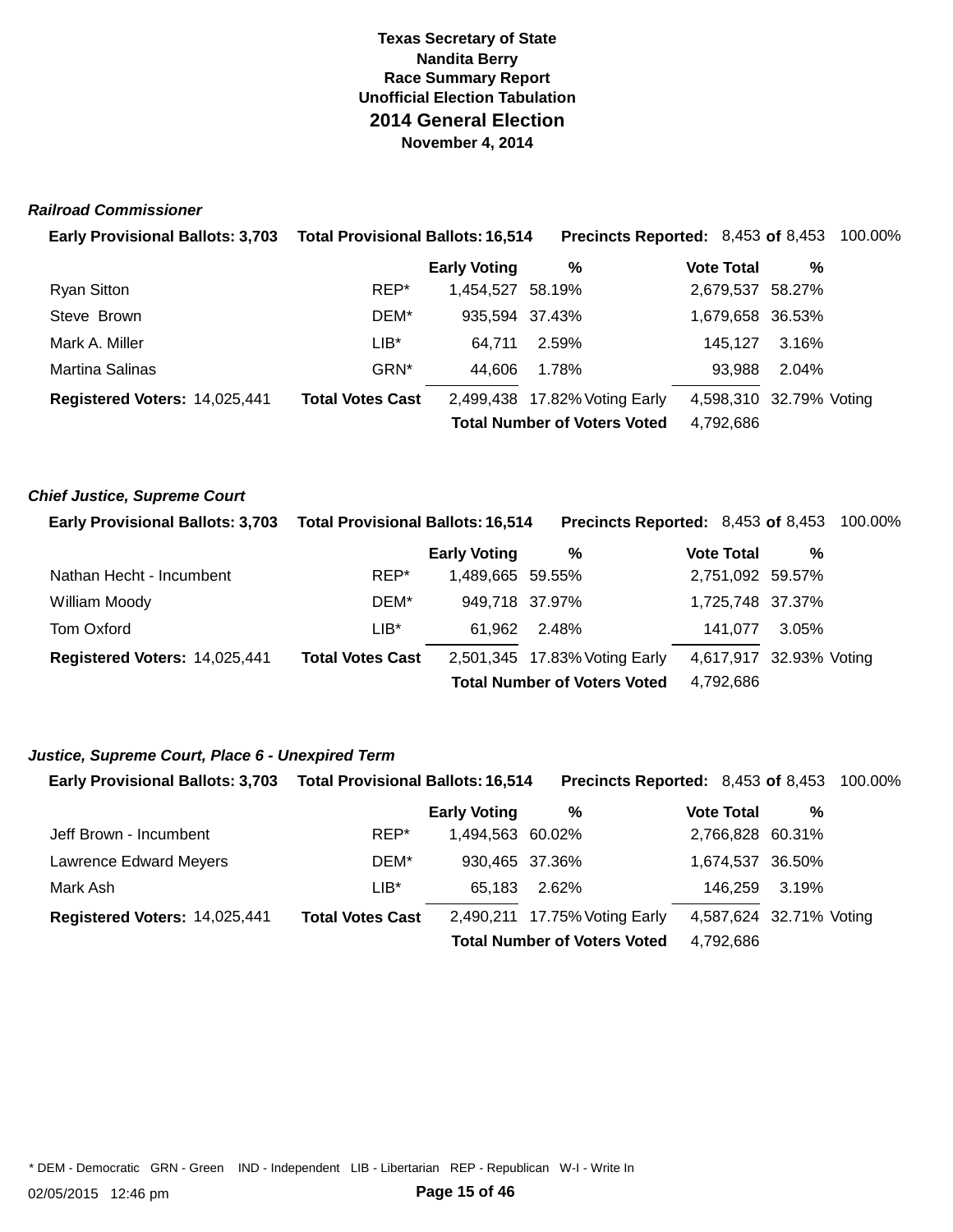# **Texas Secretary of State Race Summary Report Unofficial Election Tabulation 2014 General Election November 4, 2014 Nandita Berry**

### **Justice, Supreme Court, Place 7**

| <b>Early Provisional Ballots: 3,703</b> | <b>Total Provisional Ballots: 16,514</b> |                     | <b>Precincts Reported: 8,453 of 8,453 100.00%</b> |                         |       |  |
|-----------------------------------------|------------------------------------------|---------------------|---------------------------------------------------|-------------------------|-------|--|
|                                         |                                          | <b>Early Voting</b> | %                                                 | <b>Vote Total</b>       | %     |  |
| Jeff Boyd - Incumbent                   | REP*                                     | 1.464.081 58.72%    |                                                   | 2,705,307 58.89%        |       |  |
| Gina Benavides                          | DEM*                                     | 957,370 38.40%      |                                                   | 1,727,902 37.61%        |       |  |
| Don Fulton                              | $LIB^*$                                  | 55.753              | 2.24%                                             | 126.497                 | 2.75% |  |
| Charles E. Waterbury                    | GRN*                                     | 16.007              | 0.64%                                             | 34.413                  | 0.75% |  |
| Registered Voters: 14,025,441           | <b>Total Votes Cast</b>                  |                     | 2,493,211 17.78% Voting Early                     | 4,594,119 32.76% Voting |       |  |
|                                         |                                          |                     | <b>Total Number of Voters Voted</b>               | 4,792,686               |       |  |

### **Justice, Supreme Court, Place 8**

| <b>Early Provisional Ballots: 3,703</b> | <b>Total Provisional Ballots: 16,514</b> |                                     | <b>Precincts Reported: 8,453 of 8,453 100.00%</b> |                         |                |  |
|-----------------------------------------|------------------------------------------|-------------------------------------|---------------------------------------------------|-------------------------|----------------|--|
|                                         |                                          | <b>Early Voting</b>                 | %                                                 | <b>Vote Total</b>       | %              |  |
| Phil Johnson - Incumbent                | REP*                                     | 1,586,679 79.15%                    |                                                   | 2,941,732 78.79%        |                |  |
| RS Roberto Koelsch                      | $LIB^*$                                  | 226.510 11.30%                      |                                                   |                         | 446,828 11.97% |  |
| Jim Chisolm                             | GRN*                                     | 191.468                             | $9.55\%$                                          | 345.095                 | 9.24%          |  |
| Registered Voters: 14,025,441           | <b>Total Votes Cast</b>                  |                                     | 2,004,657 14.29% Voting Early                     | 3,733,655 26.62% Voting |                |  |
|                                         |                                          | <b>Total Number of Voters Voted</b> | 4,792,686                                         |                         |                |  |

### **Judge, Court of Criminal Appeals Place 3**

|  | <b>Early Provisional Ballots: 3.703  Total Provisional Ballots: 16.514</b> | <b>Precincts Reported:</b> 8,453 of 8,453 100.00% |  |
|--|----------------------------------------------------------------------------|---------------------------------------------------|--|
|  |                                                                            |                                                   |  |

|                               |                         | <b>Early Voting</b> | %                                   | <b>Vote Total</b> | %                       |
|-------------------------------|-------------------------|---------------------|-------------------------------------|-------------------|-------------------------|
| <b>Bert Richardson</b>        | REP*                    | 1,478,885 59.67%    |                                     | 2,732,339 59.82%  |                         |
| John Granberg                 | DEM*                    | 926,974 37.40%      |                                     | 1,669,874 36.56%  |                         |
| Mark W. Bennett               | $LIB*$                  | 72.662              | 2.93%                               | 165,282           | 3.62%                   |
| Registered Voters: 14,025,441 | <b>Total Votes Cast</b> |                     | 2,478,521 17.67% Voting Early       |                   | 4,567,495 32.57% Voting |
|                               |                         |                     | <b>Total Number of Voters Voted</b> | 4,792,686         |                         |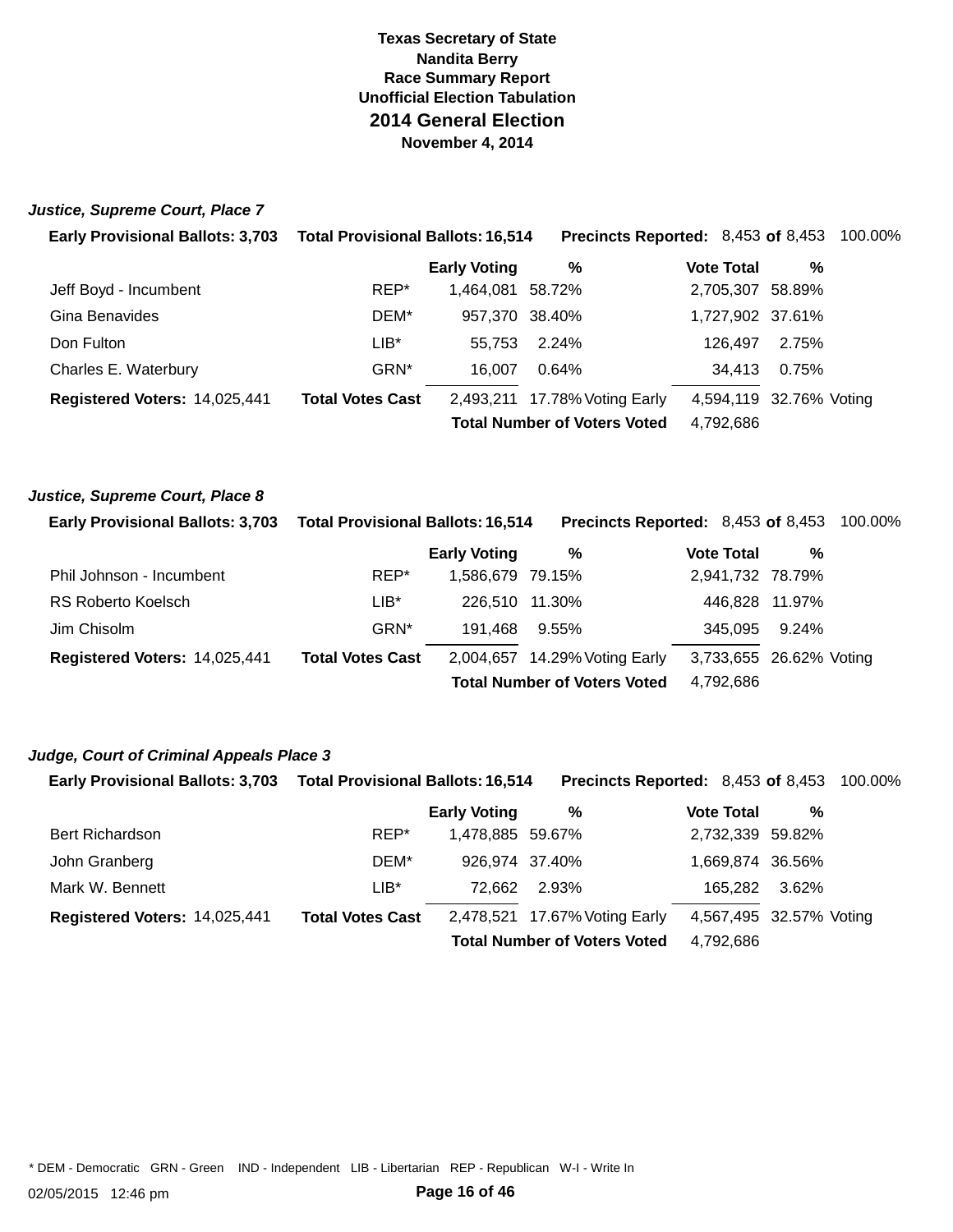# **Texas Secretary of State Race Summary Report Unofficial Election Tabulation 2014 General Election November 4, 2014 Nandita Berry**

### **Judge, Court of Criminal Appeals Place 4**

| Early Provisional Ballots: 3,703 Total Provisional Ballots: 16,514 |                         |                     | <b>Precincts Reported: 8,453 of 8,453 100.00%</b> |                         |   |  |
|--------------------------------------------------------------------|-------------------------|---------------------|---------------------------------------------------|-------------------------|---|--|
|                                                                    |                         | <b>Early Voting</b> | %                                                 | <b>Vote Total</b>       | % |  |
| Kevin Patrick Yeary                                                | REP*                    | 1.550.201 76.72%    |                                                   | 2,870,209 76.30%        |   |  |
| Quanah Parker                                                      | LIB*                    | 254,716 12.61%      |                                                   | 498,125 13.24%          |   |  |
| <b>Judith Sanders-Castro</b>                                       | GRN <sup>*</sup>        | 215.773 10.68%      |                                                   | 393,416 10.46%          |   |  |
| Registered Voters: 14,025,441                                      | <b>Total Votes Cast</b> |                     | 2,020,690 14.41% Voting Early                     | 3,761,750 26.82% Voting |   |  |
|                                                                    |                         |                     | <b>Total Number of Voters Voted</b>               | 4,792,686               |   |  |

### **Judge, Court of Criminal Appeals Place 9**

| <b>Early Provisional Ballots: 3,703</b> | <b>Total Provisional Ballots: 16,514</b> |                     | <b>Precincts Reported: 8,453 of 8,453 100.00%</b> |                         |       |  |
|-----------------------------------------|------------------------------------------|---------------------|---------------------------------------------------|-------------------------|-------|--|
|                                         |                                          | <b>Early Voting</b> | %                                                 | <b>Vote Total</b>       | %     |  |
| David Newell                            | REP*                                     | 1,577,378 78.64%    |                                                   | 2,923,647 78.28%        |       |  |
| William Bryan Strange, III              | LIB*                                     | 249,006 12.41%      |                                                   | 491.263 13.15%          |       |  |
| George Joseph Altgelt                   | GRN*                                     | 179.345             | 8.94%                                             | 319.947                 | 8.57% |  |
| Registered Voters: 14,025,441           | <b>Total Votes Cast</b>                  |                     | 2,005,729 14.30% Voting Early                     | 3,734,857 26.63% Voting |       |  |
|                                         |                                          |                     | <b>Total Number of Voters Voted</b>               | 4,792,686               |       |  |

### **Member, State Board of Education, District 3 <b>Multi County Control** County **Multi County Multi County**

|                             |                         |                     |               | Precincts Reported: 697 of 697 |       | 100.00%        |  |
|-----------------------------|-------------------------|---------------------|---------------|--------------------------------|-------|----------------|--|
|                             |                         | <b>Early Voting</b> | %             | <b>Vote Total</b>              |       | %              |  |
| Dave Mundy                  | REP*                    |                     | 45,430 35.48% |                                |       | 80,824 37.19%  |  |
| Marisa B. Perez - Incumbent | DEM*                    |                     | 79,031 61.72% |                                |       | 129,699 59.68% |  |
| Josh Morales                | LIB*                    | 3.591               | 2.80%         |                                | 6,808 | 3.13%          |  |
|                             | <b>Total Votes Cast</b> | 128,052             |               | 217,331                        |       |                |  |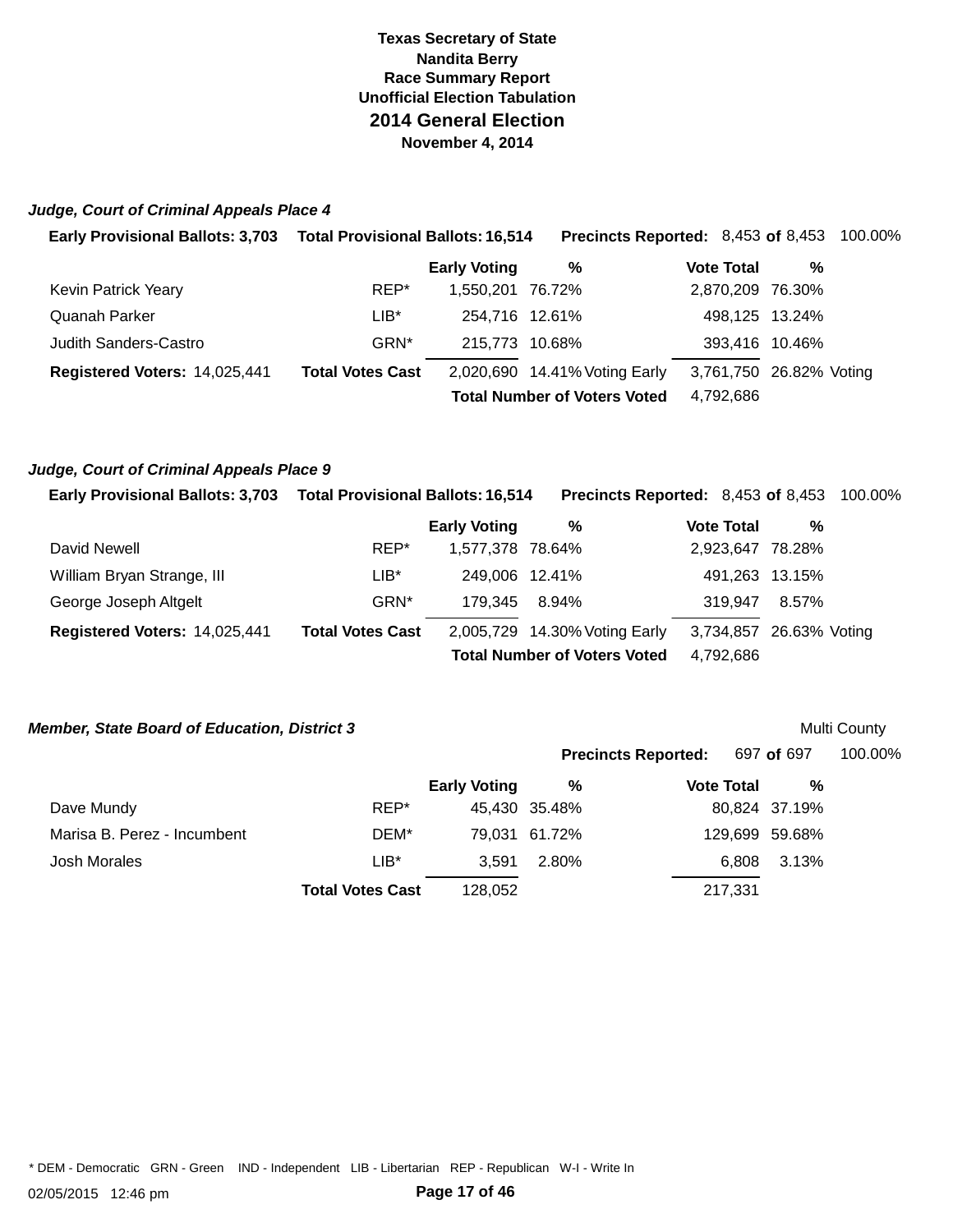| <b>Member, State Board of Education, District 4</b> |                         |                     |               |                            |         |                | Multi County |
|-----------------------------------------------------|-------------------------|---------------------|---------------|----------------------------|---------|----------------|--------------|
|                                                     |                         |                     |               | <b>Precincts Reported:</b> |         | 515 of 515     | 100.00%      |
|                                                     |                         | <b>Early Voting</b> | %             | <b>Vote Total</b>          |         | %              |              |
| Dorothy Olmos                                       | REP*                    |                     | 24,023 21.56% |                            |         | 48.729 23.54%  |              |
| Lawrence A. Allen Jr. - Incumbent                   | DEM*                    |                     | 87.394 78.44% |                            |         | 158,252 76.46% |              |
|                                                     | <b>Total Votes Cast</b> | 111.417             |               |                            | 206,981 |                |              |

 **Member, State Board of Education, District 7** 

|                           |                         | <b>Early Voting</b> | %             | <b>Vote Total</b> | %              |
|---------------------------|-------------------------|---------------------|---------------|-------------------|----------------|
| David Bradley - Incumbent | REP*                    | 130,684 63.91%      |               | 225,960 63.88%    |                |
| Kathy King                | DEM*                    |                     | 69,913 34.19% |                   | 119,789 33.86% |
| Megan DaGata              | $LIB*$                  | 3.871               | 1.89%         | 7.984             | 2.26%          |
|                           | <b>Total Votes Cast</b> | 204,468             |               | 353,733           |                |

**Precincts Reported:** 

**Precincts Reported:** 

# **Member, State Board of Education, District 11**

591 **of** 591 100.00%

Multi County

442 **of** 442 100.00%

|                                  |                         | <b>Early Voting</b> | %             | <b>Vote Total</b> | %              |
|----------------------------------|-------------------------|---------------------|---------------|-------------------|----------------|
| Patricia "Pat" Hardy - Incumbent | REP*                    | 137,086 65.42%      |               | 242,032 65.12%    |                |
| Nancy Bean                       | DEM*                    |                     | 66,609 31.79% |                   | 116,582 31.37% |
| Craig Sanders                    | $LIB*$                  | 5.849               | 2.79%         | 13.034            | 3.51%          |
|                                  | <b>Total Votes Cast</b> | 209.544             |               | 371,648           |                |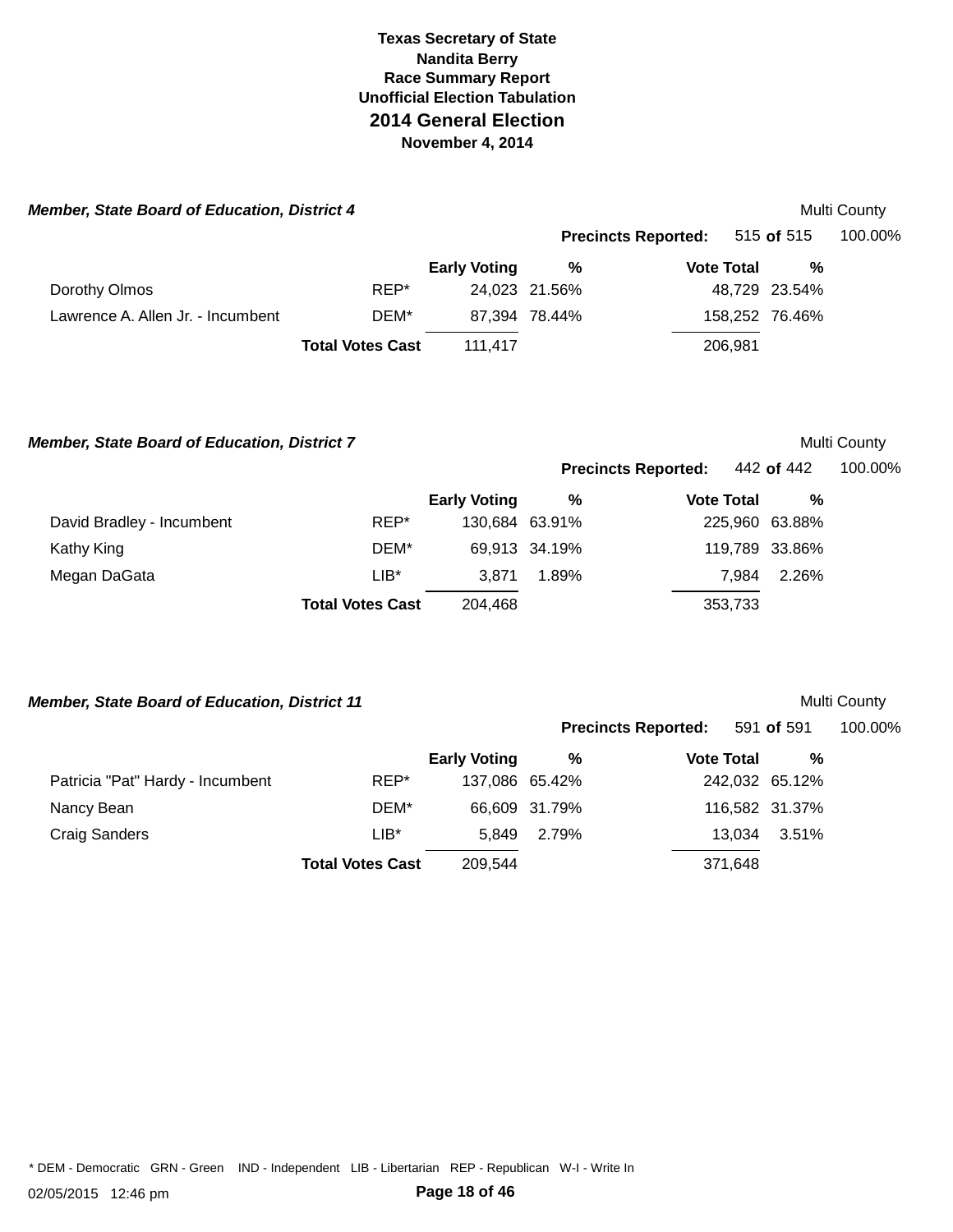| <b>Member, State Board of Education, District 12</b> |                         |                     |               |                            | Multi County   |         |
|------------------------------------------------------|-------------------------|---------------------|---------------|----------------------------|----------------|---------|
|                                                      |                         |                     |               | <b>Precincts Reported:</b> | 361 of 361     | 100.00% |
|                                                      |                         | <b>Early Voting</b> | %             | <b>Vote Total</b>          | %              |         |
| Geraldine "Tincy" Miller - Incumbent                 | REP*                    | 124,960 62.50%      |               |                            | 221,418 61.38% |         |
| Lois Parrott                                         | DEM*                    |                     | 69,538 34.78% |                            | 127,145 35.25% |         |
| Mark Wester                                          | $LIB*$                  | 5.435               | 2.72%         | 12,172                     | 3.37%          |         |
|                                                      | <b>Total Votes Cast</b> | 199,933             |               | 360,735                    |                |         |

 **Member, State Board of Education, District 13** 

| <b>Multi County</b> |  |
|---------------------|--|
|---------------------|--|

|               |                         |                     |               | <b>Precincts Reported:</b> 661 of 661 |                | 100.00% |
|---------------|-------------------------|---------------------|---------------|---------------------------------------|----------------|---------|
|               |                         | <b>Early Voting</b> | ℅             | <b>Vote Total</b>                     | %              |         |
| Erika Beltran | DEM*                    |                     | 96,615 89.78% |                                       | 172,285 89.83% |         |
| Junart Sodoy  | LIB*                    |                     | 11,000 10.22% |                                       | 19,510 10.17%  |         |
|               | <b>Total Votes Cast</b> | 107.615             |               | 191,795                               |                |         |

| <b>State Senator, District 2</b> |                         |                     |               |                            |               | Multi County |
|----------------------------------|-------------------------|---------------------|---------------|----------------------------|---------------|--------------|
|                                  |                         |                     |               | <b>Precincts Reported:</b> | 290 of 290    | 100.00%      |
|                                  |                         | <b>Early Voting</b> | %             | <b>Vote Total</b>          | %             |              |
| Bob Hall                         | REP*                    |                     | 48,804 83.50% |                            | 99,868 83.59% |              |
| Don Bates                        | LIB*                    | 9.647               | 16.50%        |                            | 19,609 16.41% |              |
|                                  | <b>Total Votes Cast</b> | 58,451              |               | 119,477                    |               |              |

| <b>State Senator, District 3</b> |                         |                     |               |                            |                |       | Multi County |
|----------------------------------|-------------------------|---------------------|---------------|----------------------------|----------------|-------|--------------|
|                                  |                         |                     |               | <b>Precincts Reported:</b> | 414 of 414     |       | 100.00%      |
|                                  |                         | <b>Early Voting</b> | %             | <b>Vote Total</b>          |                | %     |              |
| Robert Nichols - Incumbent       | REP*                    |                     | 66,348 91.25% |                            | 139,284 90.57% |       |              |
| J. Tyler Lindsey                 | $LIB*$                  | 6.359               | 8.75%         | 14.494                     |                | 9.43% |              |
|                                  | <b>Total Votes Cast</b> | 72.707              |               | 153.778                    |                |       |              |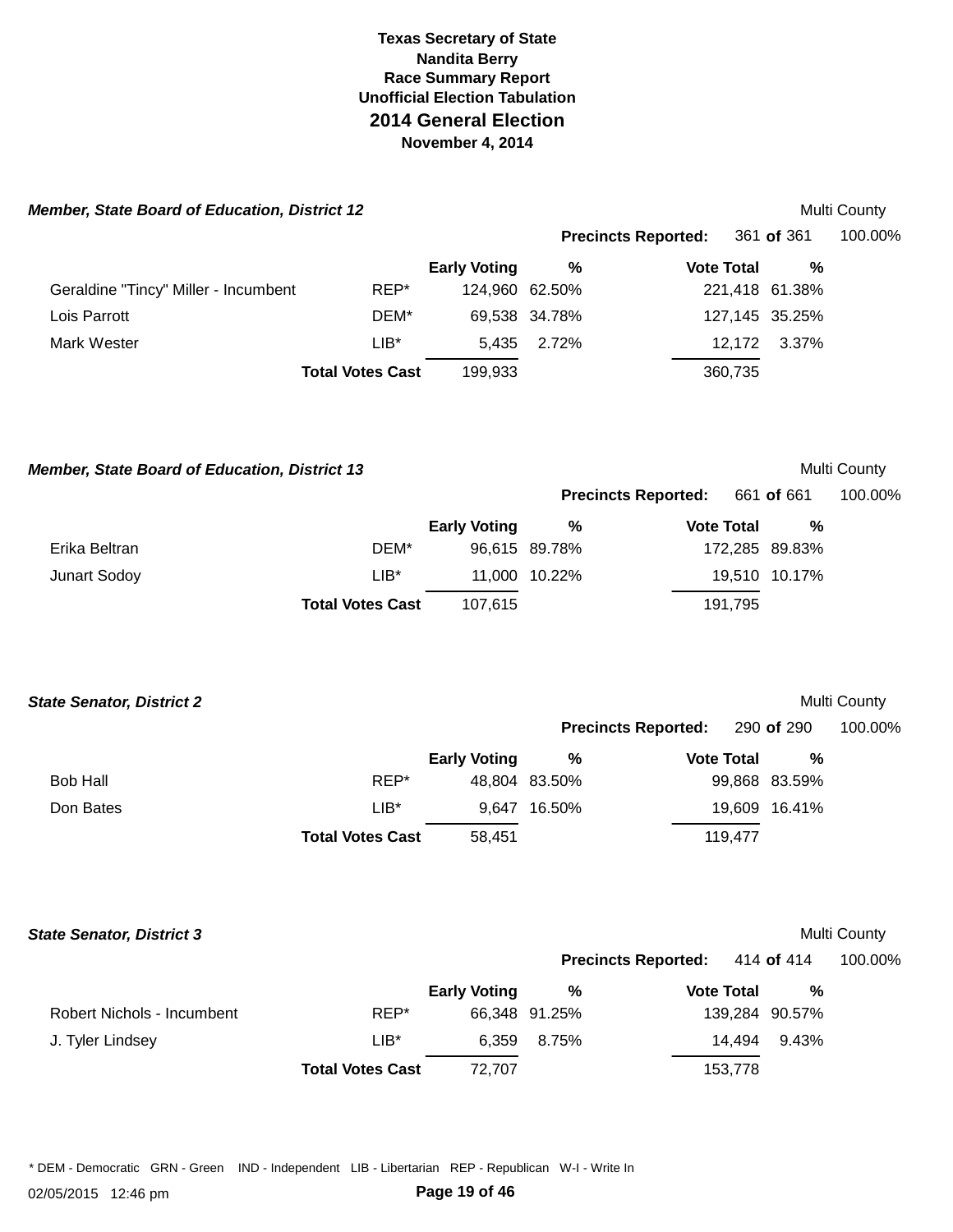|        |                     |                         |                                |                            | <b>Multi County</b>                                                                    |
|--------|---------------------|-------------------------|--------------------------------|----------------------------|----------------------------------------------------------------------------------------|
|        |                     |                         |                                |                            | 100.00%                                                                                |
|        | <b>Early Voting</b> | %                       |                                | %                          |                                                                                        |
| REP*   |                     |                         |                                |                            |                                                                                        |
| DEM*   |                     |                         |                                |                            |                                                                                        |
| $LIB*$ | 2,669               | 2.92%                   |                                | 3.79%                      |                                                                                        |
|        | 91,263              |                         |                                |                            |                                                                                        |
|        |                     | <b>Total Votes Cast</b> | 59,247 64.92%<br>29,347 32.16% | <b>Precincts Reported:</b> | 267 of 267<br><b>Vote Total</b><br>112,821 64.98%<br>54,208 31.22%<br>6.587<br>173,616 |

### **State Senator, District 7 County County County County County County County County County County County County County**

**Precincts Reported:** 169 **of** 169 100.00%

|                       |                         | <b>Early Voting</b> | %             | <b>Vote Total</b> | %              |
|-----------------------|-------------------------|---------------------|---------------|-------------------|----------------|
| Paul Bettencourt      | REP*                    |                     | 67,871 73.21% |                   | 123,416 71.83% |
| Jim Davis             | DEM*                    |                     | 23,636 25.49% |                   | 45,162 26.28%  |
| <b>Whitney Bilyeu</b> | $LIB*$                  | 1.204               | 1.30%         | 3.244             | 1.89%          |
|                       | <b>Total Votes Cast</b> | 92,711              |               | 171,822           |                |

| <b>State Senator, District 8</b> |                         |                     |               |                            |         |                | Multi County |
|----------------------------------|-------------------------|---------------------|---------------|----------------------------|---------|----------------|--------------|
|                                  |                         |                     |               | <b>Precincts Reported:</b> |         | 99 of 99       | 100.00%      |
|                                  |                         | <b>Early Voting</b> | %             | <b>Vote Total</b>          |         | %              |              |
| Van Taylor                       | REP*                    |                     | 68.897 80.13% |                            |         | 114,025 79.05% |              |
| Scott Jameson                    | $LIB*$                  |                     | 17.088 19.87% |                            |         | 30,224 20.95%  |              |
|                                  | <b>Total Votes Cast</b> | 85.985              |               |                            | 144,249 |                |              |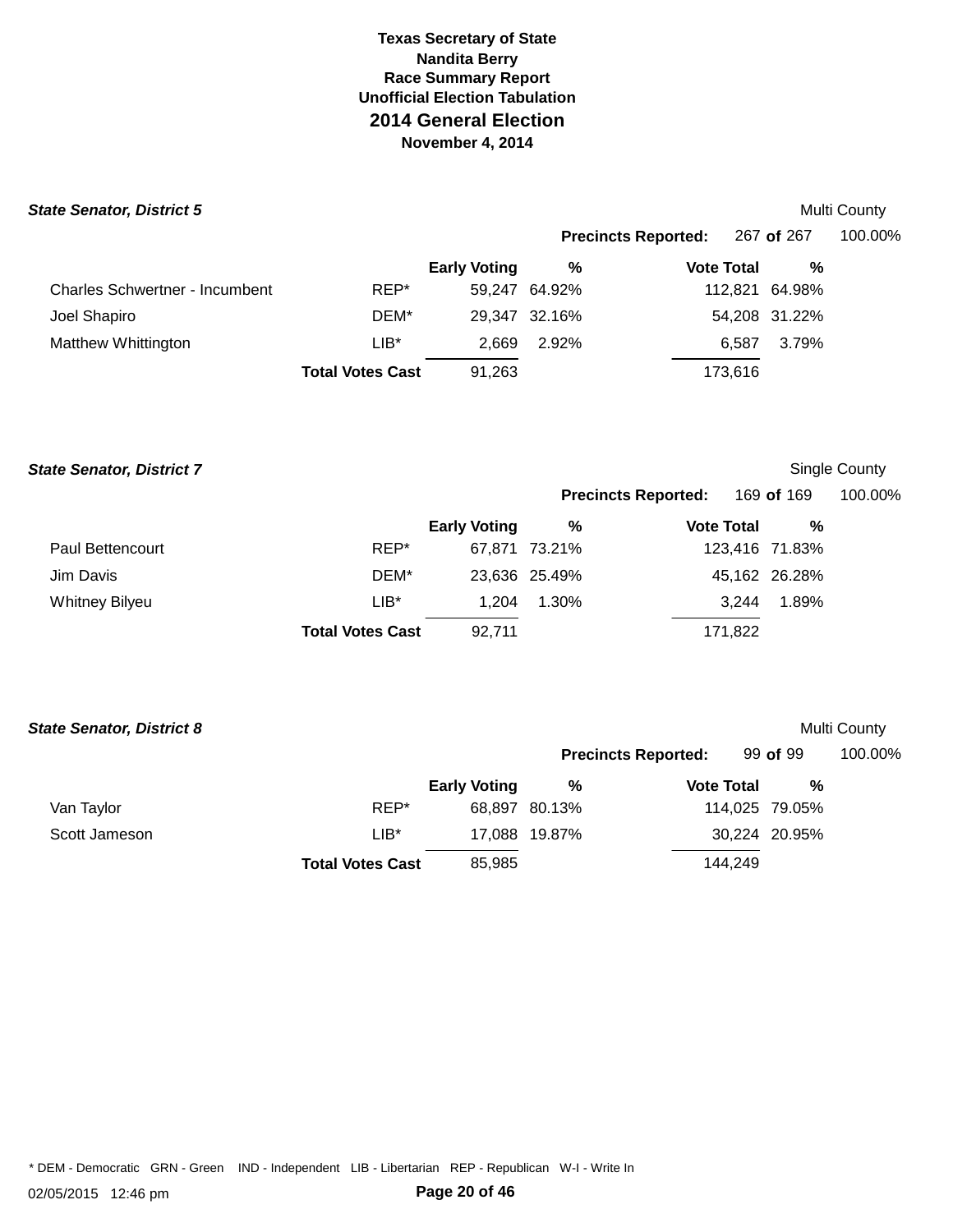### **State Senator, District 9** *Multi County* **<b>***County Multi County Multi County*

|  | Multi County |
|--|--------------|
|--|--------------|

|                           |                         |                     | Precincts Reported: 278 of 278 |                   |               | 100.00% |
|---------------------------|-------------------------|---------------------|--------------------------------|-------------------|---------------|---------|
|                           |                         | <b>Early Voting</b> | %                              | <b>Vote Total</b> | %             |         |
| Kelly Hancock - Incumbent | REP*                    |                     | 51,787 65.65%                  |                   | 89,294 65.07% |         |
| Gregory R. Perry          | DEM*                    |                     | 27,095 34.35%                  |                   | 47,933 34.93% |         |
|                           | <b>Total Votes Cast</b> | 78.882              |                                | 137.227           |               |         |

### **State Senator, District 10 Single County <b>State Senator, District 10 Single County Single County Single County**

| <b>Precincts Reported:</b> | 357 of 357 | 100.00% |
|----------------------------|------------|---------|
|----------------------------|------------|---------|

|              |                         | <b>Early Voting</b> | %             | <b>Vote Total</b> | %             |  |
|--------------|-------------------------|---------------------|---------------|-------------------|---------------|--|
| Konni Burton | REP*                    |                     | 54,797 52.08% |                   | 95,484 52.84% |  |
| Libby Willis | DEM*                    |                     | 48,483 46.08% |                   | 80,806 44.71% |  |
| Gene Lord    | $LIB*$                  | 1.455               | 1.38%         | 3.337             | 1.85%         |  |
| John Tunmire | GRN*                    | 480                 | $0.46\%$      | 1.094             | 0.61%         |  |
|              | <b>Total Votes Cast</b> | 105,215             |               | 180,721           |               |  |

# **State Senator, District 14** *Multi County* **<b>***Calculation County Multi County**Multi County**Multi County**Multi County*

| 110 Julialui, <i>Distri</i> ct 17 |                         |                     |               |                            |                | <b>IVIUIU OUUILY</b> |
|-----------------------------------|-------------------------|---------------------|---------------|----------------------------|----------------|----------------------|
|                                   |                         |                     |               | <b>Precincts Reported:</b> | 208 of 208     | 100.00%              |
|                                   |                         | <b>Early Voting</b> | %             | <b>Vote Total</b>          | %              |                      |
| Kirk Watson - Incumbent           | DEM*                    |                     | 83,694 81.52% |                            | 154,100 79.97% |                      |
| James Arthur Strohm               | $LIB*$                  |                     | 18,968 18.48% |                            | 38,592 20.03%  |                      |
|                                   | <b>Total Votes Cast</b> | 102.662             |               | 192,692                    |                |                      |
|                                   |                         |                     |               |                            |                |                      |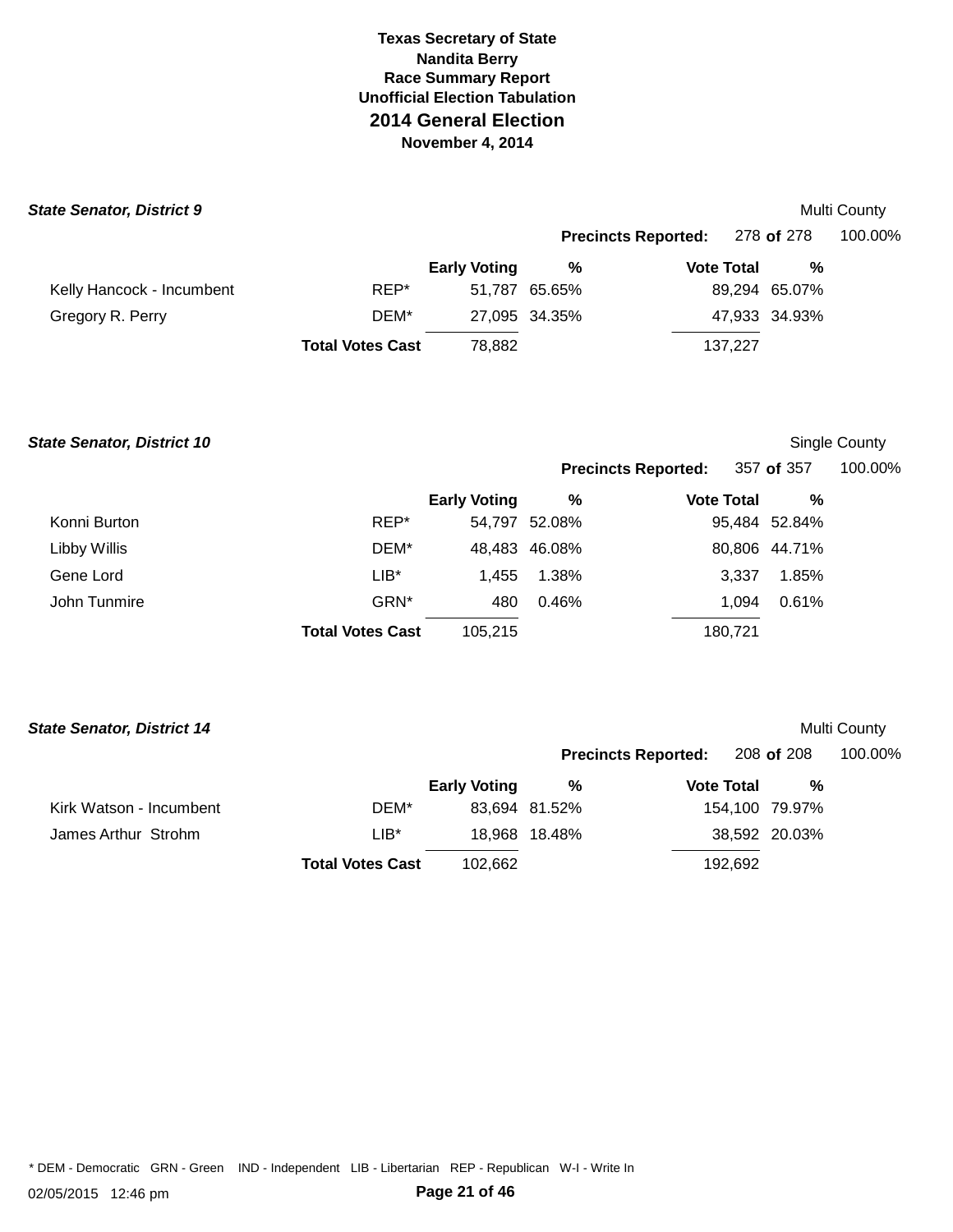| <b>State Senator, District 15</b> |                         |                     |               |                            |               | <b>Single County</b> |
|-----------------------------------|-------------------------|---------------------|---------------|----------------------------|---------------|----------------------|
|                                   |                         |                     |               | <b>Precincts Reported:</b> | 228 of 228    | 100.00%              |
|                                   |                         | <b>Early Voting</b> | %             | <b>Vote Total</b>          | %             |                      |
| Ron Hale                          | REP*                    |                     | 25,019 38.39% |                            | 48,183 38.48% |                      |
| John Whitmire - Incumbent         | DEM*                    |                     | 39.110 60.01% |                            | 74,085 59.17% |                      |
| Gilberto Velasquez, Jr.           | $LIB*$                  | 1.044               | 1.60%         | 2.945                      | 2.35%         |                      |
|                                   | <b>Total Votes Cast</b> | 65,173              |               | 125,213                    |               |                      |

### **State Senator, District 17** *Multi County* **<b>***Calculation County Multi County**Multi County**Multi County**Multi County*

|                          |                         |                     | <b>Precincts Reported:</b> |                   | 210 <b>of</b> 210 |                | 100.00% |  |
|--------------------------|-------------------------|---------------------|----------------------------|-------------------|-------------------|----------------|---------|--|
|                          |                         | <b>Early Voting</b> | %                          | <b>Vote Total</b> |                   | %              |         |  |
| Joan Huffman - Incumbent | REP*                    |                     | 64,044 64.90%              |                   |                   | 113,658 63.35% |         |  |
| Rita Lucido              | DEM*                    |                     | 32,454 32.89%              |                   |                   | 60,826 33.90%  |         |  |
| George Hardy             | LIB*                    | 1.611               | 1.63%                      |                   | 3.638             | 2.03%          |         |  |
| David Courtney           | GRN*                    | 578                 | 0.59%                      |                   | 1.300             | 0.72%          |         |  |
|                          | <b>Total Votes Cast</b> | 98,687              |                            |                   | 179.422           |                |         |  |

| <b>State Senator, District 23</b> |                         |                     |               |                            |               | Single County |
|-----------------------------------|-------------------------|---------------------|---------------|----------------------------|---------------|---------------|
|                                   |                         |                     |               | <b>Precincts Reported:</b> | 306 of 306    | 100.00%       |
|                                   |                         | <b>Early Voting</b> | %             | <b>Vote Total</b>          | %             |               |
| John Lawson                       | REP*                    | 12.644              | 18.26%        |                            | 23,506 18.84% |               |
| Royce West - Incumbent            | DEM*                    |                     | 55,641 80.37% |                            | 99,031 79.39% |               |
| Jonathan F. Erhardt               | $LIB*$                  | 946                 | 1.37%         | 2.202                      | 1.77%         |               |
|                                   | <b>Total Votes Cast</b> | 69,231              |               | 124,739                    |               |               |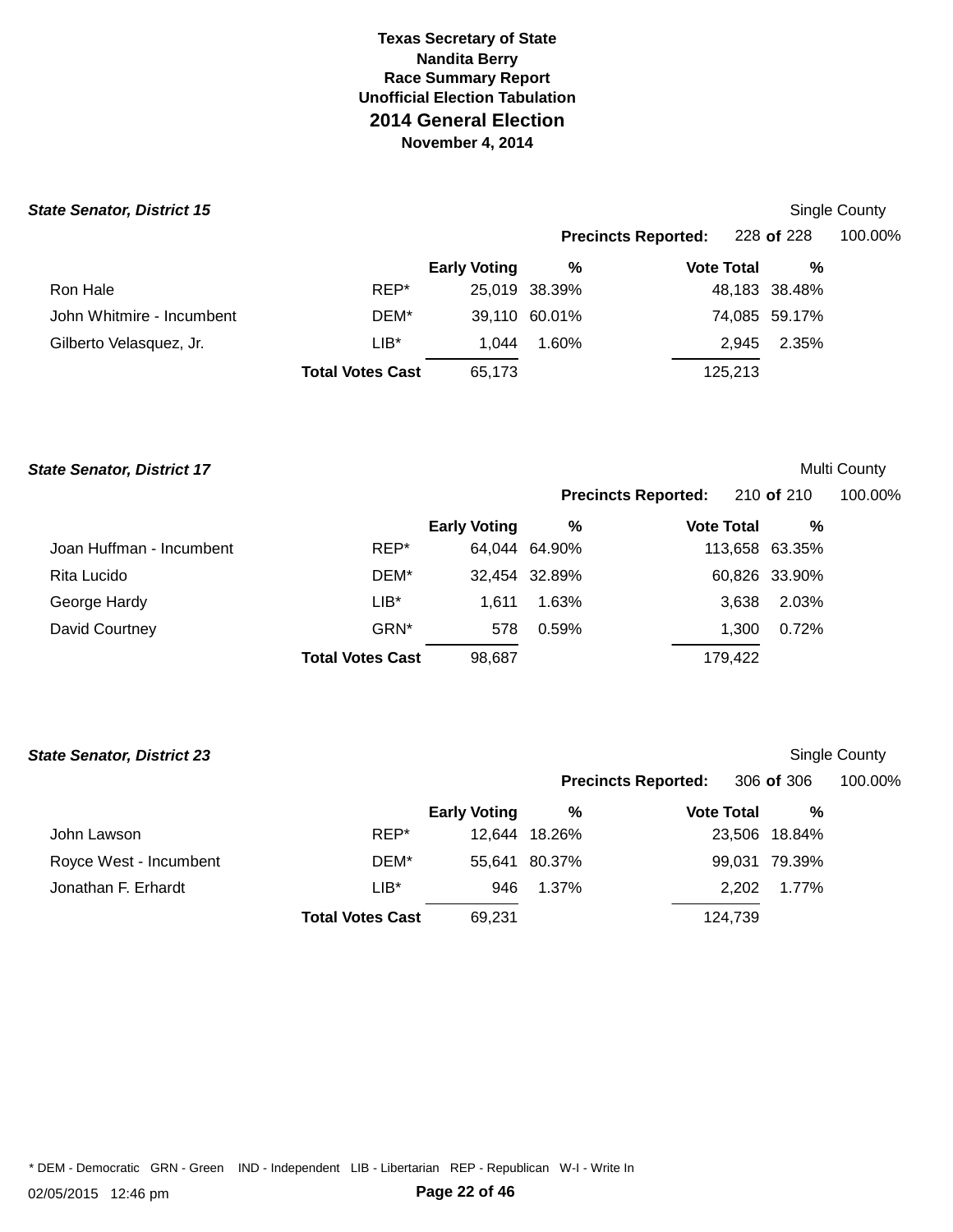### **State Senator, District 25**

Donna Campbell - Incumbent

|      |                     |               |                            |                   | <b>Multi County</b> |
|------|---------------------|---------------|----------------------------|-------------------|---------------------|
|      |                     |               | <b>Precincts Reported:</b> | 480 <b>of</b> 480 | 100.00%             |
|      | <b>Early Voting</b> | ℅             | <b>Vote Total</b>          | %                 |                     |
| REP* |                     | 94.060 65.48% |                            | 153,374 65.15%    |                     |
| DEM* |                     | 45,942 31.98% |                            | 74,926 31.83%     |                     |

|                | <b>Total Votes Cast</b> | 143.641 |               | 235,399 |               |
|----------------|-------------------------|---------|---------------|---------|---------------|
| Brandin P. Lea | ∟lB*                    |         | 3.639 2.53%   |         | 7,099 3.02%   |
| Daniel Boone   | DEM*                    |         | 45.942 31.98% |         | 74,926 31.83% |

 **State Senator, District 30** 

# Multi County

|                         |                         |                     | <b>Precincts Reported:</b> 352 of 352 |                   |                | 100.00% |  |
|-------------------------|-------------------------|---------------------|---------------------------------------|-------------------|----------------|---------|--|
|                         |                         | <b>Early Voting</b> | ℅                                     | <b>Vote Total</b> | %              |         |  |
| Craig Estes - Incumbent | REP*                    |                     | 71,184 86.22%                         |                   | 139,765 86.65% |         |  |
| Cory Lane               | $LIB*$                  |                     | 11,375 13.78%                         |                   | 21,527 13.35%  |         |  |
|                         | <b>Total Votes Cast</b> | 82.559              |                                       | 161.292           |                |         |  |

| <b>State Senator, District 31</b> |  |
|-----------------------------------|--|
|-----------------------------------|--|

# Multi County

|                         |                         |                     |               | <b>Precincts Reported:</b> | 338 <b>of</b> 338 | 100.00% |  |
|-------------------------|-------------------------|---------------------|---------------|----------------------------|-------------------|---------|--|
|                         |                         | <b>Early Voting</b> | %             | <b>Vote Total</b>          | %                 |         |  |
| Kel Seliger - Incumbent | REP*                    |                     | 53,255 90.86% |                            | 107,399 90.43%    |         |  |
| Steven Gibson           | $LIB^*$                 | 5.358               | 9.14%         | 11.369                     | 9.57%             |         |  |
|                         | <b>Total Votes Cast</b> | 58.613              |               | 118.768                    |                   |         |  |

| <b>State Representative District 3</b> |                         |                     |               |                            |               | Multi County |
|----------------------------------------|-------------------------|---------------------|---------------|----------------------------|---------------|--------------|
|                                        |                         |                     |               | <b>Precincts Reported:</b> | 39 of 39      | 100.00%      |
|                                        |                         | <b>Early Voting</b> | %             | <b>Vote Total</b>          | %             |              |
| Cecil Bell Jr. - Incumbent             | REP*                    |                     | 14,782 92.15% |                            | 28,436 91.00% |              |
| <b>B.</b> Larry Parr                   | $LIB*$                  | 1.259               | 7.85%         | 2.814                      | 9.00%         |              |
|                                        | <b>Total Votes Cast</b> | 16,041              |               | 31,250                     |               |              |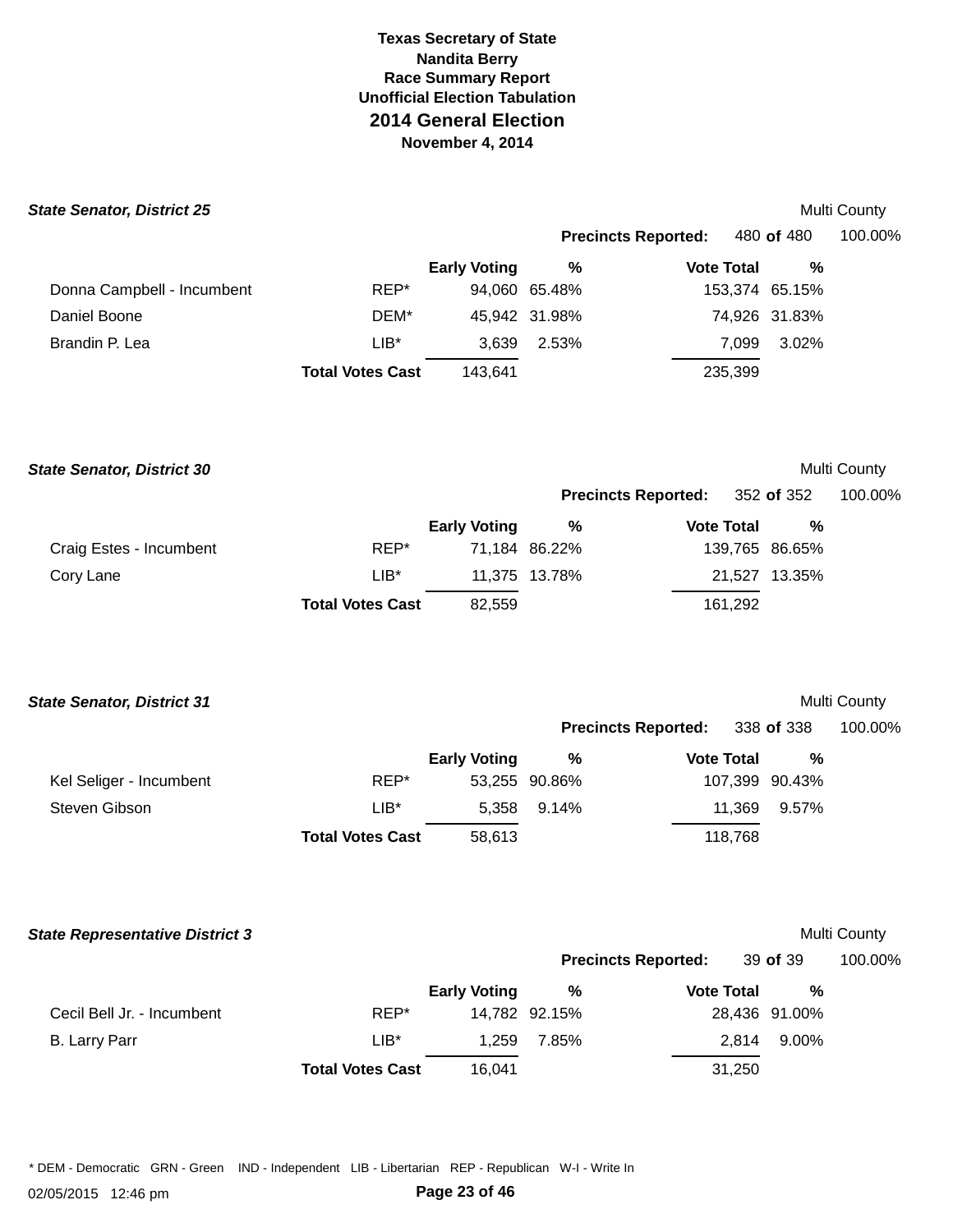| <b>State Representative District 4</b> |                         |                     |               |                            |               | Multi County  |
|----------------------------------------|-------------------------|---------------------|---------------|----------------------------|---------------|---------------|
|                                        |                         |                     |               | <b>Precincts Reported:</b> | 54 of 54      | 100.00%       |
|                                        |                         | <b>Early Voting</b> | $\%$          | <b>Vote Total</b>          | %             |               |
| <b>Stuart Spitzer</b>                  | REP*                    |                     | 13,452 89.38% |                            | 26,638 89.13% |               |
| Frederick (Rick) Stralow               | $LIB^*$                 |                     | 1,599 10.62%  |                            | 3,250 10.87%  |               |
|                                        | <b>Total Votes Cast</b> | 15,051              |               | 29,888                     |               |               |
| <b>State Representative District 5</b> |                         |                     |               |                            |               | Multi County  |
|                                        |                         |                     |               | <b>Precincts Reported:</b> | 68 of 68      | 100.00%       |
|                                        |                         | <b>Early Voting</b> | $\%$          | <b>Vote Total</b>          | %             |               |
| Bryan Hughes - Incumbent               | REP*                    |                     | 14,297 92.58% |                            | 30,748 92.35% |               |
| Ron Walenta                            | $LIB^*$                 | 1,146               | 7.42%         | 2,548                      | 7.65%         |               |
|                                        | <b>Total Votes Cast</b> | 15,443              |               | 33,296                     |               |               |
| <b>State Representative District 6</b> |                         |                     |               |                            |               | Single County |
|                                        |                         |                     |               | <b>Precincts Reported:</b> | 57 of 57      | 100.00%       |
|                                        |                         | <b>Early Voting</b> | $\%$          | <b>Vote Total</b>          | %             |               |
| Matt Schaefer - Incumbent              | REP*                    |                     | 11,046 86.96% |                            | 26,680 87.85% |               |
| Joel Gardner                           | $LIB*$                  |                     | 1,657 13.04%  |                            | 3,690 12.15%  |               |
|                                        | <b>Total Votes Cast</b> | 12,703              |               | 30,370                     |               |               |
| <b>State Representative District 8</b> |                         |                     |               |                            |               | Multi County  |
|                                        |                         |                     |               | <b>Precincts Reported:</b> | 84 of 84      | 100.00%       |
|                                        |                         | <b>Early Voting</b> | $\%$          | <b>Vote Total</b>          | $\%$          |               |

**Total Votes Cast** 12,242 29,443 John Wilford **1,431 11.69%** 3,574 12.14%

Byron Cook - Incumbent REP\* 10,811 88.31% 25,869 87.86%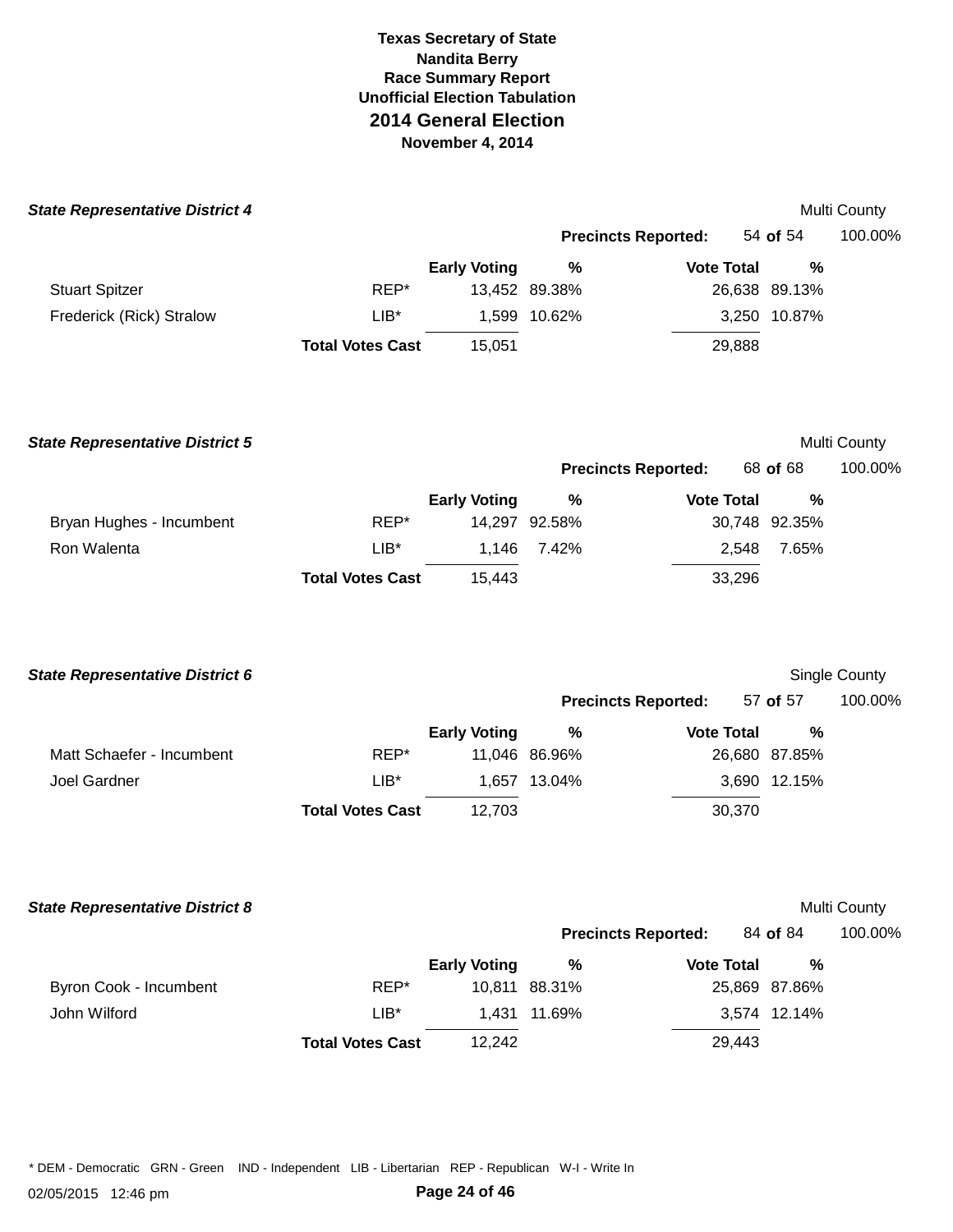| <b>State Representative District 14</b> |                         |                     |              |                            |               | <b>Single County</b> |
|-----------------------------------------|-------------------------|---------------------|--------------|----------------------------|---------------|----------------------|
|                                         |                         |                     |              | <b>Precincts Reported:</b> | 47 of 47      | 100.00%              |
|                                         |                         | <b>Early Voting</b> | %            | <b>Vote Total</b>          | %             |                      |
| John Raney - Incumbent                  | REP*                    | 7.357               | 68.65%       |                            | 15,183 68.08% |                      |
| Andrew Metscher                         | DEM*                    |                     | 3.069 28.64% |                            | 6,353 28.49%  |                      |
| Bruce L. Pugh                           | $LIB*$                  | 290                 | 2.71%        | 765.                       | 3.43%         |                      |
|                                         | <b>Total Votes Cast</b> | 10,716              |              | 22,301                     |               |                      |

**State Representative District 16 Single County State Representative District 16 Single County** 

|                     |      |                     | <b>Precincts Reported:</b> |                   | 37 of 37      | 100.00% |  |
|---------------------|------|---------------------|----------------------------|-------------------|---------------|---------|--|
|                     |      | <b>Early Voting</b> | %                          | <b>Vote Total</b> | %             |         |  |
| Will Metcalf        | REP* |                     | 16,664 85.05%              |                   | 29,113 83.79% |         |  |
| Michael Hayles, Sr. | DEM* |                     | 2,508 12.80%               |                   | 4,744 13.65%  |         |  |
| <b>Bob Townsend</b> | ∟lB* | 422                 | 2.15%                      | 887               | 2.55%         |         |  |

**Total Votes Cast** 19,594 34,744

|  |  | <b>State Representative District 17</b> |  |
|--|--|-----------------------------------------|--|

# **Multi County**

|                              |                         |                     |               | <b>Precincts Reported:</b> | 102 <b>of</b> 102 | 100.00% |
|------------------------------|-------------------------|---------------------|---------------|----------------------------|-------------------|---------|
|                              |                         | <b>Early Voting</b> | %             | <b>Vote Total</b>          | %                 |         |
| Tim Kleinschmidt - Incumbent | REP*                    |                     | 10,732 62.91% |                            | 22,717 64.62%     |         |
| Carolyn Banks                | DEM*                    |                     | 6,326 37.09%  |                            | 12,437 35.38%     |         |
|                              | <b>Total Votes Cast</b> | 17.058              |               | 35,154                     |                   |         |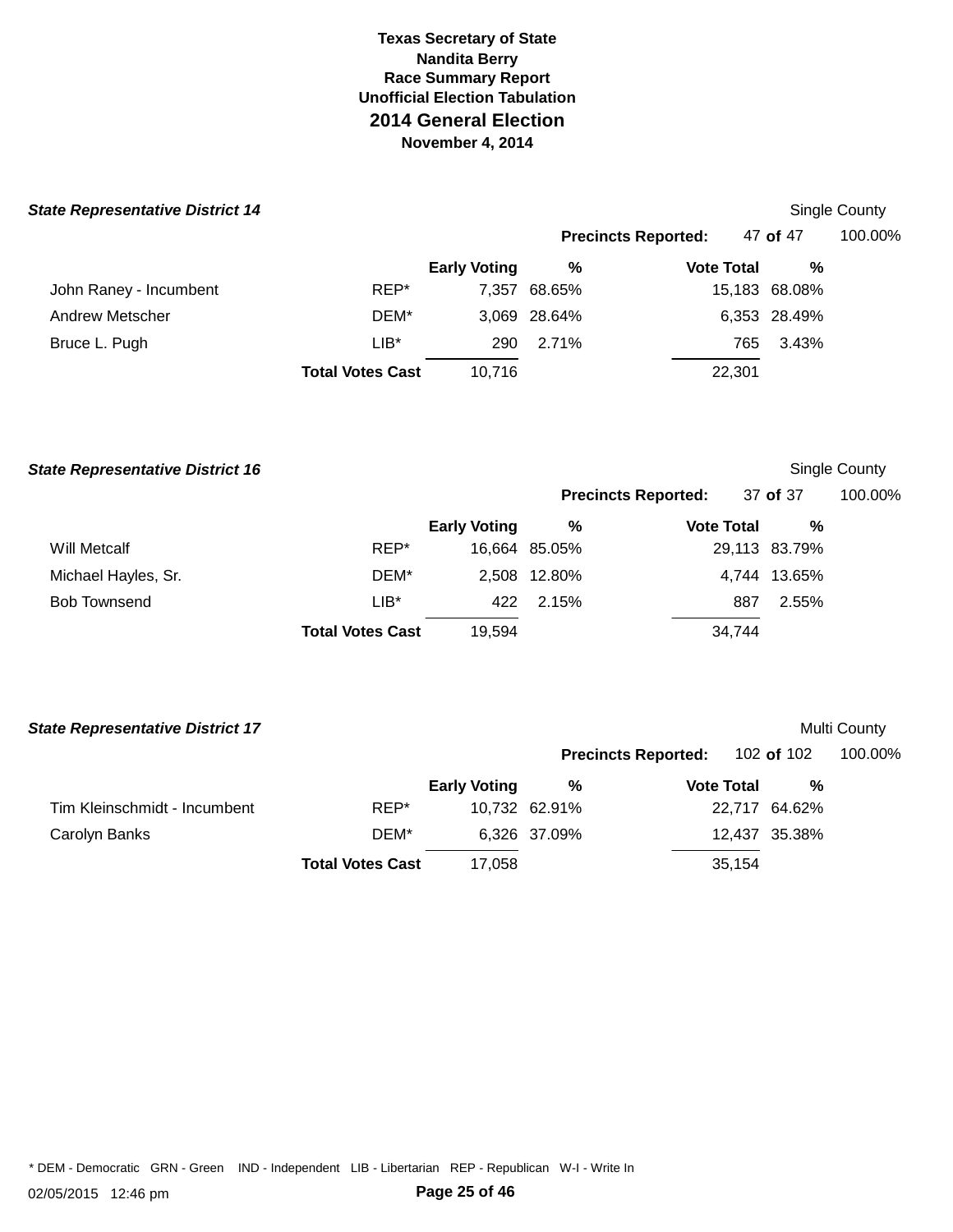| ate Representative District 20 |                         |                     |               |                            |                | <b>Multi County</b> |
|--------------------------------|-------------------------|---------------------|---------------|----------------------------|----------------|---------------------|
|                                |                         |                     |               | <b>Precincts Reported:</b> | 95 of 95       | 100.00%             |
|                                |                         | <b>Early Voting</b> | %             | <b>Vote Total</b>          | %              |                     |
| Marsha Farney - Incumbent      | REP*                    |                     | 16,675 72.65% |                            | 35,071 73.33%  |                     |
| Stephen M. Wyman               | DEM*                    |                     | 5.691 24.80%  |                            | 10,871 22.73%  |                     |
| Jarrod Weaver                  | $LIB^*$                 | 585                 | 2.55%         |                            | 3.94%<br>1.882 |                     |
|                                | <b>Total Votes Cast</b> | 22,951              |               | 47,824                     |                |                     |

| <b>State Representative District 21</b> |                         |                     |               |                            |                 |               | Multi County |
|-----------------------------------------|-------------------------|---------------------|---------------|----------------------------|-----------------|---------------|--------------|
|                                         |                         |                     |               | <b>Precincts Reported:</b> | 75 <b>of</b> 75 |               | 100.00%      |
|                                         |                         | <b>Early Voting</b> | %             | <b>Vote Total</b>          |                 | %             |              |
| Dade Phelan                             | REP*                    |                     | 16,828 73.46% |                            |                 | 28,273 74.39% |              |
| Gavin Bruney                            | DEM*                    |                     | 6,081 26.54%  |                            |                 | 9,736 25.61%  |              |
|                                         | <b>Total Votes Cast</b> | 22,909              |               |                            | 38,009          |               |              |

| <b>State Representative District 23</b> |                         |                     |               |                            |               | <b>Multi County</b> |
|-----------------------------------------|-------------------------|---------------------|---------------|----------------------------|---------------|---------------------|
|                                         |                         |                     |               | <b>Precincts Reported:</b> | 50 of 50      | 100.00%             |
|                                         |                         | <b>Early Voting</b> | %             | <b>Vote Total</b>          | %             |                     |
| Wayne Faircloth                         | REP*                    |                     | 10.299 53.87% |                            | 17,702 54.61% |                     |
| <b>Susan Criss</b>                      | DEM*                    |                     | 8,818 46.13%  |                            | 14,716 45.39% |                     |
|                                         | <b>Total Votes Cast</b> | 19.117              |               | 32,418                     |               |                     |

| <b>State Representative District 26</b> |                         |                     |               |                            |               | Single County |
|-----------------------------------------|-------------------------|---------------------|---------------|----------------------------|---------------|---------------|
|                                         |                         |                     |               | <b>Precincts Reported:</b> | 41 of 41      | 100.00%       |
|                                         |                         | <b>Early Voting</b> | %             | <b>Vote Total</b>          | %             |               |
| D.F. "Rick" Miller - Incumbent          | REP*                    |                     | 15,384 71.67% |                            | 25,451 69.68% |               |
| Amber C. Paaso                          | DEM*                    |                     | 6,081 28.33%  |                            | 11,074 30.32% |               |
|                                         | <b>Total Votes Cast</b> | 21,465              |               | 36,525                     |               |               |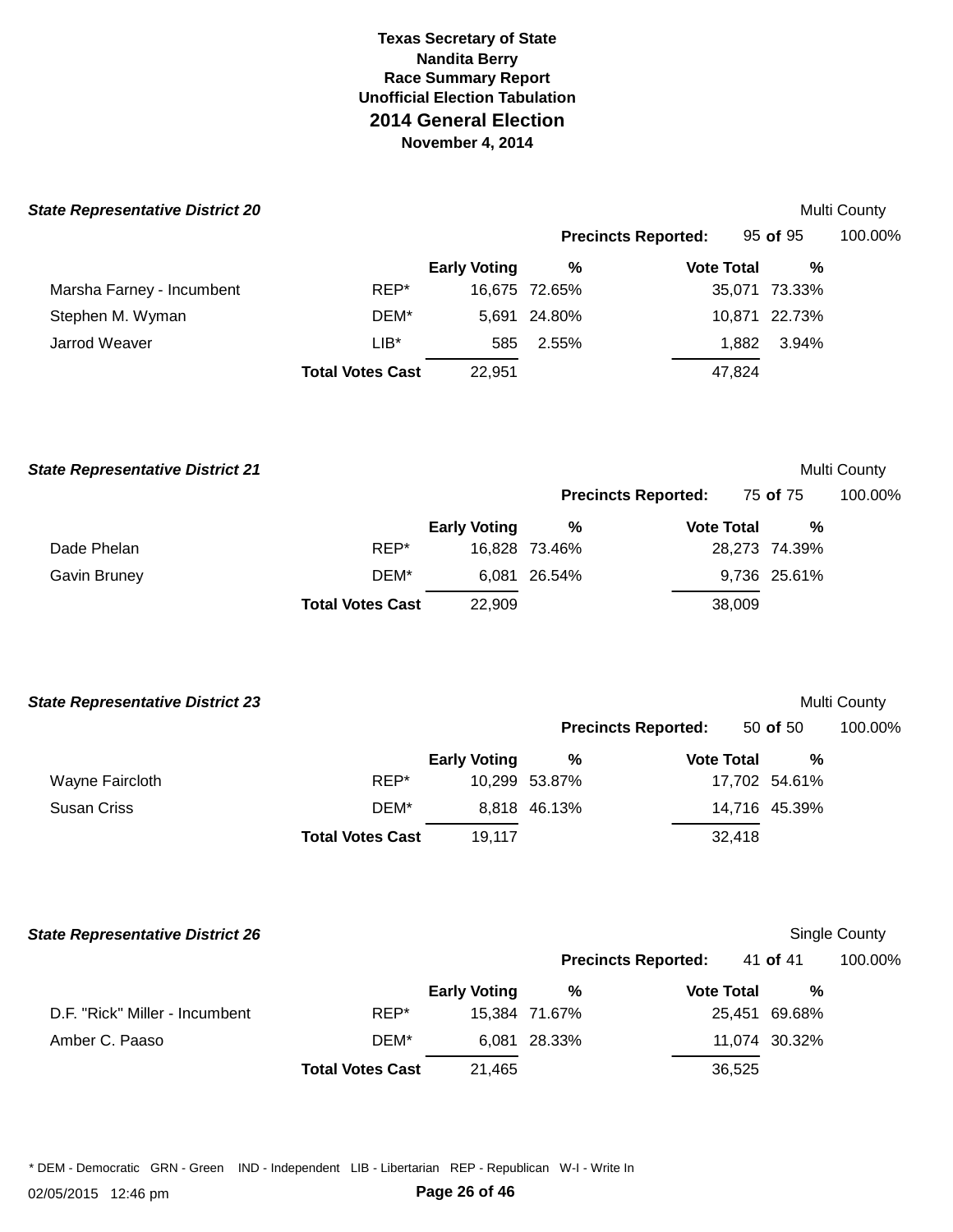| <b>State Representative District 27</b> |                         |                     |               |                            |               | Single County |
|-----------------------------------------|-------------------------|---------------------|---------------|----------------------------|---------------|---------------|
|                                         |                         |                     |               | <b>Precincts Reported:</b> | 51 of 51      | 100.00%       |
|                                         |                         | <b>Early Voting</b> | %             | <b>Vote Total</b>          | $\%$          |               |
| David Hamilton                          | REP*                    |                     | 7,425 33.50%  |                            | 11,989 33.02% |               |
| Ron Reynolds - Incumbent                | DEM*                    |                     | 14,738 66.50% |                            | 24,319 66.98% |               |
|                                         | <b>Total Votes Cast</b> | 22,163              |               | 36,308                     |               |               |
| <b>State Representative District 41</b> |                         |                     |               |                            |               | Single County |
|                                         |                         |                     |               | <b>Precincts Reported:</b> | 61 of 61      | 100.00%       |

|                          |                         | <b>Early Voting</b> | %            | <b>Vote Total</b> | %             |  |
|--------------------------|-------------------------|---------------------|--------------|-------------------|---------------|--|
| Elijah Israel Casas      | REP*                    |                     | 5.747 42.17% |                   | 8,535 42.53%  |  |
| Bobby Guerra - Incumbent | DEM*                    |                     | 7.882 57.83% |                   | 11,531 57.47% |  |
|                          | <b>Total Votes Cast</b> | 13.629              |              | 20,066            |               |  |

| <b>State Representative District 42</b> |                         |                     |               |                            |               |   | Single County |
|-----------------------------------------|-------------------------|---------------------|---------------|----------------------------|---------------|---|---------------|
|                                         |                         |                     |               | <b>Precincts Reported:</b> | 49 of 49      |   | 100.00%       |
|                                         |                         | <b>Early Voting</b> | %             | <b>Vote Total</b>          |               | % |               |
| Richard Pena Raymond - Incumbent        | DEM*                    |                     | 10.019 88.49% |                            | 16,103 88.44% |   |               |
| Nicolas Serna III                       | GRN*                    |                     | 1.303 11.51%  |                            | 2,104 11.56%  |   |               |
|                                         | <b>Total Votes Cast</b> | 11.322              |               | 18.207                     |               |   |               |

| <b>State Representative District 43</b> | Multi County |
|-----------------------------------------|--------------|
|-----------------------------------------|--------------|

|                         |                         |                     |              | <b>Precincts Reported:</b> | 84 of 84      | 100.00% |
|-------------------------|-------------------------|---------------------|--------------|----------------------------|---------------|---------|
|                         |                         | <b>Early Voting</b> | %            | <b>Vote Total</b>          | %             |         |
| J.M. Lozano - Incumbent | REP*                    |                     | 8,379 60.76% |                            | 17,273 61.43% |         |
| Kim Gonzalez            | DEM*                    |                     | 5,412 39.24% |                            | 10,847 38.57% |         |
|                         | <b>Total Votes Cast</b> | 13.791              |              | 28,120                     |               |         |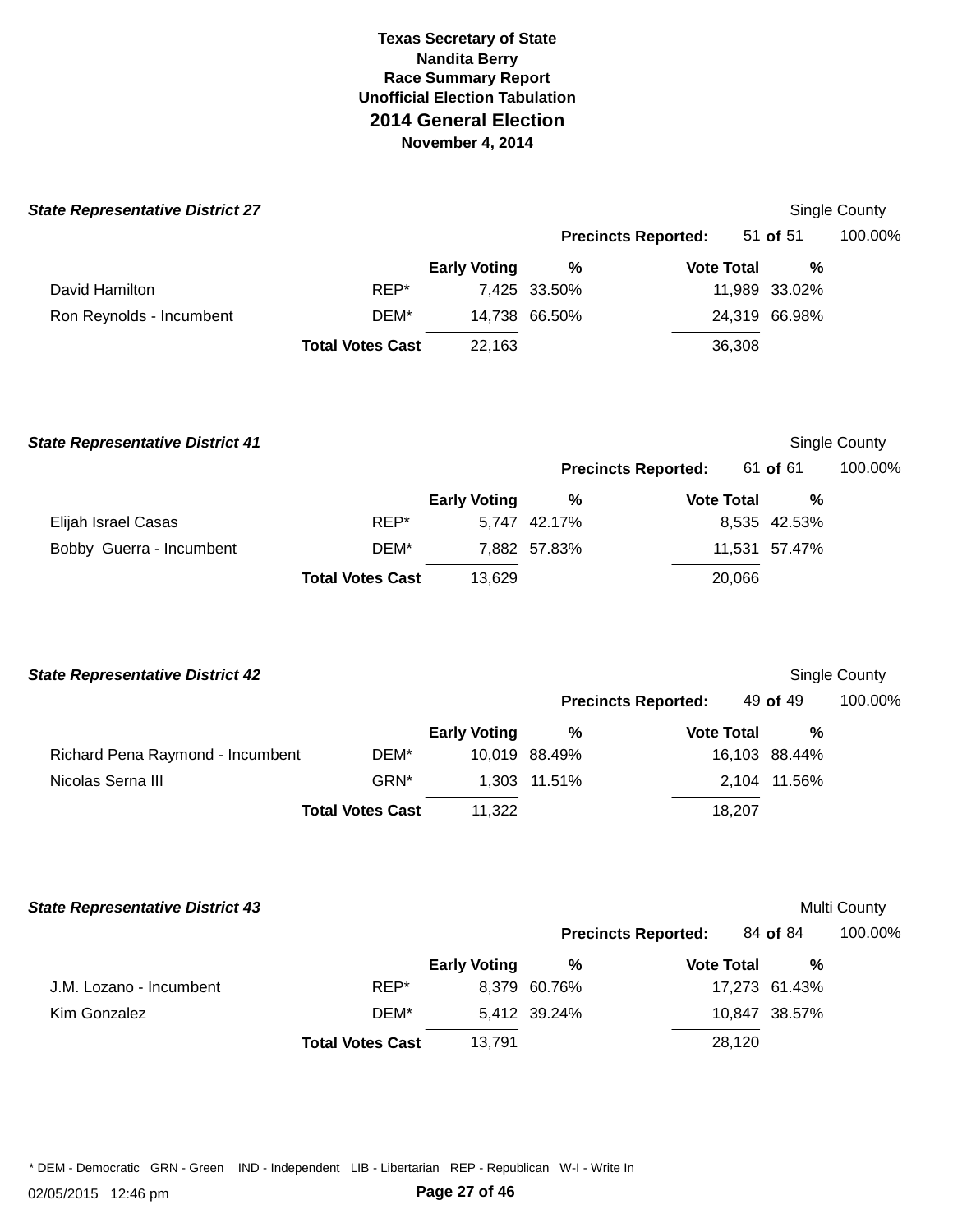| <b>State Representative District 44</b> |                         |                     |               |                            |               | Multi County |
|-----------------------------------------|-------------------------|---------------------|---------------|----------------------------|---------------|--------------|
|                                         |                         |                     |               | <b>Precincts Reported:</b> | 87 of 87      | 100.00%      |
|                                         |                         | <b>Early Voting</b> | %             | <b>Vote Total</b>          | %             |              |
| John Kuempel - Incumbent                | REP*                    |                     | 16,219 75.34% |                            | 30,509 75.70% |              |
| Robert M. Bohmfalk                      | DEM*                    |                     | 5,310 24.66%  |                            | 9,796 24.30%  |              |
|                                         | <b>Total Votes Cast</b> | 21,529              |               | 40,305                     |               |              |
|                                         |                         |                     |               |                            |               |              |
|                                         |                         |                     |               |                            |               |              |
|                                         |                         |                     |               |                            |               |              |

| <b>State Representative District 45</b> |                         |                     |               |                            |        |               | Multi County |
|-----------------------------------------|-------------------------|---------------------|---------------|----------------------------|--------|---------------|--------------|
|                                         |                         |                     |               | <b>Precincts Reported:</b> |        | 57 of 57      | 100.00%      |
|                                         |                         | <b>Early Voting</b> | %             | <b>Vote Total</b>          |        | %             |              |
| Jason A. Isaac - Incumbent              | REP*                    |                     | 14,731 73.65% |                            |        | 25,670 72.63% |              |
| Jim Duke                                | $LIB*$                  |                     | 5,270 26.35%  |                            |        | 9,675 27.37%  |              |
|                                         | <b>Total Votes Cast</b> | 20,001              |               |                            | 35,345 |               |              |

| <b>State Representative District 46</b> |                         |                     |               |                            |               | Single County |
|-----------------------------------------|-------------------------|---------------------|---------------|----------------------------|---------------|---------------|
|                                         |                         |                     |               | <b>Precincts Reported:</b> | 186 of 186    | 100.00%       |
|                                         |                         | <b>Early Voting</b> | %             | <b>Vote Total</b>          | %             |               |
| Dawnna Dukes - Incumbent                | DEM*                    |                     | 13,066 85.79% |                            | 23,924 84.03% |               |
| Kevin Ludlow                            | $LIB^*$                 |                     | 2.164 14.21%  |                            | 4,546 15.97%  |               |
|                                         | <b>Total Votes Cast</b> | 15.230              |               | 28.470                     |               |               |

### **State Representative District 47 Single County County County County County County County County County County County**

|                             |                         |                     | <b>Precincts Reported:</b> |                   | 186 <b>of</b> 186 | 100.00% |
|-----------------------------|-------------------------|---------------------|----------------------------|-------------------|-------------------|---------|
|                             |                         | <b>Early Voting</b> | %                          | <b>Vote Total</b> | %                 |         |
| Paul D. Workman - Incumbent | REP*                    |                     | 20.446 74.56%              |                   | 37,394 73.03%     |         |
| Scott G. McKinlay           | $LIB*$                  |                     | 6,978 25.44%               |                   | 13,807 26.97%     |         |
|                             | <b>Total Votes Cast</b> | 27.424              |                            | 51,201            |                   |         |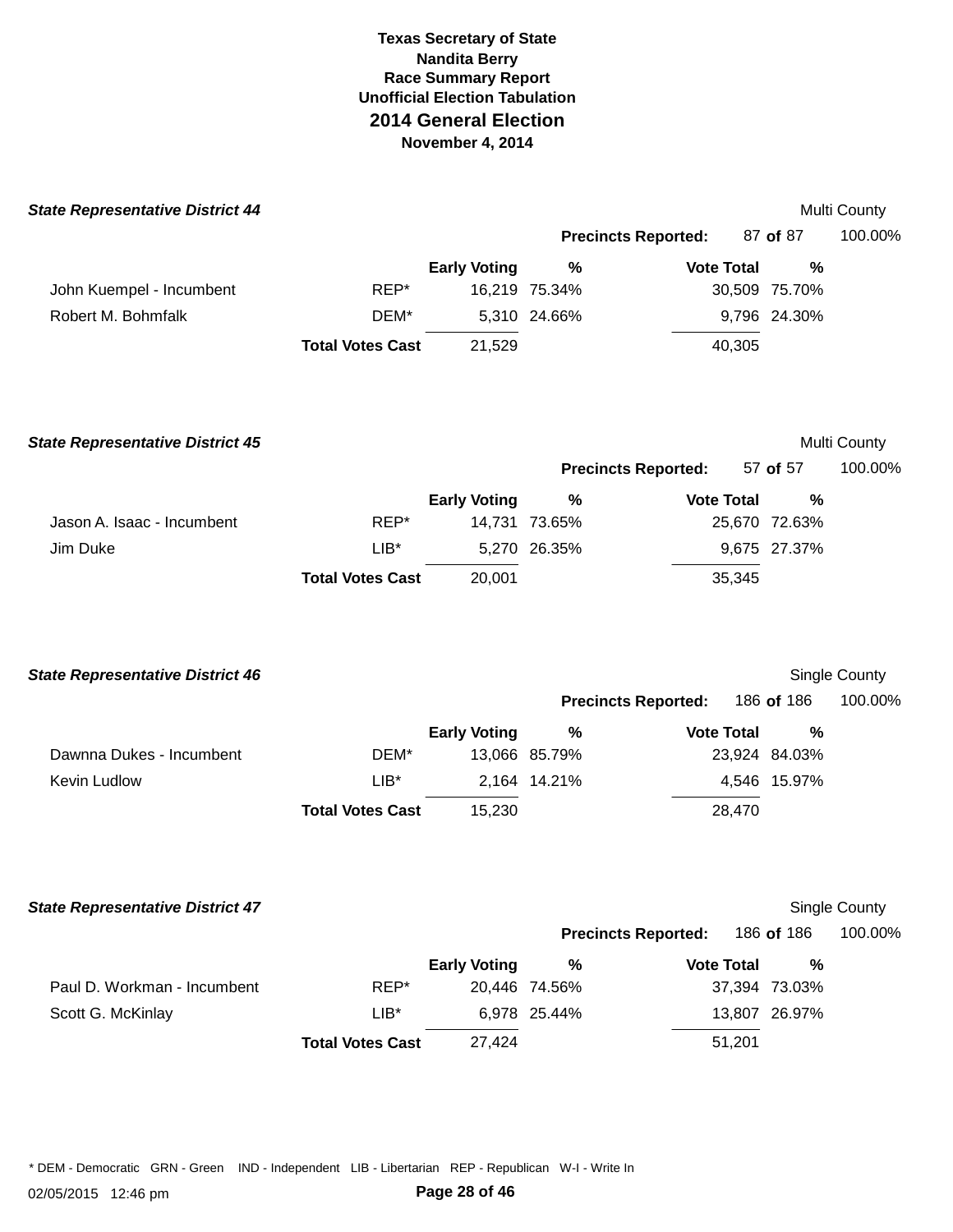| <b>State Representative District 48</b> |                         |                     |                            |                   |               | Single County |
|-----------------------------------------|-------------------------|---------------------|----------------------------|-------------------|---------------|---------------|
|                                         |                         |                     | <b>Precincts Reported:</b> |                   | 186 of 186    | 100.00%       |
|                                         |                         | <b>Early Voting</b> | %                          | <b>Vote Total</b> | %             |               |
| Donna Howard - Incumbent                | DEM*                    |                     | 23,278 79.29%              |                   | 39,599 78.09% |               |
| Ben Easton                              | $LIB*$                  |                     | 6.081 20.71%               |                   | 11,110 21.91% |               |
|                                         | <b>Total Votes Cast</b> | 29,359              |                            | 50,709            |               |               |
|                                         |                         |                     |                            |                   |               |               |

Elliott Naishtat - Incumbent **DEM\* Total Votes Cast** 24,311 45,192  **State Representative District 49 Precincts Reported:**  Single County 186 **of** 186 100.00% **Early Voting**  20,989 86.34% **% Vote Total**  38,444 85.07% **%**  Daniel Krawisz LIB\* 3,322 13.66% 6,748 14.93%

**Total Votes Cast** 19,078 38,607  **State Representative District 50 Precincts Reported:**  Single County 186 **of** 186 100.00% Mike VanDeWalle **REP\* Early Voting**  7,003 36.71% **% Vote Total**  14,339 37.14% **%**  Celia Israel DEM\* 11,513 60.35% 22,651 58.67% David Dreesen LIB\* 562 2.95% 1,617 4.19%

 Eddie Rodriguez - Incumbent **Total Votes Cast** 12,727 24,515  **State Representative District 51 Precincts Reported:**  Single County 186 **of** 186 100.00% Arthur DiBianca DEM\* LIB\* **Early Voting**  11,376 89.38% 1,351 10.62% **% Vote Total**  21,413 87.35% 3,102 12.65% **%**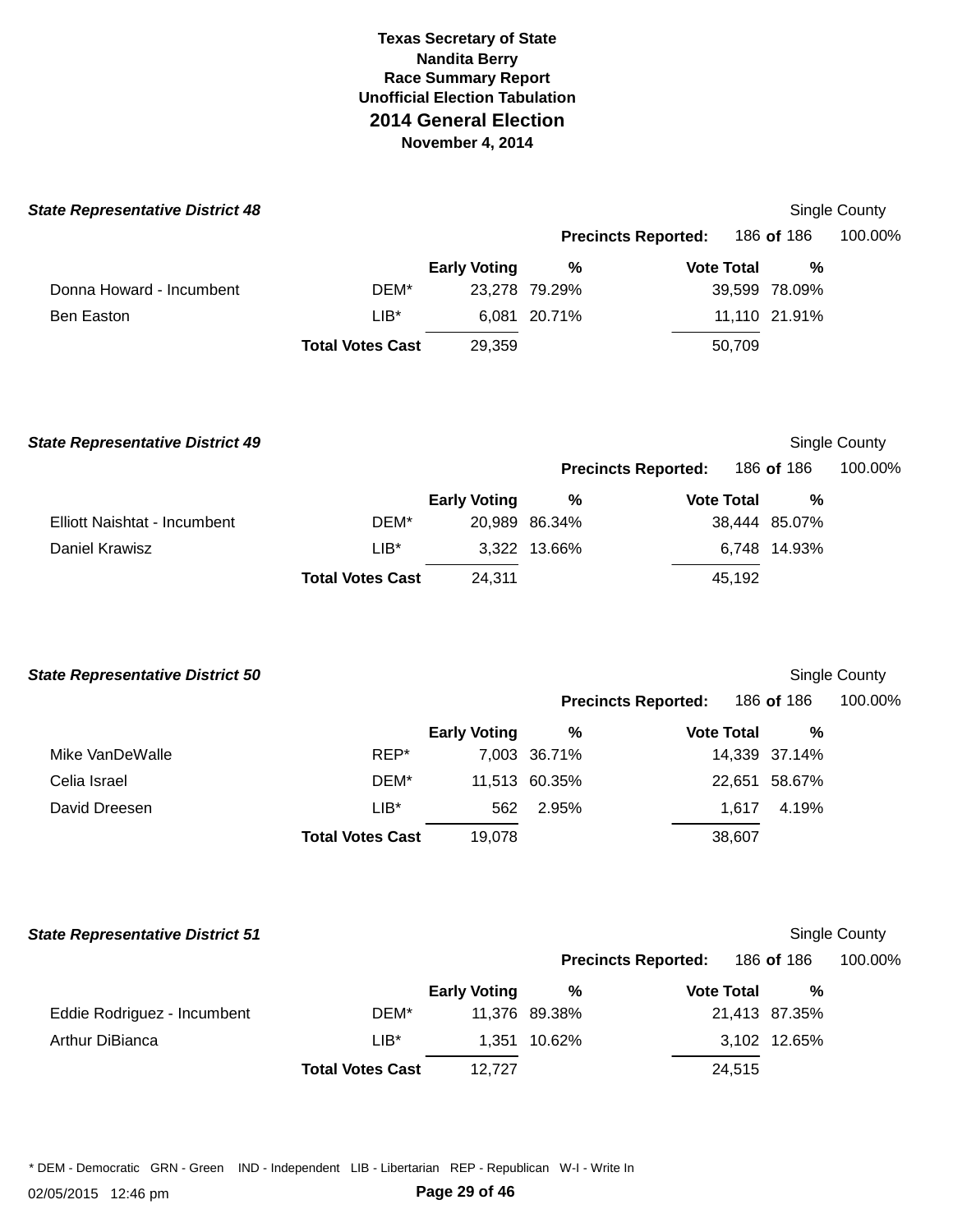| <b>State Representative District 52</b> |  |
|-----------------------------------------|--|
|-----------------------------------------|--|

| ate Representative District 52 |                         |                     |                            |                   |               | Single County |
|--------------------------------|-------------------------|---------------------|----------------------------|-------------------|---------------|---------------|
|                                |                         |                     | <b>Precincts Reported:</b> |                   | 62 of 62      | 100.00%       |
|                                |                         | <b>Early Voting</b> | %                          | <b>Vote Total</b> | %             |               |
| Larry Gonzales - Incumbent     | REP*                    |                     | 10,156 57.04%              |                   | 18,215 56.44% |               |
| Chris Osborn                   | DEM*                    |                     | 6,947 39.01%               |                   | 12,433 38.52% |               |
| Irene Johnson                  | $LIB^*$                 | 703                 | 3.95%                      | 1.626             | 5.04%         |               |
|                                | <b>Total Votes Cast</b> | 17.806              |                            | 32,274            |               |               |

| <b>State Representative District 53</b> |                         |                     |               |                            |                   | Multi County |
|-----------------------------------------|-------------------------|---------------------|---------------|----------------------------|-------------------|--------------|
|                                         |                         |                     |               | <b>Precincts Reported:</b> | 100 <b>of</b> 100 | 100.00%      |
|                                         |                         | <b>Early Voting</b> | %             | <b>Vote Total</b>          | %                 |              |
| Andrew S. Murr                          | REP*                    |                     | 22,852 90.96% |                            | 36,810 89.92%     |              |
| <b>Maximilian Martin</b>                | $LIB*$                  | 2.270               | 9.04%         |                            | 4,126 10.08%      |              |
|                                         | <b>Total Votes Cast</b> | 25,122              |               | 40,936                     |                   |              |

| <b>State Representative District 56</b> |                            |                     |               |                   |               | Single County |
|-----------------------------------------|----------------------------|---------------------|---------------|-------------------|---------------|---------------|
|                                         | <b>Precincts Reported:</b> |                     |               | 40 of 40          | 100.00%       |               |
|                                         |                            | <b>Early Voting</b> | %             | <b>Vote Total</b> | %             |               |
| Charles "Doc" Anderson - Incumbent      | REP*                       |                     | 12.599 84.42% |                   | 25,652 83.35% |               |
| <b>Clif Deuvall</b>                     | $LIB^*$                    |                     | 2,326 15.58%  |                   | 5,125 16.65%  |               |
|                                         | <b>Total Votes Cast</b>    | 14,925              |               | 30.777            |               |               |

| <b>State Representative District 58</b> |                         |                     |               |                            |               | Multi County |
|-----------------------------------------|-------------------------|---------------------|---------------|----------------------------|---------------|--------------|
|                                         |                         |                     |               | <b>Precincts Reported:</b> | 49 of 49      | 100.00%      |
|                                         |                         | <b>Early Voting</b> | %             | <b>Vote Total</b>          | %             |              |
| DeWayne Burns                           | REP*                    |                     | 13.285 79.95% |                            | 26,857 80.44% |              |
| Greg A. Kauffman                        | DEM*                    |                     | 3,332 20.05%  |                            | 6,530 19.56%  |              |
|                                         | <b>Total Votes Cast</b> | 16,617              |               | 33,387                     |               |              |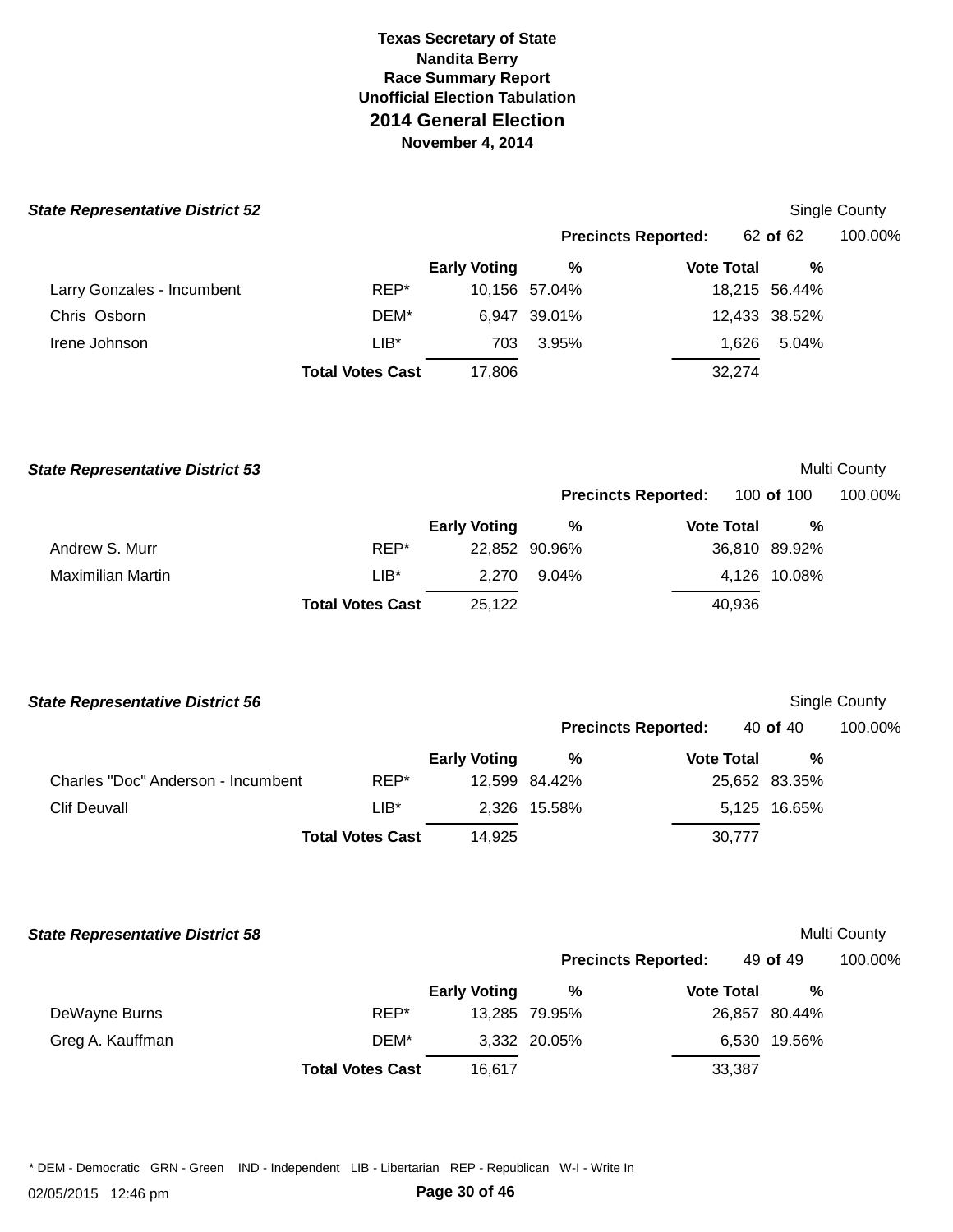| <b>State Representative District 61</b> |                         |                     |               |                            |               | Multi County |
|-----------------------------------------|-------------------------|---------------------|---------------|----------------------------|---------------|--------------|
|                                         |                         |                     |               | <b>Precincts Reported:</b> | 70 of 70      | 100.00%      |
|                                         |                         | <b>Early Voting</b> | %             | <b>Vote Total</b>          | %             |              |
| Phil King - Incumbent                   | REP*                    |                     | 19,621 82.44% |                            | 36,466 83.03% |              |
| <b>Matthew Britt</b>                    | DEM*                    |                     | 4,178 17.56%  |                            | 7,451 16.97%  |              |
|                                         | <b>Total Votes Cast</b> | 23,799              |               | 43,917                     |               |              |
|                                         |                         |                     |               |                            |               |              |

| <b>State Representative District 63</b> |                         |                     |               | Single County              |        |               |         |
|-----------------------------------------|-------------------------|---------------------|---------------|----------------------------|--------|---------------|---------|
|                                         |                         |                     |               | <b>Precincts Reported:</b> |        | 40 of 40      | 100.00% |
|                                         |                         | <b>Early Voting</b> | %             | <b>Vote Total</b>          |        | %             |         |
| Tan Parker - Incumbent                  | REP*                    |                     | 16,938 76.83% |                            |        | 30,769 77.34% |         |
| Daniel Moran                            | DEM*                    |                     | 5.108 23.17%  |                            |        | 9,016 22.66%  |         |
|                                         | <b>Total Votes Cast</b> | 22,046              |               |                            | 39,785 |               |         |

| <b>State Representative District 64</b> |                         |                     |               |                            |               | <b>Single County</b> |
|-----------------------------------------|-------------------------|---------------------|---------------|----------------------------|---------------|----------------------|
|                                         |                         |                     |               | <b>Precincts Reported:</b> | 44 of 44      | 100.00%              |
|                                         |                         | <b>Early Voting</b> | $\frac{0}{0}$ | <b>Vote Total</b>          | %             |                      |
| Myra Crownover - Incumbent              | REP*                    |                     | 14,735 62.25% |                            | 23,583 63.37% |                      |
| Emy Lyons                               | DEM*                    |                     | 8,335 35.21%  |                            | 12,578 33.80% |                      |
| <b>Braeden Wright</b>                   | GRN*                    | 600                 | 2.53%         | 1,055                      | 2.83%         |                      |
|                                         | <b>Total Votes Cast</b> | 23,670              |               | 37,216                     |               |                      |

| <b>State Representative District 65</b> |                         |                     |               |                            |               | Single County |
|-----------------------------------------|-------------------------|---------------------|---------------|----------------------------|---------------|---------------|
|                                         |                         |                     |               | <b>Precincts Reported:</b> | 34 of 34      | 100.00%       |
|                                         |                         | <b>Early Voting</b> | %             | <b>Vote Total</b>          | %             |               |
| Ron Simmons - Incumbent                 | REP*                    |                     | 10,902 65.51% |                            | 18,786 64.32% |               |
| Alex Mendoza                            | DEM*                    |                     | 5,741 34.49%  |                            | 10,419 35.68% |               |
|                                         | <b>Total Votes Cast</b> | 16,643              |               | 29,205                     |               |               |

\* DEM - Democratic GRN - Green IND - Independent LIB - Libertarian REP - Republican W-I - Write In

02/05/2015 12:46 pm **Page 31 of 46**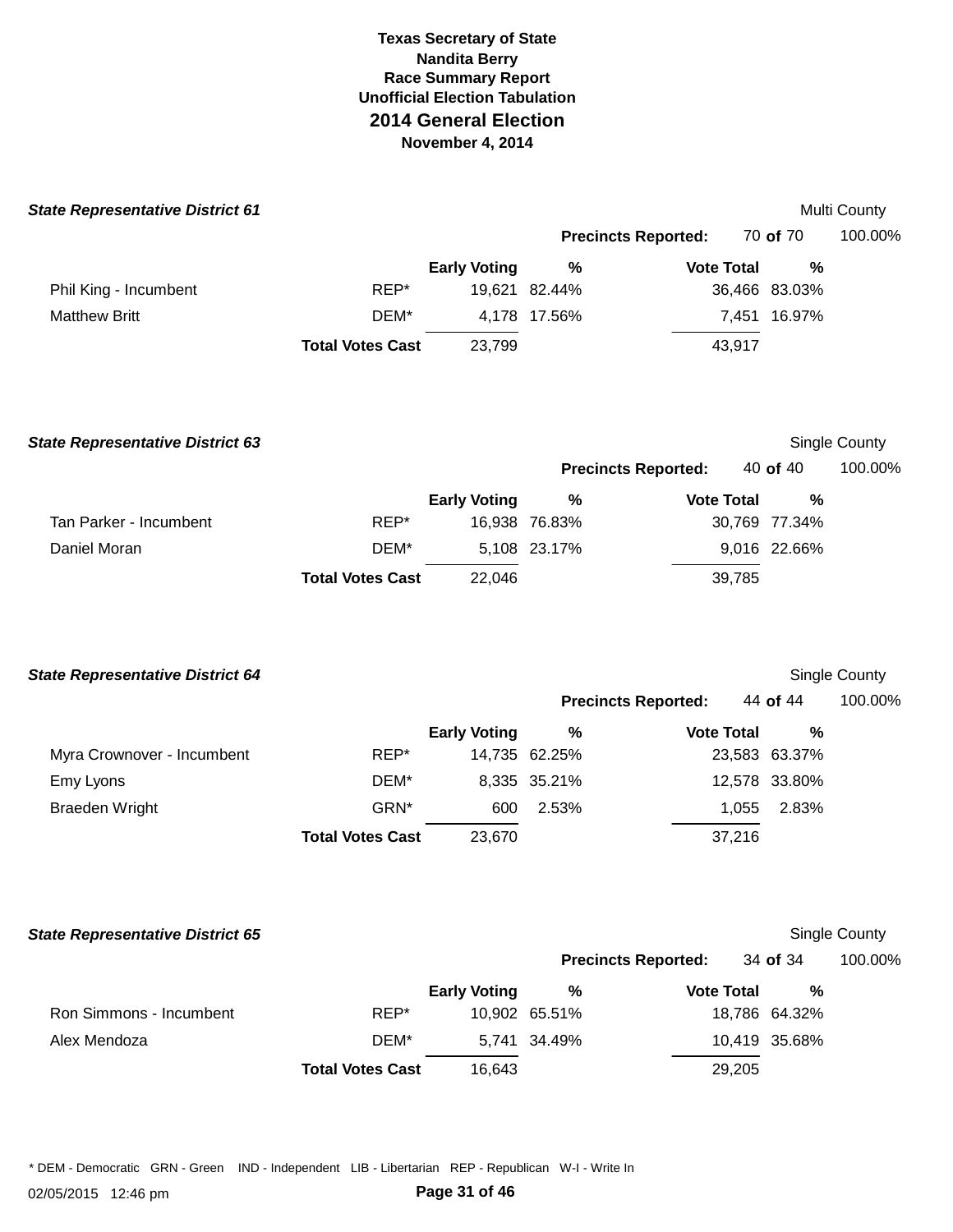| <b>State Representative District 67</b> |                         |                     |               |                            |               | Single County |
|-----------------------------------------|-------------------------|---------------------|---------------|----------------------------|---------------|---------------|
|                                         |                         |                     |               | <b>Precincts Reported:</b> | 67 of 67      | 100.00%       |
|                                         |                         | <b>Early Voting</b> | %             | <b>Vote Total</b>          | %             |               |
| Jeff Leach - Incumbent                  | REP*                    |                     | 15,828 80.10% |                            | 25,223 78.52% |               |
| Patrick Peavy                           | $LIB*$                  |                     | 3,933 19.90%  |                            | 6,899 21.48%  |               |
|                                         | <b>Total Votes Cast</b> | 19,761              |               | 32,122                     |               |               |
| <b>State Representative District 76</b> |                         |                     |               |                            |               | Single County |
|                                         |                         |                     |               | <b>Precincts Reported:</b> | 45 of 45      | 100.00%       |
|                                         |                         | <b>Early Voting</b> | %             | <b>Vote Total</b>          | %             |               |
| Cesar Blanco                            | DEM*                    |                     | 5,499 88.24%  |                            | 11,900 87.08% |               |
| J. Alexandro Lozano                     | $LIB*$                  |                     | 733 11.76%    |                            | 1,765 12.92%  |               |
|                                         | <b>Total Votes Cast</b> | 6,232               |               | 13,665                     |               |               |
| <b>State Representative District 77</b> |                         |                     |               |                            |               | Single County |
|                                         |                         |                     |               | <b>Precincts Reported:</b> | 43 of 43      | 100.00%       |
|                                         |                         | <b>Early Voting</b> | $\%$          | <b>Vote Total</b>          | %             |               |
| Marisa Marquez - Incumbent              | DEM*                    |                     | 5,153 76.93%  |                            | 11,306 78.16% |               |
| Ben E. Mendoza                          | IND <sup>*</sup>        |                     | 1,545 23.07%  |                            | 3,160 21.84%  |               |
|                                         | <b>Total Votes Cast</b> | 6,698               |               | 14,466                     |               |               |
| <b>State Representative District 80</b> |                         |                     |               |                            |               | Multi County  |
|                                         |                         |                     |               | <b>Precincts Reported:</b> | 67 of 67      | 100.00%       |
|                                         |                         | <b>Early Voting</b> | $\%$          | <b>Vote Total</b>          | $\%$          |               |
| Tracy O. King - Incumbent               | DEM*                    |                     | 7,918 89.52%  |                            | 14,955 89.60% |               |
| Marco Buentello                         | GRN*                    |                     | 927 10.48%    |                            | 1,736 10.40%  |               |

\* DEM - Democratic GRN - Green IND - Independent LIB - Libertarian REP - Republican W-I - Write In

**Total Votes Cast** 2,845 16,691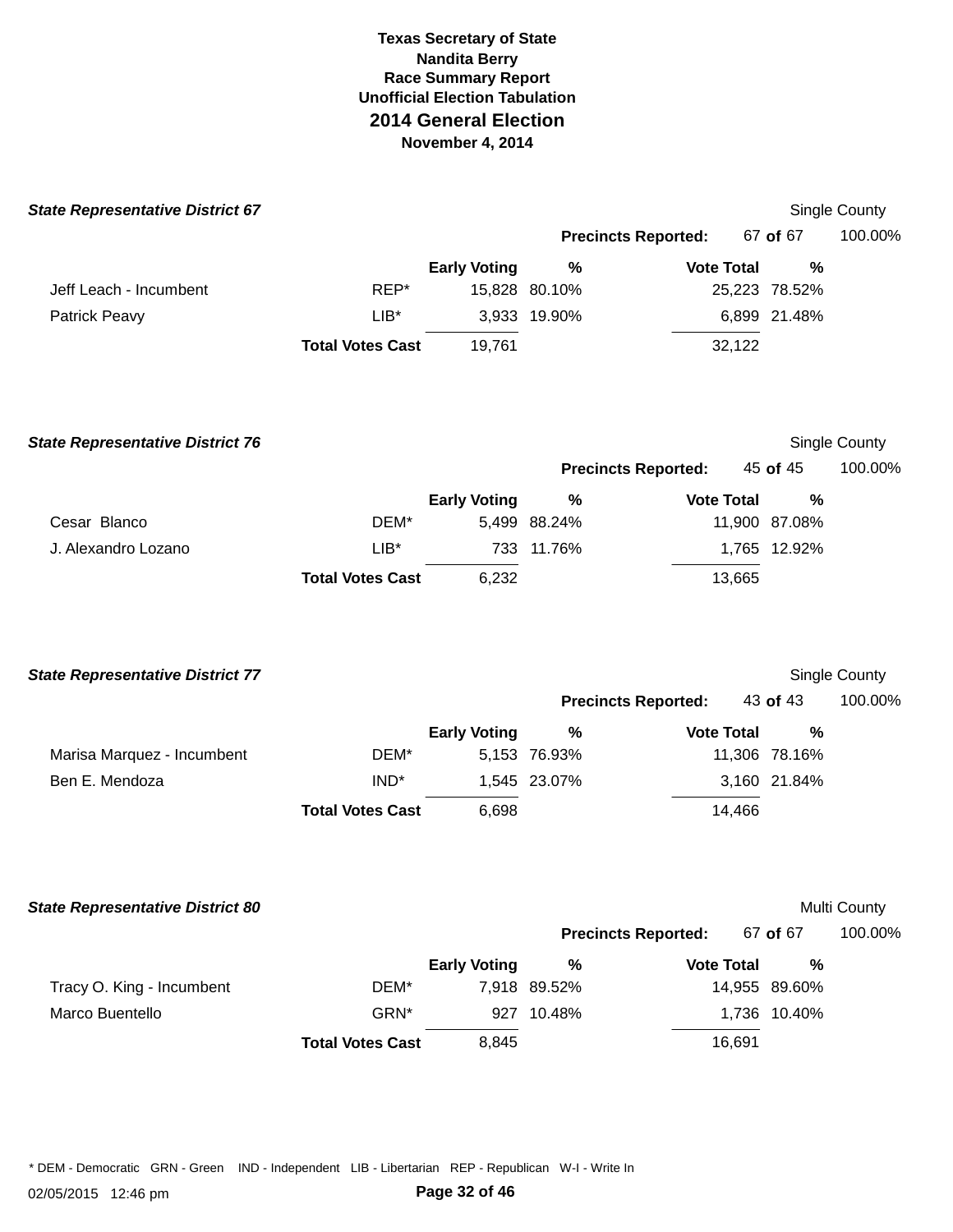| <b>State Representative District 81</b> |                         |                     |               |                            |               | Multi County  |
|-----------------------------------------|-------------------------|---------------------|---------------|----------------------------|---------------|---------------|
|                                         |                         |                     |               | <b>Precincts Reported:</b> | 61 of 61      | 100.00%       |
|                                         |                         | <b>Early Voting</b> | $\%$          | <b>Vote Total</b>          | %             |               |
| <b>Brooks Landgraf</b>                  | REP*                    |                     | 8,807 98.55%  |                            | 16,970 99.04% |               |
| Michael J. McCulloch                    | $W-I^*$                 | 130                 | 1.45%         | 165                        | 0.96%         |               |
|                                         | <b>Total Votes Cast</b> | 8,937               |               | 17,135                     |               |               |
| <b>State Representative District 83</b> |                         |                     |               |                            |               | Multi County  |
|                                         |                         |                     |               | <b>Precincts Reported:</b> | 87 of 87      | 100.00%       |
|                                         |                         | <b>Early Voting</b> | $\%$          | <b>Vote Total</b>          | %             |               |
| <b>Dustin Burrows</b>                   | REP*                    |                     | 15,857 81.27% |                            | 26,932 81.24% |               |
| Max R. Tarbox                           | DEM*                    |                     | 3,654 18.73%  |                            | 6,218 18.76%  |               |
|                                         | <b>Total Votes Cast</b> | 19,511              |               | 33,150                     |               |               |
| <b>State Representative District 84</b> |                         |                     |               |                            |               | Single County |
|                                         |                         |                     |               | <b>Precincts Reported:</b> | 36 of 36      | 100.00%       |
|                                         |                         | <b>Early Voting</b> | %             | <b>Vote Total</b>          | %             |               |
| John Frullo - Incumbent                 | REP*                    |                     | 10,913 73.29% |                            | 16,890 72.72% |               |
| <b>Ed Tishler</b>                       | DEM*                    |                     | 3,978 26.71%  |                            | 6,336 27.28%  |               |
|                                         | <b>Total Votes Cast</b> | 14,891              |               | 23,226                     |               |               |
| <b>State Representative District 85</b> |                         |                     |               |                            |               | Multi County  |
|                                         |                         |                     |               | <b>Precincts Reported:</b> | 44 of 44      | 100.00%       |
|                                         |                         | <b>Early Voting</b> | $\%$          | <b>Vote Total</b>          | $\%$          |               |
| Phil Stephenson - Incumbent             | REP*                    |                     | 10,439 67.10% |                            | 19,210 66.61% |               |
| Cynthia Drabek                          | DEM*                    |                     | 5,118 32.90%  |                            | 9,628 33.39%  |               |
|                                         | <b>Total Votes Cast</b> | 15,557              |               | 28,838                     |               |               |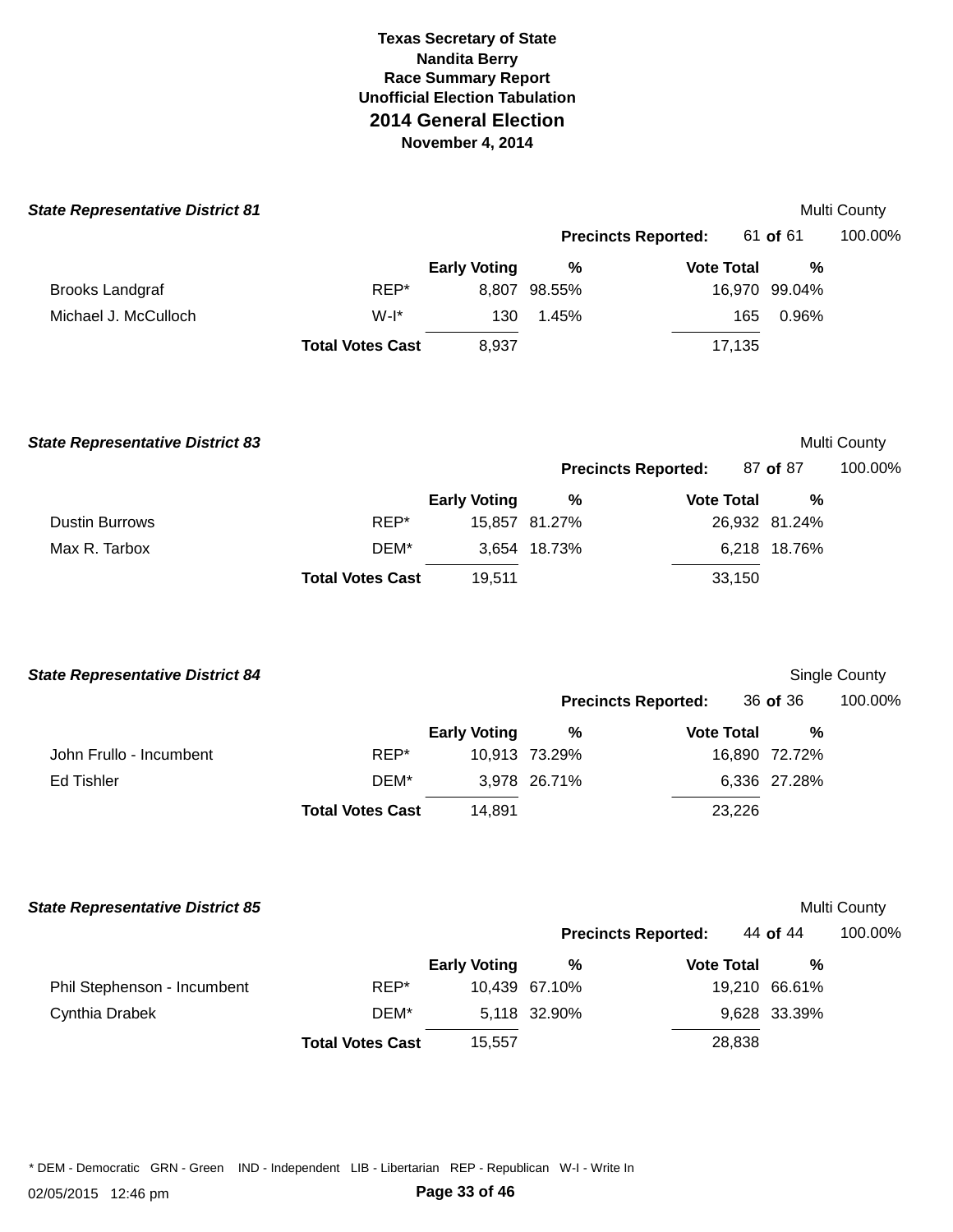| <b>State Representative District 87</b> |                         |                     |              |                            |               | <b>Multi County</b> |
|-----------------------------------------|-------------------------|---------------------|--------------|----------------------------|---------------|---------------------|
|                                         |                         |                     |              | <b>Precincts Reported:</b> | 51 of 51      | 100.00%             |
|                                         |                         | <b>Early Voting</b> | %            | <b>Vote Total</b>          | %             |                     |
| Four Price - Incumbent                  | REP*                    |                     | 8,823 84.27% |                            | 19,695 84.34% |                     |
| Abel Bosquez                            | DEM*                    |                     | 1,647 15.73% |                            | 3,656 15.66%  |                     |
|                                         | <b>Total Votes Cast</b> | 10,470              |              | 23,351                     |               |                     |
|                                         |                         |                     |              |                            |               |                     |
|                                         |                         |                     |              |                            |               |                     |

| <b>State Representative District 88</b> |                         |                     |              |                            |               | Multi County |
|-----------------------------------------|-------------------------|---------------------|--------------|----------------------------|---------------|--------------|
|                                         |                         |                     |              | <b>Precincts Reported:</b> | 150 of 150    | 100.00%      |
|                                         |                         | <b>Early Voting</b> | %            | <b>Vote Total</b>          | %             |              |
| Ken King - Incumbent                    | REP*                    |                     | 9,736 93.62% |                            | 22,248 93.19% |              |
| Kerry McKennon                          | $LIB*$                  | 663                 | 6.38%        | 1.627                      | 6.81%         |              |
|                                         | <b>Total Votes Cast</b> | 10.399              |              | 23,875                     |               |              |
|                                         |                         |                     |              |                            |               |              |

| <b>State Representative District 89</b> |                         |                     |               |                            |               | Single County |
|-----------------------------------------|-------------------------|---------------------|---------------|----------------------------|---------------|---------------|
|                                         |                         |                     |               | <b>Precincts Reported:</b> | 67 of 67      | 100.00%       |
|                                         |                         | <b>Early Voting</b> | %             | <b>Vote Total</b>          | %             |               |
| Jodie Laubenberg - Incumbent            | REP*                    |                     | 16,619 70.95% |                            | 27,992 71.60% |               |
| Sameena Karmally                        | DEM*                    |                     | 6.804 29.05%  |                            | 11,105 28.40% |               |
|                                         | <b>Total Votes Cast</b> | 23,423              |               | 39,097                     |               |               |
|                                         |                         |                     |               |                            |               |               |

| <b>State Representative District 91</b> |                         |                     |               |                            |               | <b>Single County</b> |
|-----------------------------------------|-------------------------|---------------------|---------------|----------------------------|---------------|----------------------|
|                                         |                         |                     |               | <b>Precincts Reported:</b> | 55 of 55      | 100.00%              |
|                                         |                         | <b>Early Voting</b> | %             | <b>Vote Total</b>          | %             |                      |
| Stephanie Klick - Incumbent             | REP*                    |                     | 13,723 69.31% |                            | 22,789 68.74% |                      |
| David L. Ragan                          | DEM*                    |                     | 5,591 28.24%  |                            | 9,346 28.19%  |                      |
| Felecia Whatley                         | $LIB*$                  | 486                 | 2.45%         | 1.019                      | 3.07%         |                      |
|                                         | <b>Total Votes Cast</b> | 19,800              |               | 33,154                     |               |                      |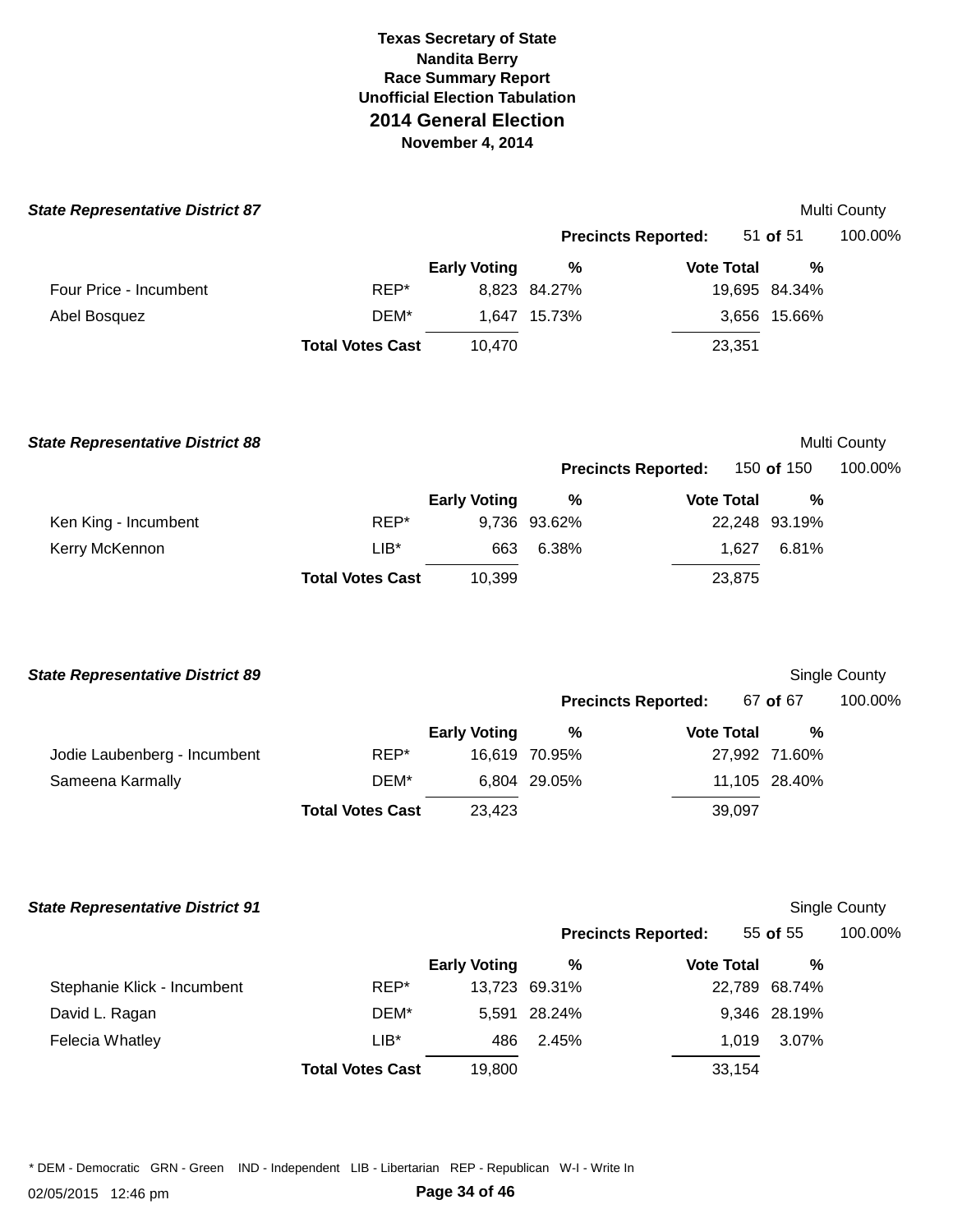| <b>State Representative District 92</b> |                         |                     |               |                            |               | Single County |
|-----------------------------------------|-------------------------|---------------------|---------------|----------------------------|---------------|---------------|
|                                         |                         |                     |               | <b>Precincts Reported:</b> | 56 of 56      | 100.00%       |
|                                         |                         | <b>Early Voting</b> | %             | <b>Vote Total</b>          | %             |               |
| Jonathan Stickland - Incumbent          | REP*                    |                     | 13.089 64.30% |                            | 21,964 63.63% |               |
| Tina Penney                             | DEM*                    |                     | 7.268 35.70%  |                            | 12,553 36.37% |               |
|                                         | <b>Total Votes Cast</b> | 20,357              |               | 34,517                     |               |               |

**Total Votes Cast** 23,850 40,667  **State Representative District 94 Precincts Reported:**  Single County 58 **of** 58 100.00% Tony Tinderholt Cole Ballweg Robert Harris REP\* DEM\* LIB\* **Early Voting**  13,574 56.91% 9,737 40.83% 539 **%**  2.26% **Vote Total**  23,034 56.64% 16,461 40.48% 1,172 2.88%

**%** 

| <b>State Representative District 95</b> |                         |                     |               |                            |               | <b>Single County</b> |
|-----------------------------------------|-------------------------|---------------------|---------------|----------------------------|---------------|----------------------|
|                                         |                         |                     |               | <b>Precincts Reported:</b> | 89 of 89      | 100.00%              |
|                                         |                         | <b>Early Voting</b> | %             | <b>Vote Total</b>          | %             |                      |
| Albert G. McDaniel                      | REP*                    |                     | 3,902 22.26%  |                            | 7,001 24.23%  |                      |
| Nicole Collier - Incumbent              | DEM*                    |                     | 13,628 77.74% |                            | 21,893 75.77% |                      |
|                                         | <b>Total Votes Cast</b> | 17.530              |               | 28,894                     |               |                      |

| <b>State Representative District 96</b> |                         |                     |               |                            |               | Single County |
|-----------------------------------------|-------------------------|---------------------|---------------|----------------------------|---------------|---------------|
|                                         |                         |                     |               | <b>Precincts Reported:</b> | 46 of 46      | 100.00%       |
|                                         |                         | <b>Early Voting</b> | %             | <b>Vote Total</b>          | %             |               |
| Bill Zedler - Incumbent                 | REP*                    |                     | 12.654 80.23% |                            | 22,812 80.74% |               |
| <b>Quinn Eaker</b>                      | $LIB*$                  |                     | 3.119 19.77%  |                            | 5,442 19.26%  |               |
|                                         | <b>Total Votes Cast</b> | 15,773              |               | 28,254                     |               |               |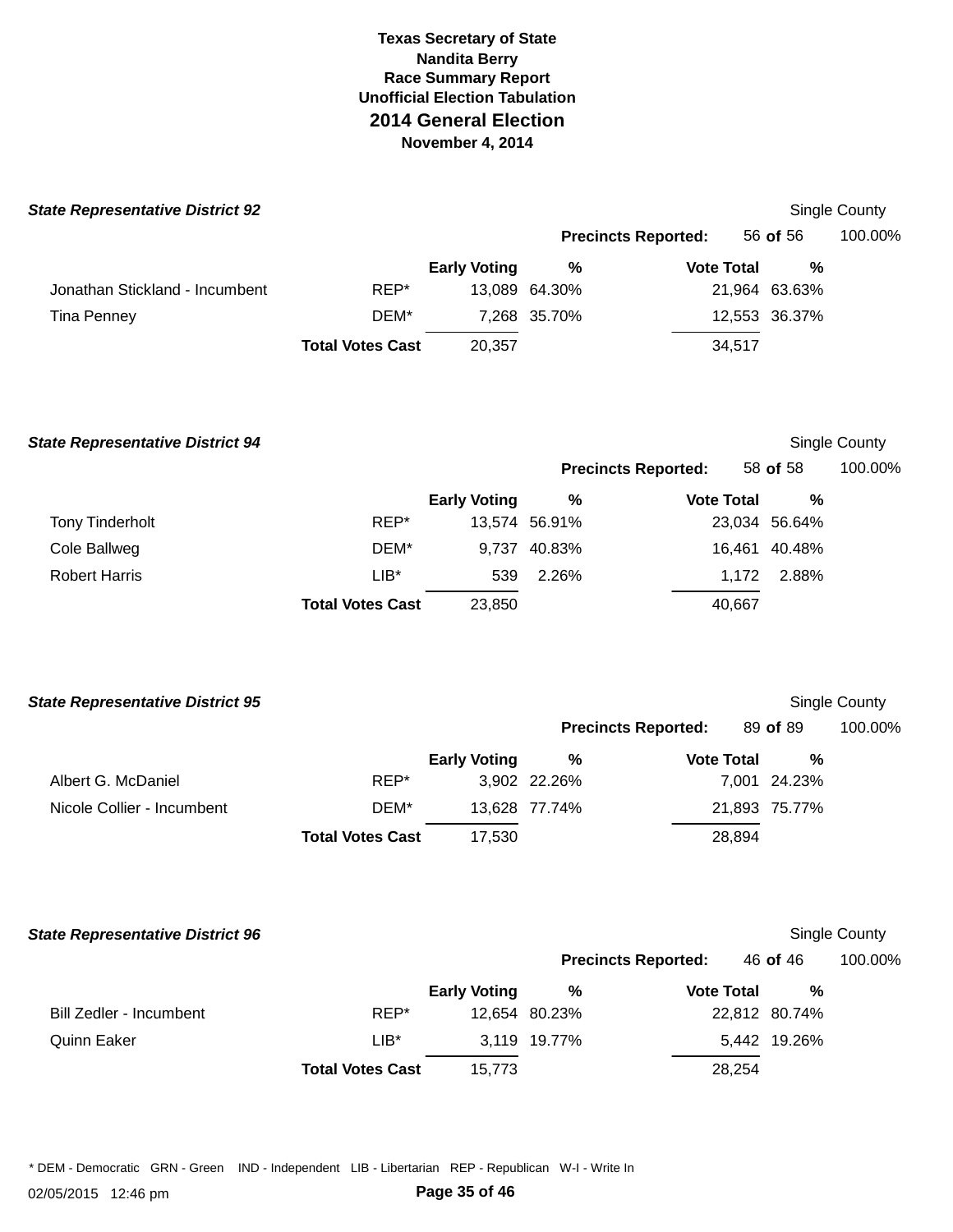| Single County |
|---------------|
| 100.00%       |
|               |
|               |
|               |
|               |
|               |
|               |

| <b>State Representative District 100</b> |                         |                     |              |                            |               | Single County |
|------------------------------------------|-------------------------|---------------------|--------------|----------------------------|---------------|---------------|
|                                          |                         |                     |              | <b>Precincts Reported:</b> | 73 of 73      | 100.00%       |
|                                          |                         | <b>Early Voting</b> | %            | <b>Vote Total</b>          | %             |               |
| Eric Johnson - Incumbent                 | DEM*                    |                     | 9,235 91.16% |                            | 17,206 89.97% |               |
| Brian Chapman                            | LIB*                    | 896                 | 8.84%        |                            | 1,919 10.03%  |               |
|                                          | <b>Total Votes Cast</b> | 10.131              |              | 19,125                     |               |               |

| <b>State Representative District 101</b> |                         |                     |              |                            |               | Single County |
|------------------------------------------|-------------------------|---------------------|--------------|----------------------------|---------------|---------------|
|                                          |                         |                     |              | <b>Precincts Reported:</b> | 50 of 50      | 100.00%       |
|                                          |                         | <b>Early Voting</b> | %            | <b>Vote Total</b>          | %             |               |
| Chris Turner - Incumbent                 | DEM*                    |                     | 8,176 84.87% |                            | 14,919 84.58% |               |
| Carl Nulsen                              | $LIB*$                  | 1.457               | 15.13%       |                            | 2,720 15.42%  |               |
|                                          | <b>Total Votes Cast</b> | 9,633               |              | 17,639                     |               |               |

|  | <b>State Representative District 102</b> |  |
|--|------------------------------------------|--|
|--|------------------------------------------|--|

# **Single County**

|                   |                         |                     |               | <b>Precincts Reported:</b> | 47 of 47      | 100.00% |
|-------------------|-------------------------|---------------------|---------------|----------------------------|---------------|---------|
|                   |                         | <b>Early Voting</b> | %             | <b>Vote Total</b>          | %             |         |
| Linda Koop        | REP*                    |                     | 10,893 64.06% |                            | 20,383 62.49% |         |
| George M. Clayton | DEM*                    |                     | 6,111 35.94%  |                            | 12,234 37.51% |         |
|                   | <b>Total Votes Cast</b> | 17.004              |               | 32,617                     |               |         |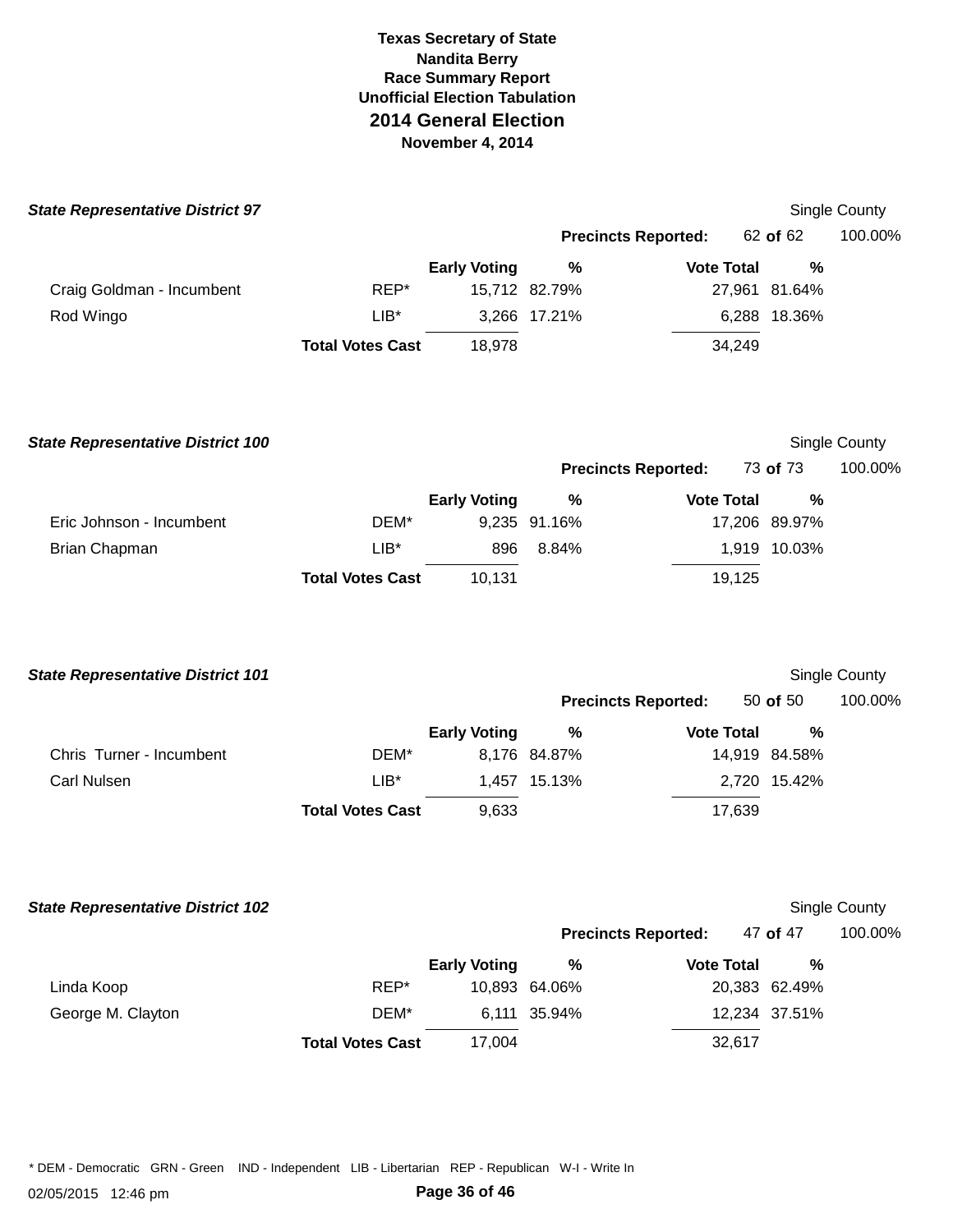| <b>State Representative District 105</b> |                         |                     |              |                            |               | <b>Single County</b> |
|------------------------------------------|-------------------------|---------------------|--------------|----------------------------|---------------|----------------------|
|                                          |                         |                     |              | <b>Precincts Reported:</b> | 53 of $53$    | 100.00%              |
|                                          |                         | <b>Early Voting</b> | %            | <b>Vote Total</b>          | %             |                      |
| Rodney Anderson                          | REP*                    |                     | 7,732 57.00% |                            | 13,587 55.45% |                      |
| <b>Susan Motley</b>                      | DEM*                    |                     | 5.665 41.76% |                            | 10,469 42.72% |                      |
| W.Carl Spiller                           | $LIB*$                  | 168                 | 1.24%        |                            | 1.83%<br>448  |                      |
|                                          | <b>Total Votes Cast</b> | 13,565              |              |                            | 24,504        |                      |

### **State Representative District 106 Single County Representative District 106 Single County** Single County

|                        |                         |                     |               | <b>Precincts Reported:</b> | 40 of 40      | 100.00% |
|------------------------|-------------------------|---------------------|---------------|----------------------------|---------------|---------|
|                        |                         | <b>Early Voting</b> | %             | <b>Vote Total</b>          | %             |         |
| Pat Fallon - Incumbent | REP*                    |                     | 13,677 70.07% |                            | 24,387 69.96% |         |
| Lisa Osterholt         | DEM*                    |                     | 5,424 27.79%  |                            | 9,586 27.50%  |         |
| Rodney Caston          | $LIB^*$                 | 418                 | 2.14%         | 883                        | 2.53%         |         |
|                        | <b>Total Votes Cast</b> | 19,519              |               | 34,856                     |               |         |

| <b>State Representative District 107</b> |                         |                     |              |                            |        |               | Single County |
|------------------------------------------|-------------------------|---------------------|--------------|----------------------------|--------|---------------|---------------|
|                                          |                         |                     |              | <b>Precincts Reported:</b> |        | 55 of 55      | 100.00%       |
|                                          |                         | <b>Early Voting</b> | %            | <b>Vote Total</b>          |        | %             |               |
| Kenneth Sheets - Incumbent               | REP*                    |                     | 8,936 56.78% |                            |        | 16,879 55.01% |               |
| Carol Donovan                            | DEM*                    |                     | 6,803 43.22% |                            |        | 13,803 44.99% |               |
|                                          | <b>Total Votes Cast</b> | 15,739              |              |                            | 30,682 |               |               |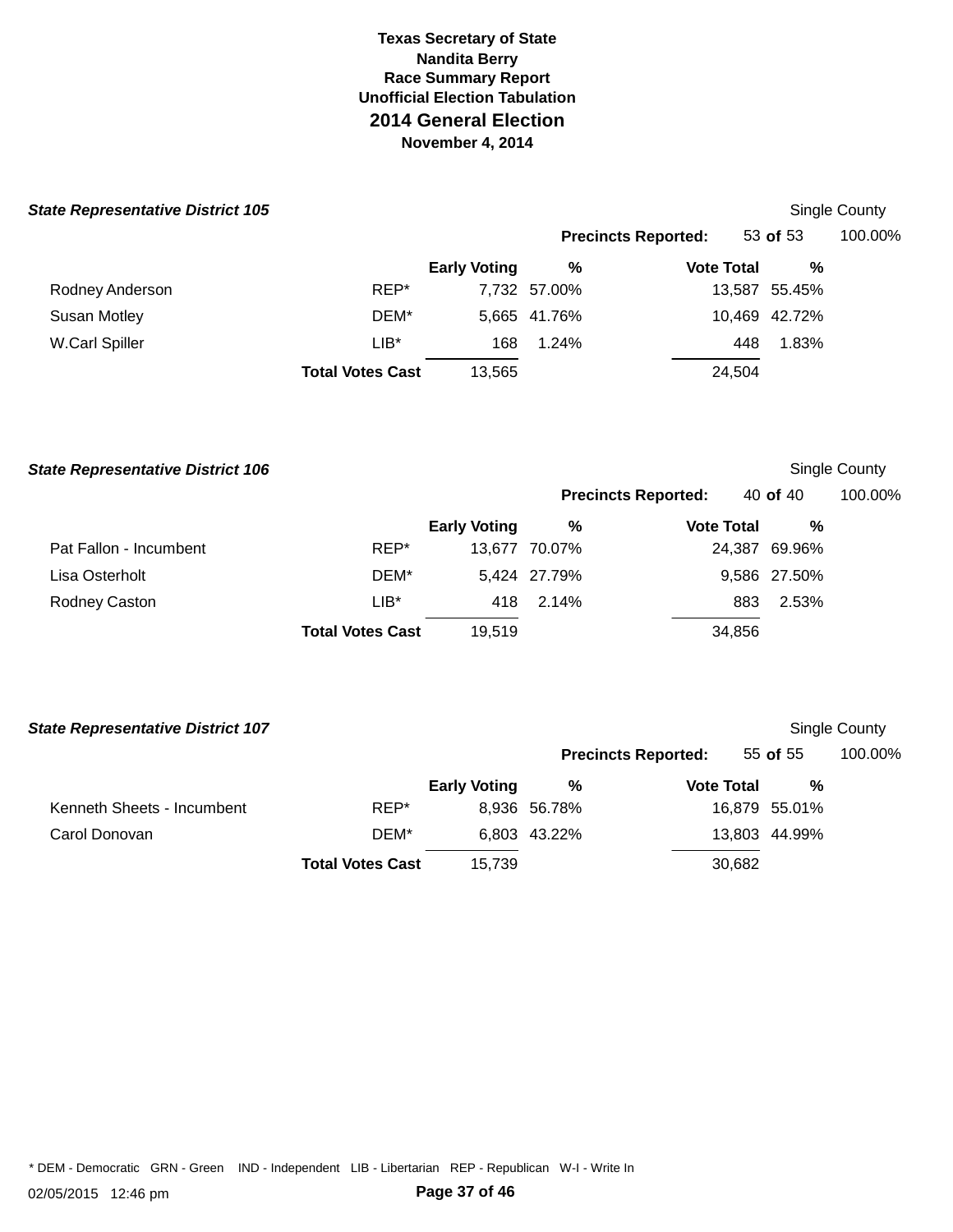| <b>State Representative District 108</b> |                         |                     |               |                            |               | Single County        |
|------------------------------------------|-------------------------|---------------------|---------------|----------------------------|---------------|----------------------|
|                                          |                         |                     |               | <b>Precincts Reported:</b> | 66 of 66      | 100.00%              |
|                                          |                         | <b>Early Voting</b> | $\%$          | <b>Vote Total</b>          | %             |                      |
| Morgan Meyer                             | REP*                    |                     | 11,664 60.62% |                            | 24,953 60.68% |                      |
| Leigh Bailey                             | DEM*                    |                     | 7,577 39.38%  |                            | 16,170 39.32% |                      |
|                                          | <b>Total Votes Cast</b> | 19,241              |               | 41,123                     |               |                      |
| <b>State Representative District 112</b> |                         |                     |               |                            |               | Single County        |
|                                          |                         |                     |               | <b>Precincts Reported:</b> | 41 of 41      | 100.00%              |
|                                          |                         | <b>Early Voting</b> | $\%$          | <b>Vote Total</b>          | %             |                      |
| Angie Chen Button - Incumbent            | REP*                    |                     | 9,931 81.12%  |                            | 19,119 81.62% |                      |
| <b>Michael Binkley</b>                   | $LIB*$                  |                     | 2,311 18.88%  |                            | 4,305 18.38%  |                      |
|                                          | <b>Total Votes Cast</b> | 12,242              |               | 23,424                     |               |                      |
| <b>State Representative District 113</b> |                         |                     |               |                            |               | Single County        |
|                                          |                         |                     |               | <b>Precincts Reported:</b> | 43 of 43      | 100.00%              |
|                                          |                         | <b>Early Voting</b> | $\%$          | <b>Vote Total</b>          | $\%$          |                      |
| Cindy Burkett - Incumbent                | REP*                    |                     | 9,681 59.87%  |                            | 17,638 59.42% |                      |
| <b>Milton Whitley</b>                    | DEM*                    |                     | 6,490 40.13%  |                            | 12,044 40.58% |                      |
|                                          | <b>Total Votes Cast</b> | 16,171              |               | 29,682                     |               |                      |
| <b>State Representative District 114</b> |                         |                     |               |                            |               | <b>Single County</b> |
|                                          |                         |                     |               | <b>Precincts Reported:</b> | 69 of 69      | 100.00%              |
|                                          |                         | <b>Early Voting</b> | $\%$          | <b>Vote Total</b>          | $\%$          |                      |
| Jason Villalba - Incumbent               | REP*                    |                     | 13,765 81.22% |                            | 25,094 81.07% |                      |
| <b>Thomas Griffing</b>                   | $LIB^*$                 |                     | 3,183 18.78%  |                            | 5,860 18.93%  |                      |

**Total Votes Cast** 16,948 30,954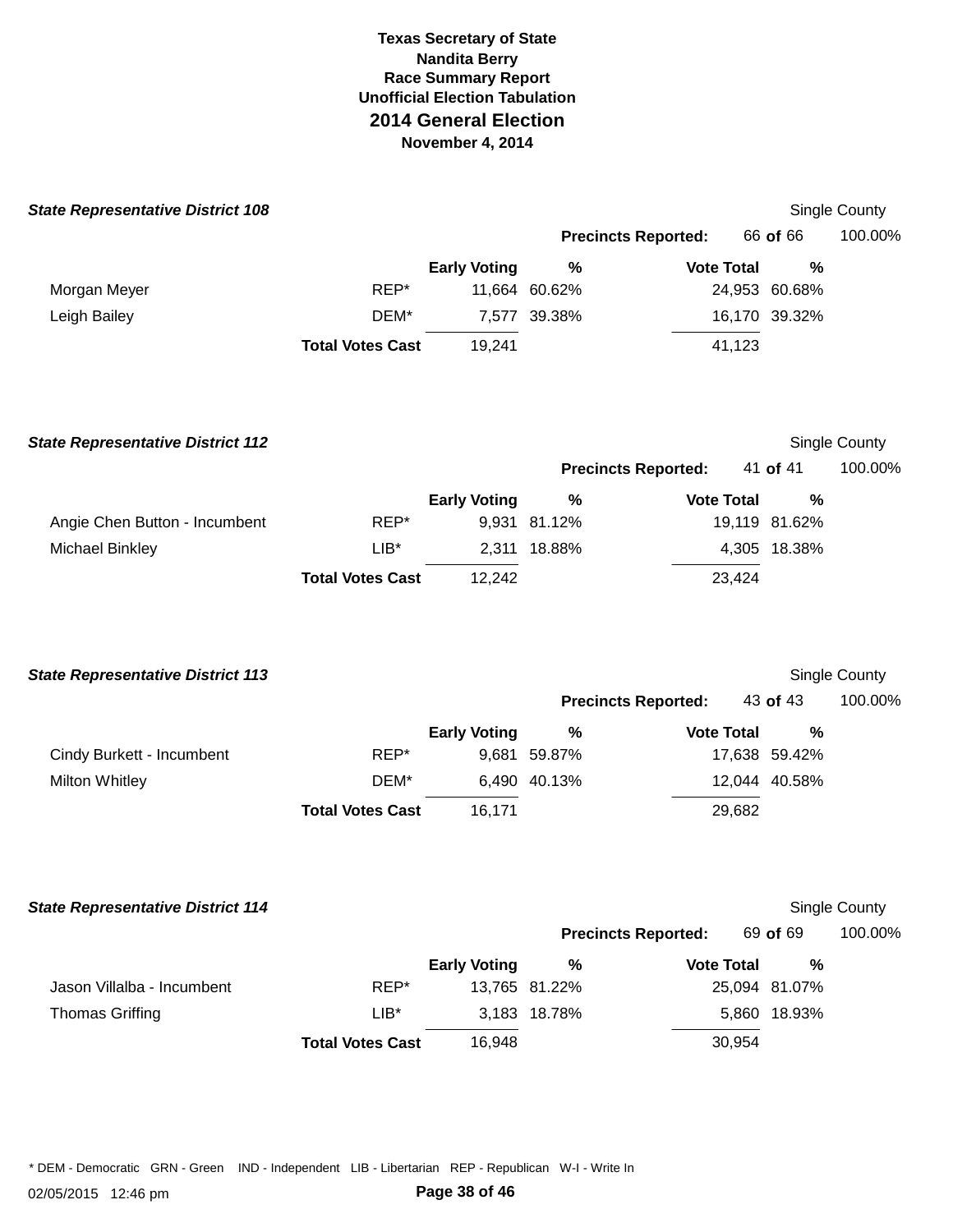|  | <b>State Representative District 115</b> |  |  |  |
|--|------------------------------------------|--|--|--|
|--|------------------------------------------|--|--|--|

| te Representative District 115 |                         |                     |              |                            |               | Single County |
|--------------------------------|-------------------------|---------------------|--------------|----------------------------|---------------|---------------|
|                                |                         |                     |              | <b>Precincts Reported:</b> | 52 of 52      | 100.00%       |
|                                |                         | <b>Early Voting</b> | %            | <b>Vote Total</b>          | %             |               |
| Matt Rinaldi                   | REP*                    |                     | 8,765 57.74% |                            | 16,994 57.12% |               |
| Paul K. Stafford               | DEM*                    |                     | 6,045 39.82% |                            | 11,761 39.53% |               |
| Kim Kelley                     | $LIB*$                  | 370                 | 2.44%        | 999                        | 3.36%         |               |
|                                | <b>Total Votes Cast</b> | 15,180              |              | 29,754                     |               |               |

| <b>State Representative District 117</b> |                         |                     |              |                            |        |               | Single County |
|------------------------------------------|-------------------------|---------------------|--------------|----------------------------|--------|---------------|---------------|
|                                          |                         |                     |              | <b>Precincts Reported:</b> |        | 59 of 59      | 100.00%       |
|                                          |                         | <b>Early Voting</b> | %            | <b>Vote Total</b>          |        | %             |               |
| Rick Galindo                             | REP*                    |                     | 7.399 52.04% |                            |        | 12,831 52.69% |               |
| Philip Cortez - Incumbent                | DEM*                    |                     | 6.819 47.96% |                            |        | 11,519 47.31% |               |
|                                          | <b>Total Votes Cast</b> | 14.218              |              |                            | 24,350 |               |               |

| <b>State Representative District 120</b> |                         |                     |               |                            |               | <b>Single County</b> |
|------------------------------------------|-------------------------|---------------------|---------------|----------------------------|---------------|----------------------|
|                                          |                         |                     |               | <b>Precincts Reported:</b> | 88 of 88      | 100.00%              |
|                                          |                         | <b>Early Voting</b> | %             | <b>Vote Total</b>          | %             |                      |
| Ruth Jones McClendon - Incumbent         | DEM*                    |                     | 10.549 83.52% |                            | 16,887 82.28% |                      |
| Gilberto Villela                         | $LIB^*$                 | 2.081               | 16.48%        |                            | 3,636 17.72%  |                      |
|                                          | <b>Total Votes Cast</b> | 12,630              |               | 20,523                     |               |                      |

| <b>State Representative District 121</b> |                         |                     |               |                            |               | Single County |
|------------------------------------------|-------------------------|---------------------|---------------|----------------------------|---------------|---------------|
|                                          |                         |                     |               | <b>Precincts Reported:</b> | 78 of 78      | 100.00%       |
|                                          |                         | <b>Early Voting</b> | %             | <b>Vote Total</b>          | %             |               |
| Joe Straus - Incumbent                   | REP*                    |                     | 22,932 83.63% |                            | 33,838 82.09% |               |
| <b>Jeff Carruthers</b>                   | $LIB*$                  |                     | 4.488 16.37%  |                            | 7,381 17.91%  |               |
|                                          | <b>Total Votes Cast</b> | 27.420              |               | 41.219                     |               |               |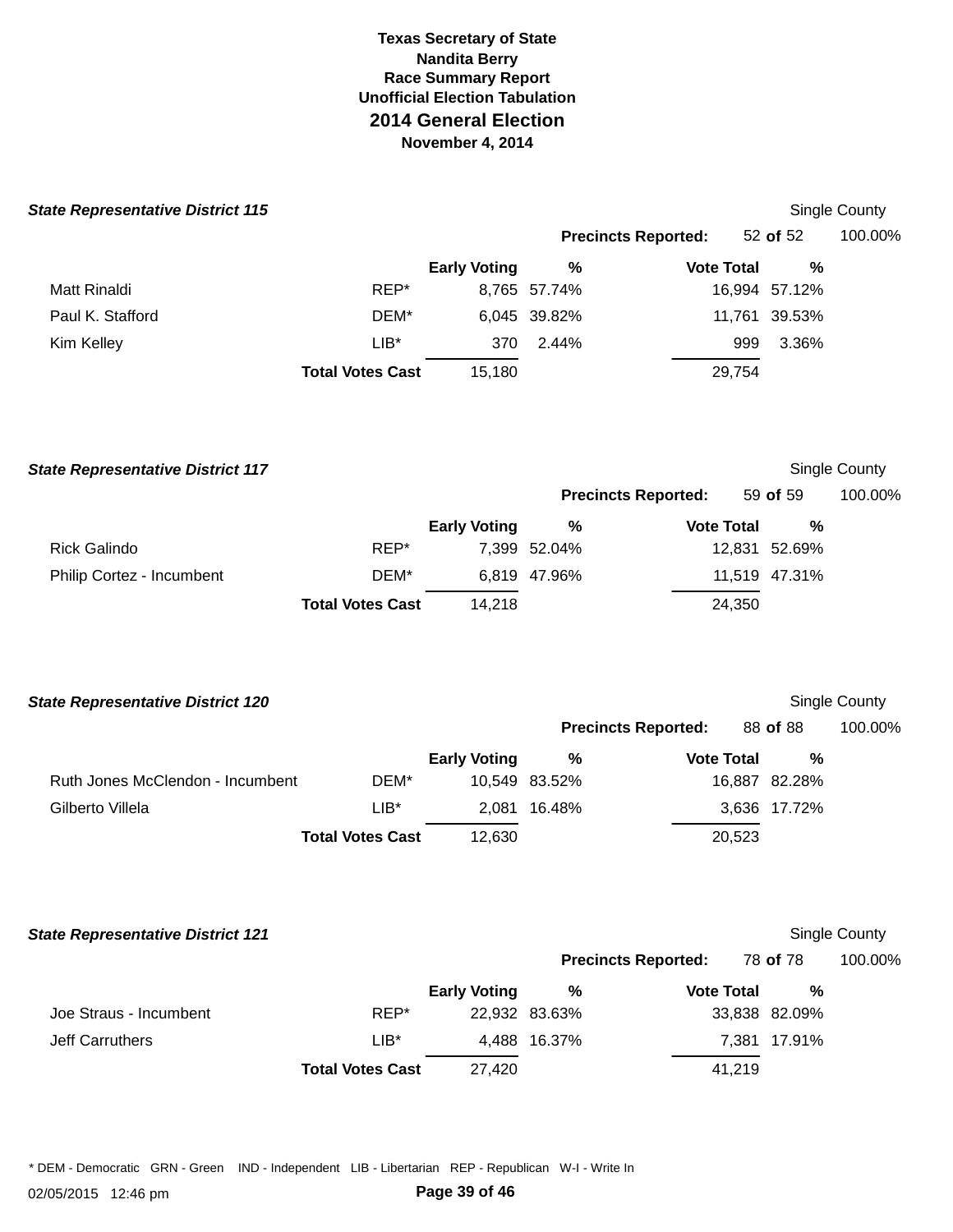| <b>State Representative District 122</b> |                         |                     |               |                            |               | Single County |
|------------------------------------------|-------------------------|---------------------|---------------|----------------------------|---------------|---------------|
|                                          |                         |                     |               | <b>Precincts Reported:</b> | 70 of 70      | 100.00%       |
|                                          |                         | <b>Early Voting</b> | %             | <b>Vote Total</b>          | %             |               |
| Lyle Larson - Incumbent                  | REP*                    |                     | 27,975 86.23% |                            | 42,458 85.01% |               |
| James M. Holland                         | $LIB*$                  | 4,467               | 13.77%        |                            | 7,486 14.99%  |               |
|                                          | <b>Total Votes Cast</b> | 32,442              |               | 49,944                     |               |               |
|                                          |                         |                     |               |                            |               |               |
|                                          |                         |                     |               |                            |               |               |

|      |                     |                         |                               |                            |                             | Single County                             |
|------|---------------------|-------------------------|-------------------------------|----------------------------|-----------------------------|-------------------------------------------|
|      |                     |                         |                               |                            |                             | 100.00%                                   |
|      | <b>Early Voting</b> | %                       |                               |                            | %                           |                                           |
| DEM* |                     |                         |                               |                            |                             |                                           |
| GRN* |                     |                         |                               |                            |                             |                                           |
|      | 14.156              |                         |                               |                            |                             |                                           |
|      |                     | <b>Total Votes Cast</b> | 12,205 86.22%<br>1.951 13.78% | <b>Precincts Reported:</b> | <b>Vote Total</b><br>23,381 | 96 of 96<br>20,171 86.27%<br>3,210 13.73% |

| <b>State Representative District 125</b> |                         |                     |               |                            |               | Single County |
|------------------------------------------|-------------------------|---------------------|---------------|----------------------------|---------------|---------------|
|                                          |                         |                     |               | <b>Precincts Reported:</b> | 61 of 61      | 100.00%       |
|                                          |                         | <b>Early Voting</b> | %             | <b>Vote Total</b>          | %             |               |
| Justin Rodriguez - Incumbent             | DEM*                    |                     | 10.920 76.90% |                            | 17,138 76.92% |               |
| Daniel Behrman                           | $LIB*$                  |                     | 3.281 23.10%  |                            | 5,143 23.08%  |               |
|                                          | <b>Total Votes Cast</b> | 14.201              |               | 22.281                     |               |               |

### **State Representative District 126 Single County County County County County County County County County County**

|                              |                         |                     | <b>Precincts Reported:</b> |                   | 37 of 37      | 100.00% |
|------------------------------|-------------------------|---------------------|----------------------------|-------------------|---------------|---------|
|                              |                         | <b>Early Voting</b> | %                          | <b>Vote Total</b> | %             |         |
| Patricia Harless - Incumbent | REP*                    |                     | 13,106 88.33%              |                   | 23,869 86.31% |         |
| Cris Hernandez               | $LIB*$                  |                     | 1,732 11.67%               |                   | 3,787 13.69%  |         |
|                              | <b>Total Votes Cast</b> | 14.838              |                            | 27,656            |               |         |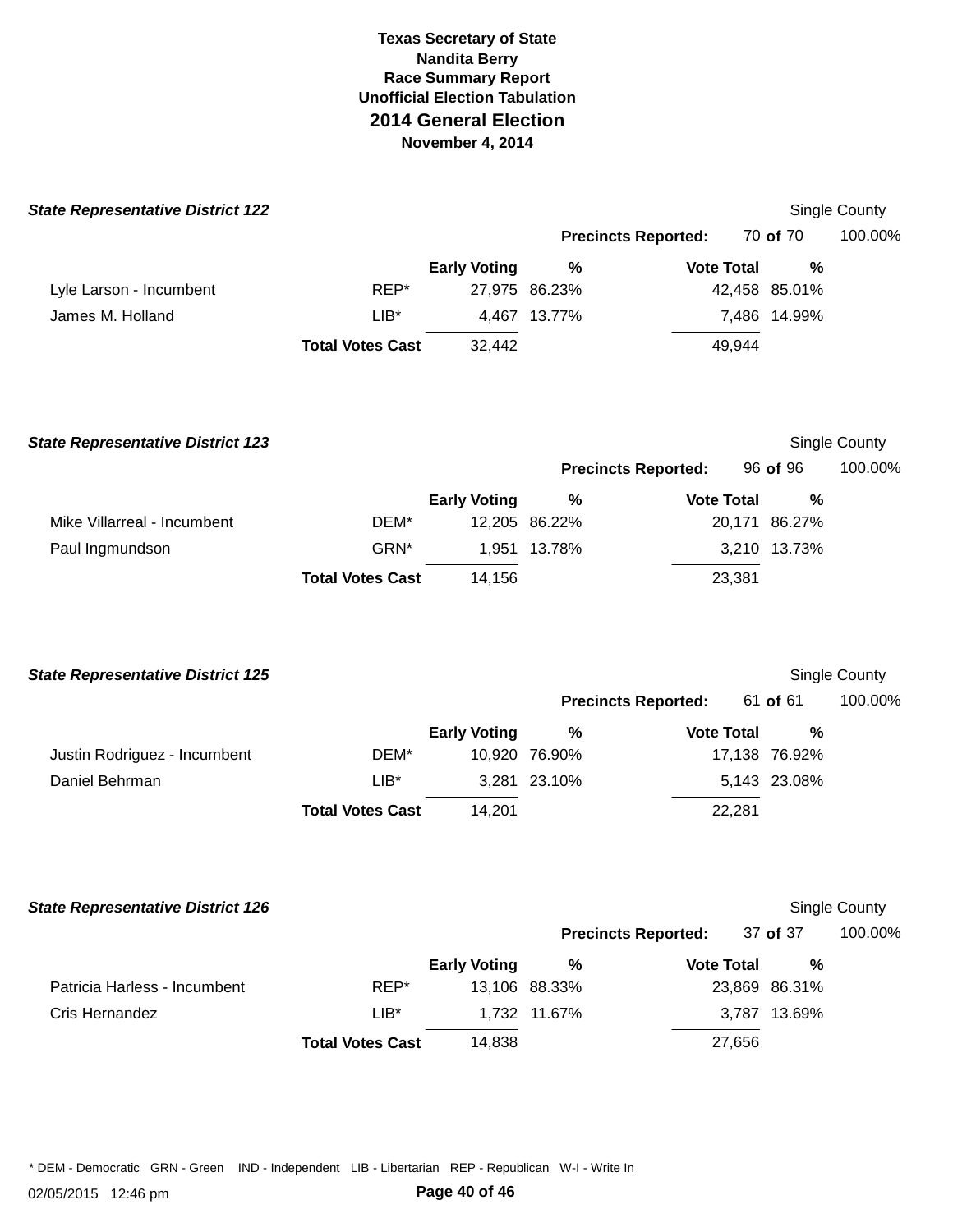| <b>State Representative District 128</b> |                         |                     |               |                            |               | Single County |
|------------------------------------------|-------------------------|---------------------|---------------|----------------------------|---------------|---------------|
|                                          |                         |                     |               | <b>Precincts Reported:</b> | 36 of 36      | 100.00%       |
|                                          |                         | <b>Early Voting</b> | $\%$          | <b>Vote Total</b>          | %             |               |
| Wayne Smith - Incumbent                  | REP*                    |                     | 12,923 92.08% |                            | 23,857 90.70% |               |
| Ken Lowder                               | $LIB^*$                 | 1,112               | 7.92%         | 2,446                      | 9.30%         |               |
|                                          | <b>Total Votes Cast</b> | 14,035              |               | 26,303                     |               |               |
| <b>State Representative District 129</b> |                         |                     |               |                            |               | Single County |
|                                          |                         |                     |               | <b>Precincts Reported:</b> | 48 of 48      | 100.00%       |
|                                          |                         | <b>Early Voting</b> | $\%$          | <b>Vote Total</b>          | $\%$          |               |
| Dennis Paul                              | REP*                    |                     | 13,325 68.09% |                            | 26,384 67.82% |               |
| John Gay                                 | DEM*                    |                     | 6,244 31.91%  |                            | 12,519 32.18% |               |
|                                          | <b>Total Votes Cast</b> | 19,569              |               | 38,903                     |               |               |
| <b>State Representative District 130</b> |                         |                     |               |                            |               | Single County |
|                                          |                         |                     |               | <b>Precincts Reported:</b> | 38 of 38      | 100.00%       |
|                                          |                         | <b>Early Voting</b> | $\%$          | <b>Vote Total</b>          | $\%$          |               |
| Allen Fletcher - Incumbent               | REP*                    |                     | 19,340 91.95% |                            | 34,458 90.77% |               |
| Art Browning                             | GRN*                    | 1,693               | 8.05%         | 3,505                      | 9.23%         |               |
|                                          | <b>Total Votes Cast</b> | 21,033              |               | 37,963                     |               |               |
| <b>State Representative District 132</b> |                         |                     |               |                            |               | Single County |
|                                          |                         |                     |               | <b>Precincts Reported:</b> | 28 of 28      | 100.00%       |
|                                          |                         | <b>Early Voting</b> | $\%$          | <b>Vote Total</b>          | $\%$          |               |
| Mike Schofield                           | REP*                    |                     | 11,966 67.78% |                            | 20,525 66.15% |               |
| Luis Lopez                               | DEM*                    |                     | 5,687 32.22%  |                            | 10,504 33.85% |               |

**Total Votes Cast** 17,653 31,029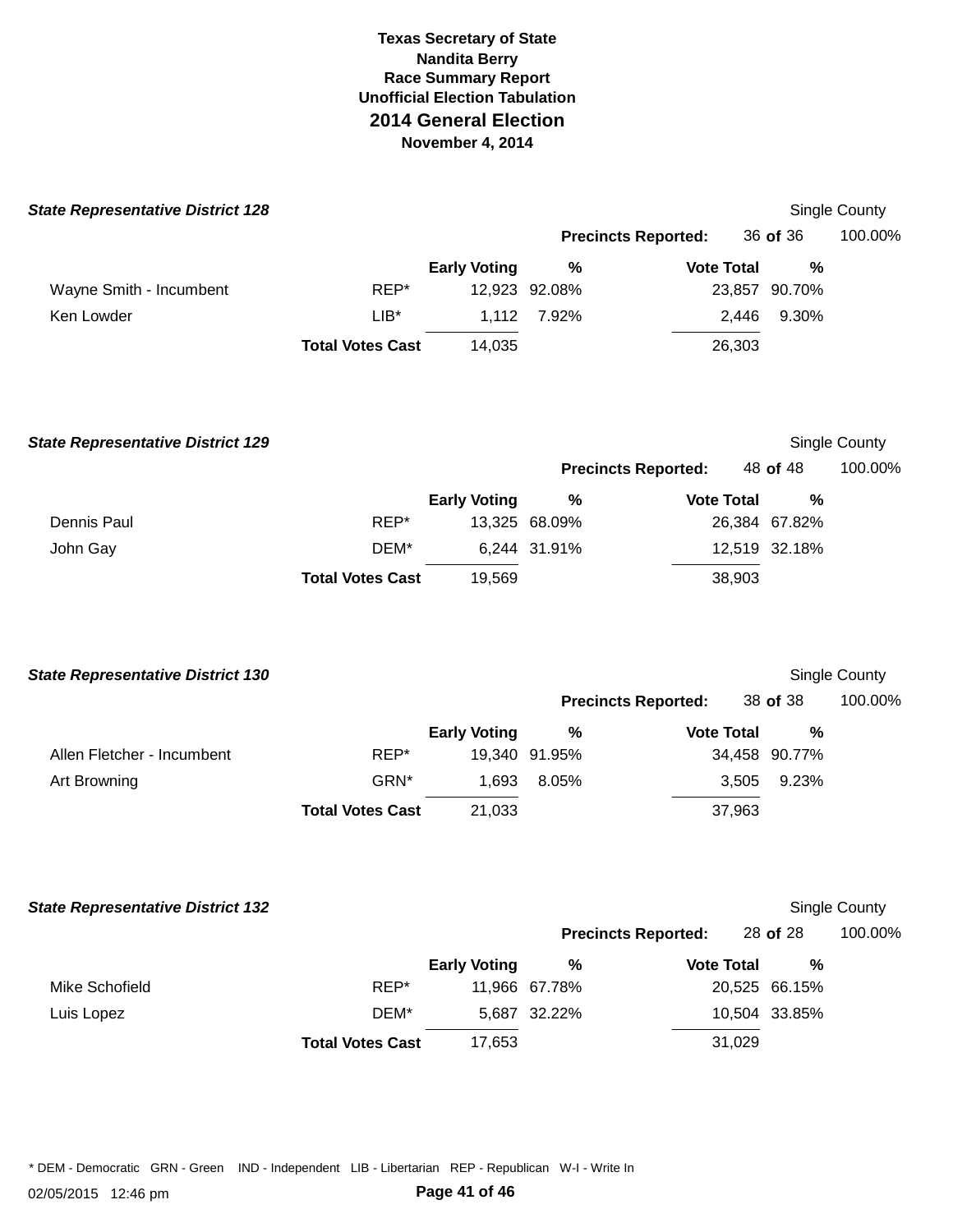| <b>State Representative District 133</b> |                         |                     |               |                            |               | Single County |
|------------------------------------------|-------------------------|---------------------|---------------|----------------------------|---------------|---------------|
|                                          |                         |                     |               | <b>Precincts Reported:</b> | 42 of 42      | 100.00%       |
|                                          |                         | <b>Early Voting</b> | %             | <b>Vote Total</b>          | %             |               |
| Jim Murphy - Incumbent                   | REP*                    |                     | 18,179 75.26% |                            | 34,447 74.60% |               |
| Laura Nicol                              | DEM*                    |                     | 5,977 24.74%  |                            | 11,728 25.40% |               |
|                                          | <b>Total Votes Cast</b> | 24.156              |               | 46,175                     |               |               |
|                                          |                         |                     |               |                            |               |               |

| <b>State Representative District 134</b> |                         |                     |               |                            |        |               | Single County |
|------------------------------------------|-------------------------|---------------------|---------------|----------------------------|--------|---------------|---------------|
|                                          |                         |                     |               | <b>Precincts Reported:</b> |        | 72 of 72      | 100.00%       |
|                                          |                         | <b>Early Voting</b> | %             | <b>Vote Total</b>          |        | %             |               |
| Sarah Davis - Incumbent                  | REP*                    |                     | 14.912 61.06% |                            |        | 32,041 61.20% |               |
| Alison Ruff                              | DEM*                    |                     | 9,510 38.94%  |                            |        | 20,312 38.80% |               |
|                                          | <b>Total Votes Cast</b> | 24.422              |               |                            | 52,353 |               |               |

| <b>State Representative District 135</b> |                         |                     |               |                            |               | Single County |
|------------------------------------------|-------------------------|---------------------|---------------|----------------------------|---------------|---------------|
|                                          |                         |                     |               | <b>Precincts Reported:</b> | $30$ of $30$  | 100.00%       |
|                                          |                         | <b>Early Voting</b> | %             | <b>Vote Total</b>          |               | %             |
| Gary Elkins - Incumbent                  | REP*                    |                     | 10,203 66.21% |                            | 19,616 65.87% |               |
| Moiz Abbas                               | DEM*                    |                     | 5,208 33.79%  |                            | 10,162 34.13% |               |
|                                          | <b>Total Votes Cast</b> | 15.411              |               | 29,778                     |               |               |

### **State Representative District 136**

# Single County

|                       |                         |                     |               | <b>Precincts Reported:</b> | 62 of 62      | 100.00% |
|-----------------------|-------------------------|---------------------|---------------|----------------------------|---------------|---------|
|                       |                         | <b>Early Voting</b> | %             | <b>Vote Total</b>          | %             |         |
| Tony Dale - Incumbent | REP*                    |                     | 11,397 54.03% |                            | 20,829 54.19% |         |
| John H. Bucy, III     | DEM*                    |                     | 8.992 42.63%  |                            | 15,800 41.11% |         |
| <b>Justin Billiot</b> | $LIB^*$                 | 706                 | 3.35%         | 1.808                      | 4.70%         |         |
|                       | <b>Total Votes Cast</b> | 21,095              |               | 38,437                     |               |         |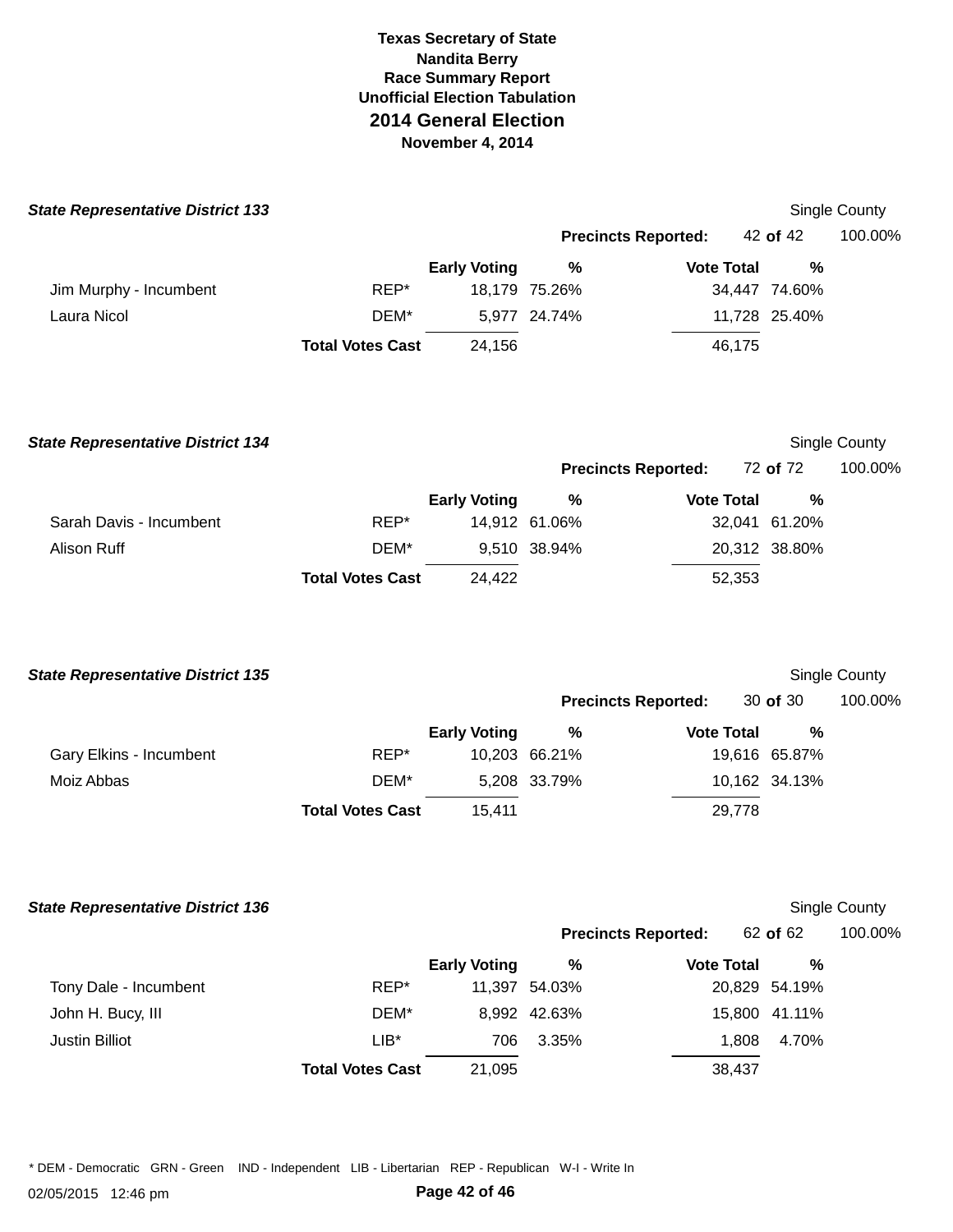| <b>State Representative District 137</b> |                         |                     |                            |                   |               | Single County |
|------------------------------------------|-------------------------|---------------------|----------------------------|-------------------|---------------|---------------|
|                                          |                         |                     | <b>Precincts Reported:</b> |                   | 28 of 28      | 100.00%       |
|                                          |                         | <b>Early Voting</b> | %                          | <b>Vote Total</b> | $\frac{0}{0}$ |               |
| Morad H. Fiki                            | REP*                    |                     | 2,880 44.50%               |                   | 5,203 42.13%  |               |
| Gene Wu - Incumbent                      | DEM*                    |                     | 3,592 55.50%               |                   | 7,147 57.87%  |               |
|                                          | <b>Total Votes Cast</b> | 6,472               |                            | 12,350            |               |               |
| <b>State Representative District 138</b> |                         |                     |                            |                   |               | Single County |
|                                          |                         |                     | <b>Precincts Reported:</b> |                   | 38 of 38      | 100.00%       |
|                                          |                         | <b>Early Voting</b> | $\%$                       | <b>Vote Total</b> | $\frac{0}{0}$ |               |
| Dwayne Bohac - Incumbent                 | REP*                    |                     | 10,062 68.59%              |                   | 17,595 66.79% |               |
| Fred R. Vernon                           | DEM*                    |                     | 4,608 31.41%               |                   | 8,747 33.21%  |               |
|                                          | <b>Total Votes Cast</b> | 14,670              |                            | 26,342            |               |               |
| <b>State Representative District 144</b> |                         |                     |                            |                   |               | Single County |
|                                          |                         |                     | <b>Precincts Reported:</b> |                   | 43 of 43      | 100.00%       |
|                                          |                         | <b>Early Voting</b> | $\%$                       | <b>Vote Total</b> | %             |               |
| Gilbert Pena                             | REP*                    |                     | 3,157 53.29%               |                   | 6,009 50.65%  |               |
| Mary Ann Perez - Incumbent               | DEM*                    |                     | 2,767 46.71%               |                   | 5,854 49.35%  |               |
|                                          | <b>Total Votes Cast</b> | 5,924               |                            | 11,863            |               |               |

### **State Representative District 146 Single County County County County County County County County County County**

|                             |                         |                     | <b>Precincts Reported:</b> |                   | 55 of 55      | 100.00% |
|-----------------------------|-------------------------|---------------------|----------------------------|-------------------|---------------|---------|
|                             |                         | <b>Early Voting</b> | %                          | <b>Vote Total</b> | %             |         |
| Borris L. Miles - Incumbent | DEM*                    |                     | 12,181 92.90%              |                   | 21,680 91.88% |         |
| Morgan Bradford             | GRN*                    | 931                 | 7.10%                      | 1.916             | 8.12%         |         |
|                             | <b>Total Votes Cast</b> | 13,112              |                            | 23,596            |               |         |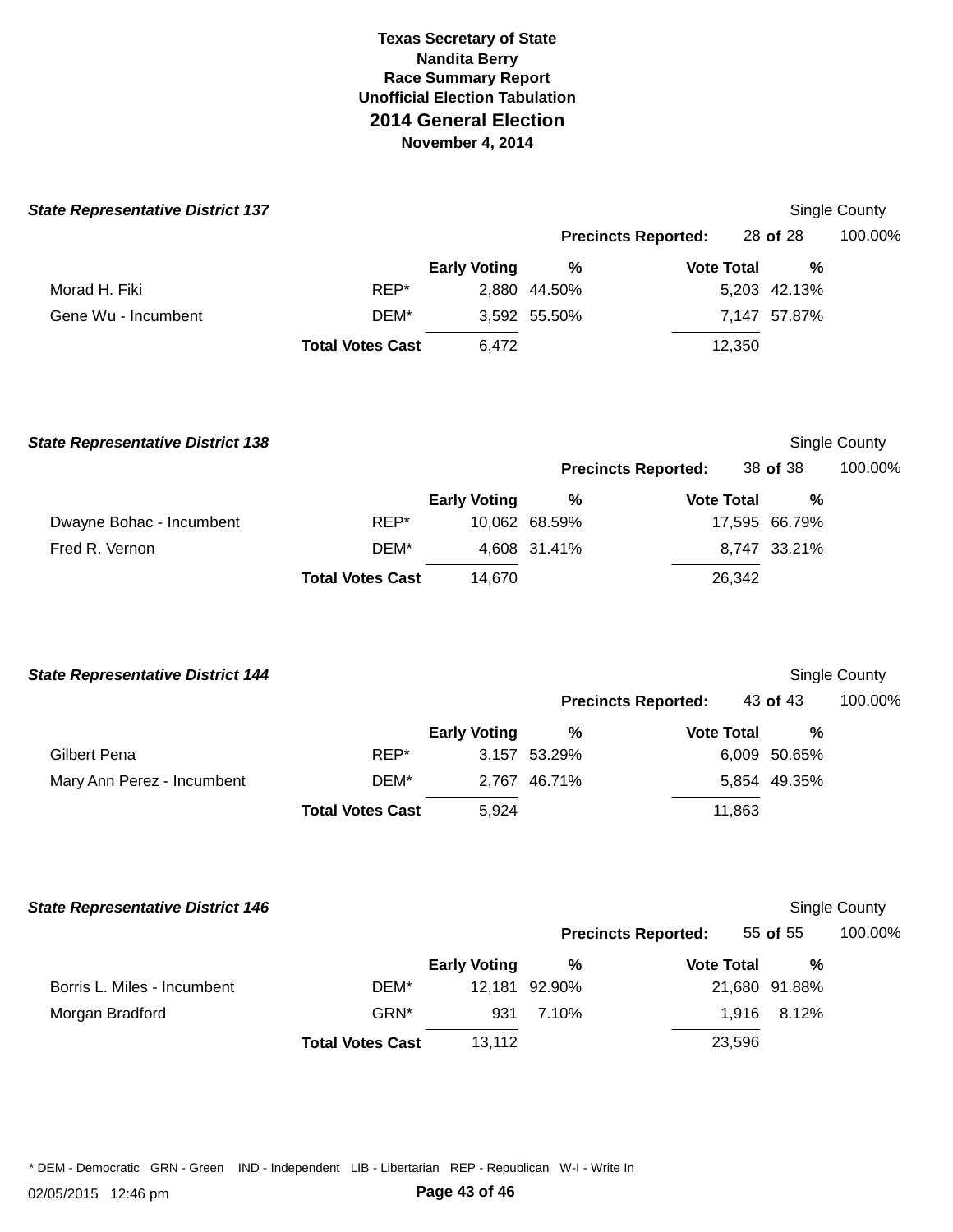| <b>State Representative District 148</b> |                         |                     |              |                            |               | Single County        |
|------------------------------------------|-------------------------|---------------------|--------------|----------------------------|---------------|----------------------|
|                                          |                         |                     |              | <b>Precincts Reported:</b> | 61 of 61      | 100.00%              |
|                                          |                         | <b>Early Voting</b> | %            | <b>Vote Total</b>          | %             |                      |
| Chris Carmona                            | REP*                    |                     | 4,359 39.85% |                            | 9,344 39.73%  |                      |
| Jessica Cristina Farrar - Incumbent      | DEM*                    |                     | 6,580 60.15% |                            | 14,175 60.27% |                      |
|                                          | <b>Total Votes Cast</b> | 10,939              |              | 23,519                     |               |                      |
| <b>State Representative District 149</b> |                         |                     |              |                            |               | <b>Single County</b> |
|                                          |                         |                     |              | <b>Precincts Reported:</b> | $26$ of $26$  | 100.00%              |

|                       |                         | <b>Early Voting</b> | %            | <b>Vote Total</b> | %             |
|-----------------------|-------------------------|---------------------|--------------|-------------------|---------------|
| Al Hoang              | REP*                    |                     | 6,136 46.88% |                   | 9,810 45.11%  |
| Hubert Vo - Incumbent | DEM*                    |                     | 6,953 53.12% |                   | 11,935 54.89% |
|                       | <b>Total Votes Cast</b> | 13,089              |              | 21.745            |               |

| <b>State Representative District 150</b> |                         |                     |               |                            | <b>Single County</b> |         |  |
|------------------------------------------|-------------------------|---------------------|---------------|----------------------------|----------------------|---------|--|
|                                          |                         |                     |               | <b>Precincts Reported:</b> | 43 of 43             | 100.00% |  |
|                                          |                         | <b>Early Voting</b> | %             | <b>Vote Total</b>          | %                    |         |  |
| Debbie Riddle - Incumbent                | REP*                    |                     | 14,847 73.83% |                            | 28,109 73.15%        |         |  |
| Amy Perez                                | DEM*                    |                     | 5,263 26.17%  |                            | 10,317 26.85%        |         |  |
|                                          | <b>Total Votes Cast</b> | 20,110              |               | 38,426                     |                      |         |  |

 **Chief Justice, 3rd Court of Appeals District** 

# Multi County

|              |                         |                     | <b>Precincts Reported:</b> 613 of 613 |                   |                | 100.00% |
|--------------|-------------------------|---------------------|---------------------------------------|-------------------|----------------|---------|
|              |                         | <b>Early Voting</b> | %                                     | <b>Vote Total</b> | %              |         |
| Jeff Rose    | REP*                    | 159,288 53.09%      |                                       |                   | 307,145 54.14% |         |
| Diane Henson | DEM*                    |                     | 140.744 46.91%                        |                   | 260,160 45.86% |         |
|              | <b>Total Votes Cast</b> | 300.032             |                                       | 567,305           |                |         |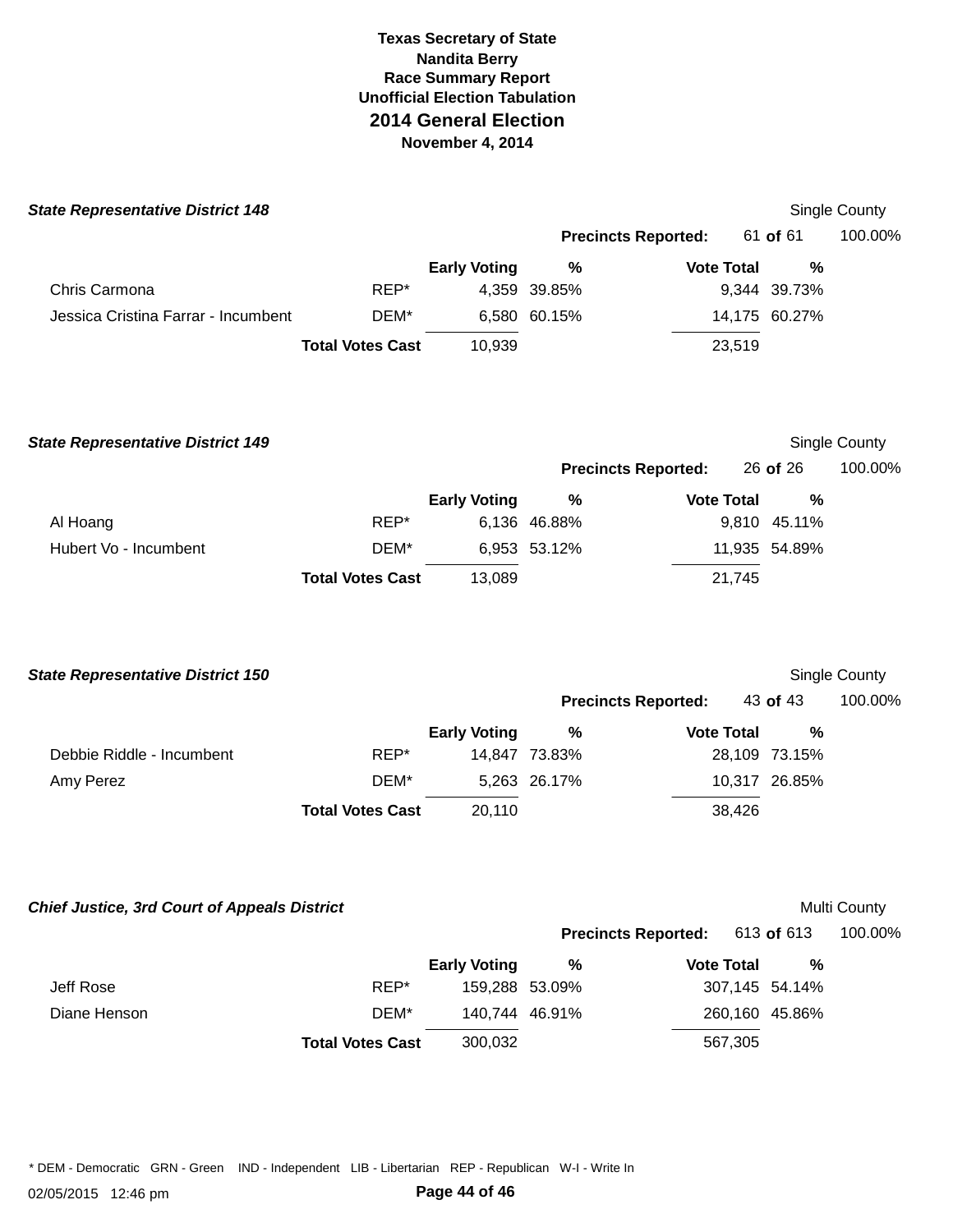| <b>Chief Justice, 4th Court of Appeals District</b> |                         |                     |        |                                                   |   | <b>Multi County</b> |
|-----------------------------------------------------|-------------------------|---------------------|--------|---------------------------------------------------|---|---------------------|
|                                                     |                         |                     |        | <b>Precincts Reported: 1,196 of 1,196 100.00%</b> |   |                     |
|                                                     |                         | <b>Early Voting</b> | %      | <b>Vote Total</b>                                 | % |                     |
| Sandee Bryan Marion                                 | REP*                    | 158.207             | 56.01% | 258,718 55.51%                                    |   |                     |
| <b>Irene Rios</b>                                   | DEM*                    | 124,262 43.99%      |        | 207.361 44.49%                                    |   |                     |
|                                                     | <b>Total Votes Cast</b> | 282,469             |        | 466,079                                           |   |                     |
|                                                     |                         |                     |        |                                                   |   |                     |
|                                                     |                         |                     |        |                                                   |   |                     |

 **Chief Justice, 14th Court of Appeals District** 

# Multi County

**Precincts Reported:**  1,423 **of** 1,423 100.00%

|                                |                         | <b>Early Voting</b> | % | <b>Vote Total</b> | % |
|--------------------------------|-------------------------|---------------------|---|-------------------|---|
| Kem Thompson Frost - Incumbent | REP*                    | 307,806 58.49%      |   | 549,042 57.60%    |   |
| Kyle Carter                    | DEM*                    | 218.471 41.51%      |   | 404,163 42.40%    |   |
|                                | <b>Total Votes Cast</b> | 526.277             |   | 953.205           |   |

 **Justice, 1st Court of Appeals District, Place 3** 

# Multi County

**Precincts Reported:**  1,423 **of** 1,423 100.00%

|                       |                         | <b>Early Voting</b> | ℅ | <b>Vote Total</b> | % |
|-----------------------|-------------------------|---------------------|---|-------------------|---|
| Russell Lloyd         | REP*                    | 305,843 58.03%      |   | 546,508 57.14%    |   |
| Jim Sharp - Incumbent | DEM*                    | 221.172 41.97%      |   | 409,986 42.86%    |   |
|                       | <b>Total Votes Cast</b> | 527.015             |   | 956.494           |   |

 **Justice, 5th Court of Appeals District, Place 5 - Unexpired Term** 

# Multi County

|                |                         |                     | <b>Precincts Reported:</b> |                   | 984 of 984     | 100.00% |
|----------------|-------------------------|---------------------|----------------------------|-------------------|----------------|---------|
|                |                         | <b>Early Voting</b> | %                          | <b>Vote Total</b> | %              |         |
| Craig Stoddart | REP*                    |                     | 192,617 55.63%             |                   | 353,838 55.59% |         |
| Ken Molberg    | DEM*                    |                     | 153,653 44.37%             |                   | 282,656 44.41% |         |
|                | <b>Total Votes Cast</b> | 346,270             |                            | 636,494           |                |         |